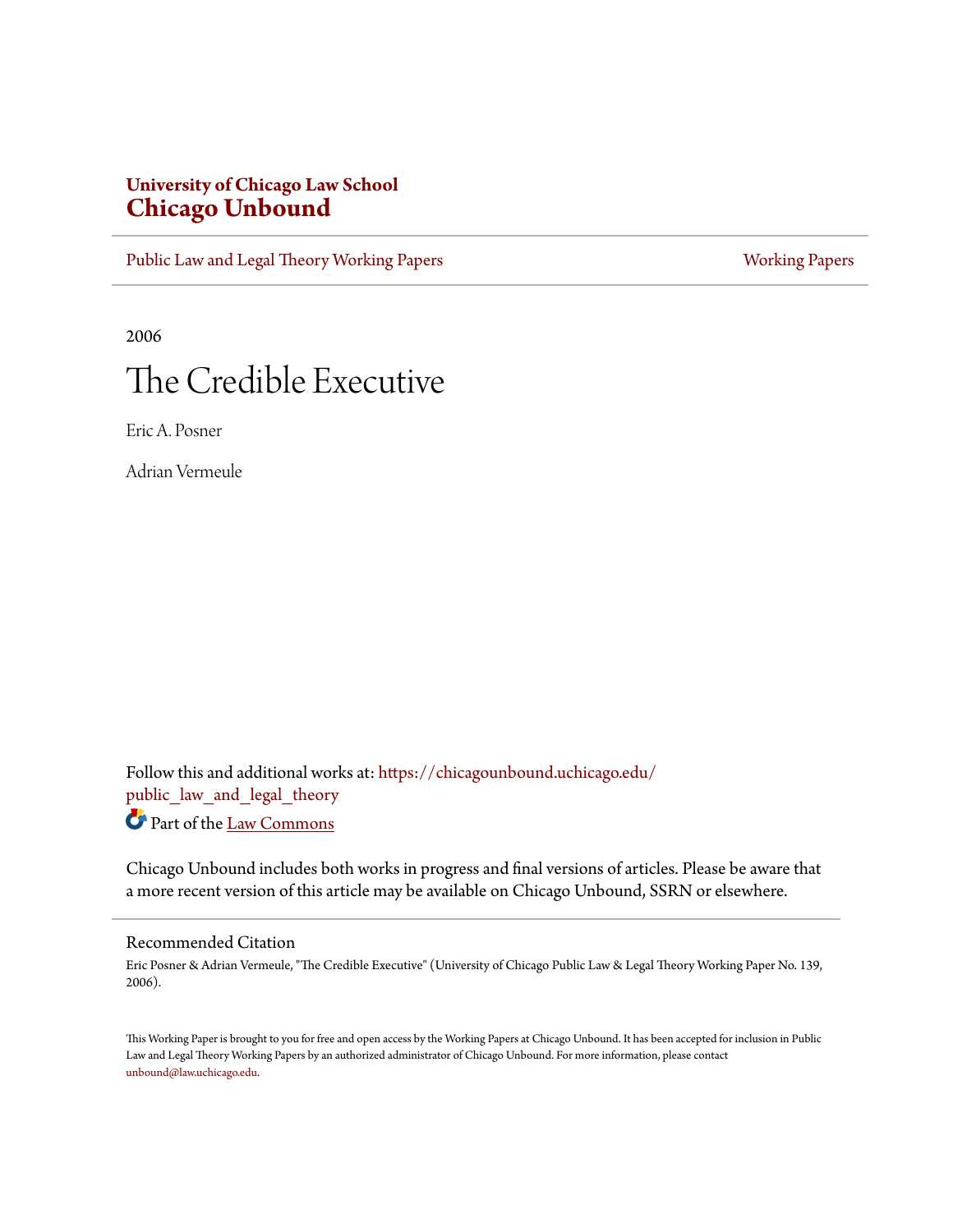# CHICAGO

**PUBLIC LAW AND LEGAL THEORY WORKING PAPER NO. 139**



# THE CREDIBLE EXECUTIVE

*Eric A. Posner and Adrian Vermeule*

## **THE LAW SCHOOL THE UNIVERSITY OF CHICAGO**

September 2006

This paper can be downloaded without charge at the Public Law and Legal Theory Working Paper Series: http://www.law.uchicago.edu/academics/publiclaw/index.html and The Social Science Research Network Electronic Paper Collection: http://ssrn.com/abstract\_id=931501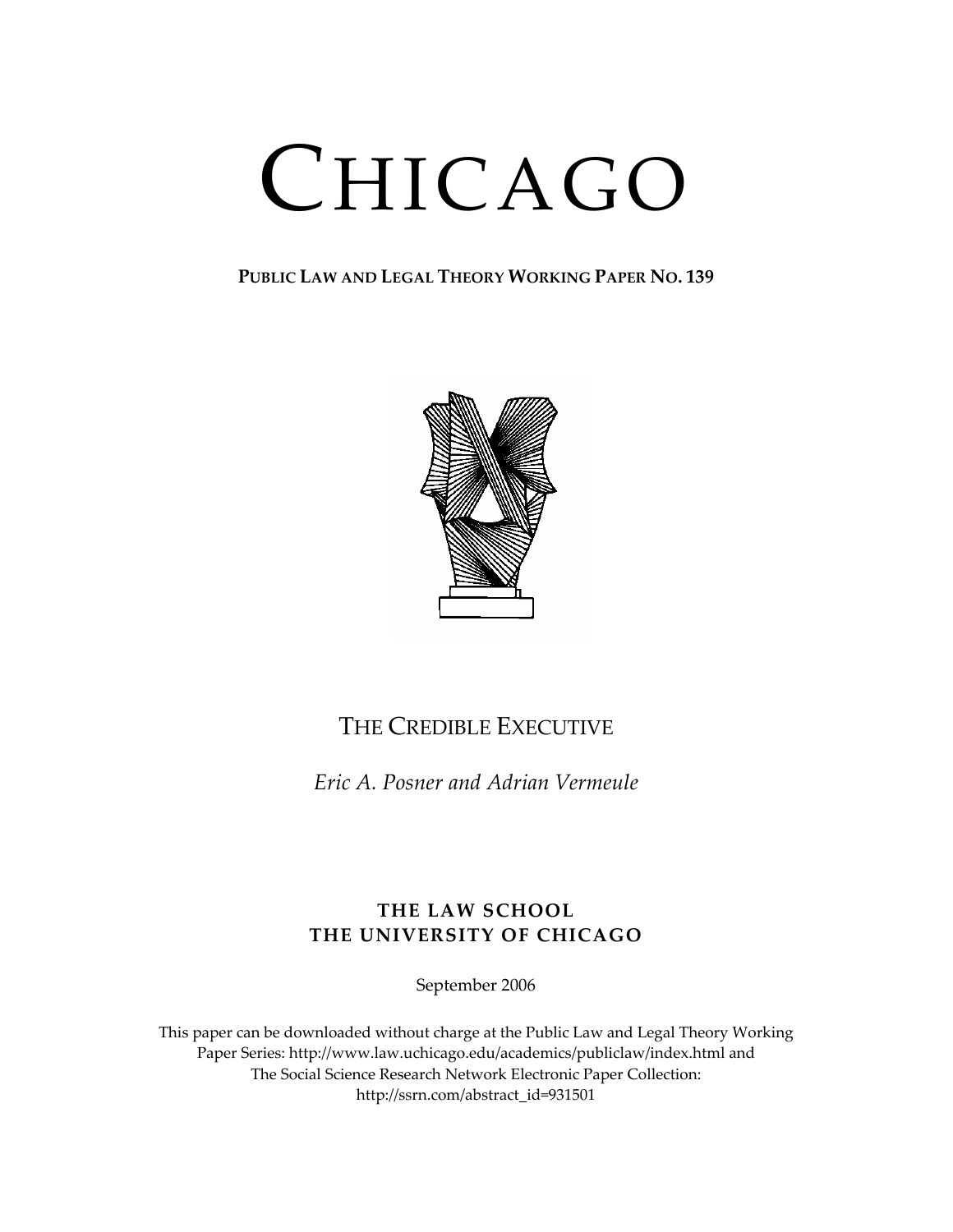#### **The Credible Executive**

Eric A. Posner<sup>\*</sup> & Adrian Vermeule<sup>\*\*</sup>

#### September 19, 2006

*Abstract*. Legal and constitutional theory has focused chiefly on the risk that voters and legislators will trust an ill-motivated executive. This paper addresses the risk that voters and legislators will fail to trust a well-motivated executive. Absent some credible signal of benign motivations, voters will be unable to distinguish good from bad executives and will thus withhold discretion that they would have preferred to grant, making all concerned worse off. We suggest several mechanisms with which a well-motivated executive can credibly signal his type, including independent commissions within the executive branch; bipartisanship in appointments to the executive branch, or more broadly the creation of domestic coalitions of the willing; the related tactic of counterpartisanship, or choosing policies that run against the preferences of the president's own party; commitments to multilateral action in foreign policy; increasing the transparency of the executive's decisionmaking processes; and a regime of strict liability for executive abuses. We explain the conditions under which these mechanisms succeed or fail, with historical examples.

#### Introduction: Discretion and Distrust

1

 The modern executive enjoys enormous discretion to make policy, in the United States and elsewhere. In normal times, voters and legislatures grant the executive legal discretion because delegation is a sensible strategy, given the executive's advantages in expertise and the legislature's constricted agenda. Statutory delegations, both broad and vague, accumulate. Legislatures also grant the executive effective discretion through inaction and sheer passivity; where legislative gridlock vitiates any real threat that executive action will be overridden, the executive has discretion to take unilateral action.<sup>1</sup> In emergencies, and in the areas of foreign policy and national security, even more discretion flows to the executive because its institutional advantages in speed, decisiveness, force and secrecy become pronounced, and because power must be concentrated to meet threats.

<sup>\*</sup>

 $^\ast$  Kirkland & Ellis Professor of Law, The University of Chicago.<br>\*\* Professor of Law, Harvard Law School. Thanks to Jacob Gersen, Jack Goldsmith, William Howell, John Manning, and Matthew Stephenson for helpful comments, and to Josh MacLeod and Abby Wood for helpful research assistance.

<sup>&</sup>lt;sup>1</sup> Terry M. Moe & William G. Howell, *The Presidential Power of Unilateral Action*, 15 J.L. ECON. & ORG. 132, 146-48 (1999).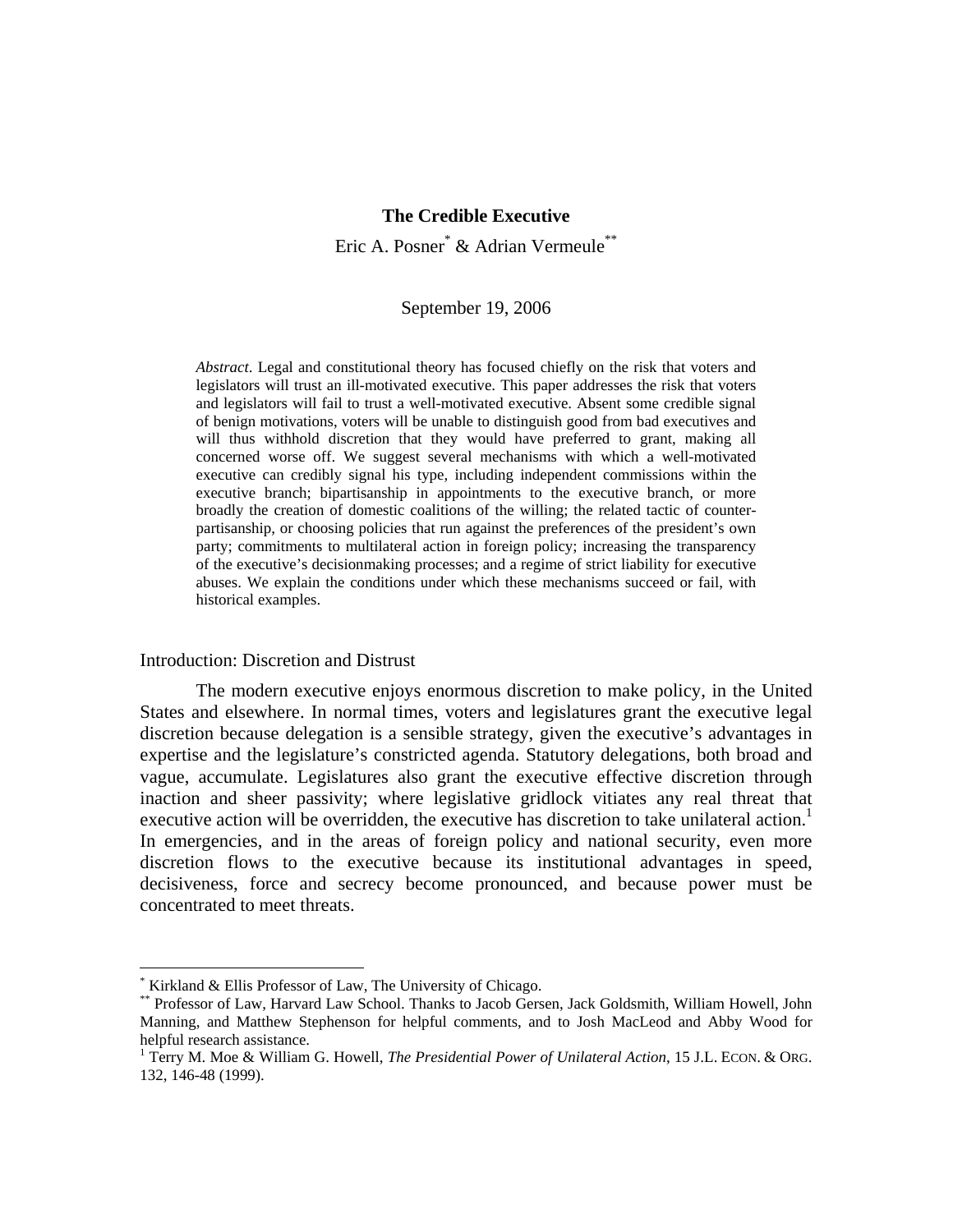With discretion comes distrust.<sup>2</sup> Voters and legislators grant the executive discretion, through action or inaction, and increase executive discretion during emergencies, because they believe that the benefits of doing so outweigh the risks of executive abuse.<sup>3</sup> By the same token, political actors will attempt to constrain the executive, or will simply fail to grant powers they otherwise would have preferred to grant, where they believe that the risks and harms of abuses outweigh any benefits in security or other goods. The fear of executive abuse arises from many sources, but the basic problem is uncertainty about the executive's motivations. The executive may, for example, be a power-maximizer, intent on using legal or factual discretion to harm political opponents and cement his political position, or that of his political party; or he may be an empire-builder, interested in expanding his turf at the expense of other institutions.

 Where the executive is indeed ill-motivated in any of these ways, constraining its discretion (more than the voters would otherwise choose) may be sensible. But the executive may not be ill-motivated at all. Where the executive would in fact be a faithful agent, using his increased discretion to promote the public good according to whatever conception of the public good voters hold, then constraints on executive discretion are all cost and no benefit. Voters, legislators, and judges know that different executive officials have different motivations. Not all presidents are power-maximizers or empire-builders.<sup>4</sup> Of course, the executive need not be pure of heart; his devotion to the public interest may in turn be based on concern for the judgment of history. But so long as that motivation makes him a faithful agent of the principal(s), he counts as well-motivated.

The problem, however, is that the public has no simple way to know which type of executive it is dealing with. An ill-motivated executive will just mimic the statements of a well-motivated one, saying the right things and offering plausible rationales for policies that outsiders, lacking crucial information, find difficult to evaluate—policies that turn out not to be in the public interest. The ability of the ill-motivated executive to mimic the public-spirited executive's statements gives rise to the executive's dilemma of credibility: the well-motivated executive has no simple way to identify himself as such. Distrust causes voters (and the legislators they elect) to withhold discretion that they would like to grant and that the well-motivated executive would like to receive. Of course the ill-motivated executive might also want discretion; the problem is that voters who would want to give discretion (only) to the well-motivated executive may choose not to do so, because they are not sure what type he actually is. The risk that the public and legislators will fail to trust a well-motivated president is just as serious as the risk that

1

<sup>&</sup>lt;sup>2</sup> We use "trust" and "credibility" as synonyms. In other words, we adopt a rationalist account of trust rather than a nonrational or affective account, and thus follow the lead of Russell Hardin. RUSSELL HARDIN, TRUST AND TRUSTWORTHINESS, 13-21 (2d ed. 2004). However, as will become apparent, we do not subscribe to Hardin's pessimism about the ability of institutions to successfully generate credibility in modern mass democracies. *See id*., at 151-172. For an overview of competing accounts of political trust, see Mark E. Warren, *Democratic Theory and Trust*, *in* DEMOCRACY AND TRUST, 310-45 (Mark E. Warren ed., 1999).

<sup>&</sup>lt;sup>3</sup> Philippe Aghion, et al. *Endogenous Political Institutions*, 119 Q.J. ECON. 565 (2004).

Daryl J. Levinson, *Empire-Building Government in Constitutional Law*, 118 HARV. L. REV. 915, 919-20 (2005).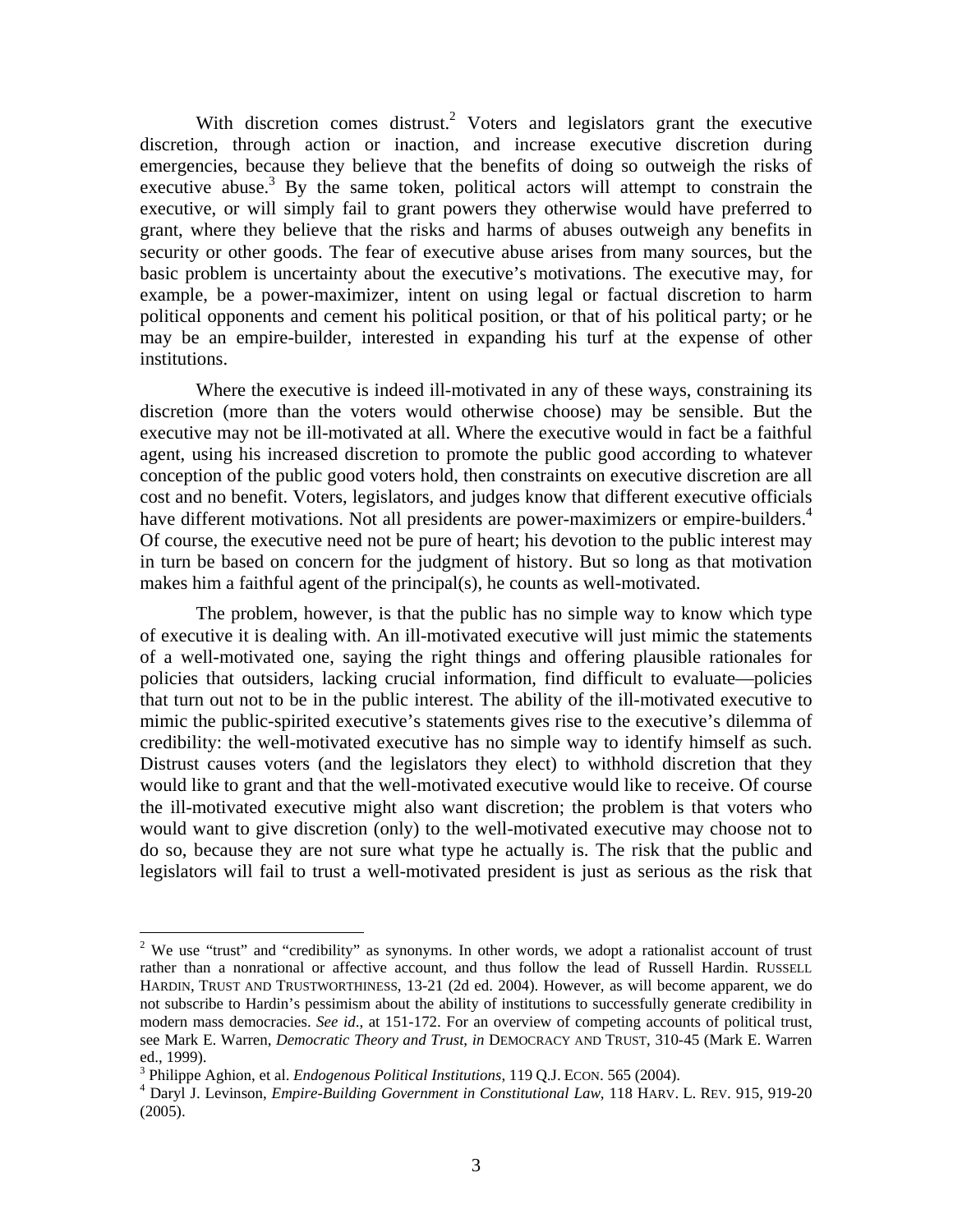they will trust an ill-motivated president, yet legal scholars have felled forests on the second topic while largely neglecting the first.<sup>5</sup>

 Our aim in this paper is to identify this dilemma of credibility that afflicts the well-motivated executive and to propose mechanisms for ameliorating it; we focus on emergencies and national security, but cast the analysis within a broader framework. Our basic claim is that the credibility dilemma can be addressed by *executive signaling*. Without any new constitutional amendments, statutes, or legislative action, law and executive practice already contains resources sufficient to allow a well-motivated executive to send a credible signal of his motivations, committing to use increased discretion in public-spirited ways. By tying policies to institutional mechanisms that impose heavier costs on ill-motivated actors than on well-motivated ones, the wellmotivated executive can credibly signal his good intentions and thus persuade voters that his policies are those that voters would want if fully informed. We focus particularly on mechanisms of *executive self-binding* that send a signal of credibility by committing presidents to actions or policies that only a well-motivated president would adopt.

The discussion is structured as follows. Part I lays out examples of the credibility dilemma, both historical and recent. Part II analyzes the credibility dilemma through the lens of principal-agent theory. Part III examines the attempted Madisonian solution to the credibility dilemma, and explains why it is a failure, for the most part. Part IV suggests a series of mechanisms for credibly demonstrating the executive's good intentions. These mechanisms include *independent commissions* within the executive branch; *bipartisanship* in appointments to the executive branch, or more broadly the creation of *domestic coalitions of the willing*; the related tactic of *counter-partisanship*, or choosing policies that run against the preferences of the president's own party; commitments to *multilateral action* in foreign policy; increasing the *transparency* of the executive's decisionmaking processes; and a regime of *strict liability* for executive abuses. Not all of these mechanisms succeed, and all of them succeed under some conditions but fail under others. We attempt to identify the conditions under which one or the other mechanism can improve executive credibility.

<sup>5</sup> In legal scholarship, the closest precedent for our work is Michael Fitts, *The Paradox of Power in the Modern State: Why a Unitary, Centralized Presidency May Not Exhibit Effective or Legitimate Leadership*, 144 U. PA. L REV 827, 878-91 (1996). However, Fitts does not use a rational choice approach, as we do, but focuses on matters of public psychology—for example, that the public wants powerful presidents to resolve disputes but then feels resentful when the dispute is not resolved in the desired manner. *Id*. at 839, 864-68. We abstract from such issues. There is also a related literature in administrative law that implicitly argues that the president can be trusted but does not address the dilemma of executive credibility that is our focus. *See, e.g.*, Eric A. Posner & Adrian Vermeule, *Nondelegation: A Post-mortem*, 70 U. CHI. L. REV. 1331, 1344 (2003); Matthew C. Stephenson, *Public Regulation of Private Enforcement: The Case for Expanding the Role of Administrative Agencies*, 91 VA. L. REV. 93, 95-97 (2005). Matthew Stephenson also discusses problems of reliability of courts and members of Congress. *See* Matthew C. Stephenson, *Court of Public Opinion: Government Accountability and Judicial Independence*, 20 J.L. ECON. & ORG. 379, 380-81(2004). Overall, the strand of political science literature that has had most influence on the legal academia has focused on the problem of executive overreaching. See, e.g., CLINTON ROSSITER, THE AMERICAN PRESIDENCY, 44-73 (1956); EDWARD CORWIN, THE PRESIDENT: OFFICE AND POWER, 1787– 1984, 303-45 (4th ed. 1957). Other work in political science, especially its rational choice analysis of institutions, is more directly relevant; we cite this work as appropriate in the body of the discussion.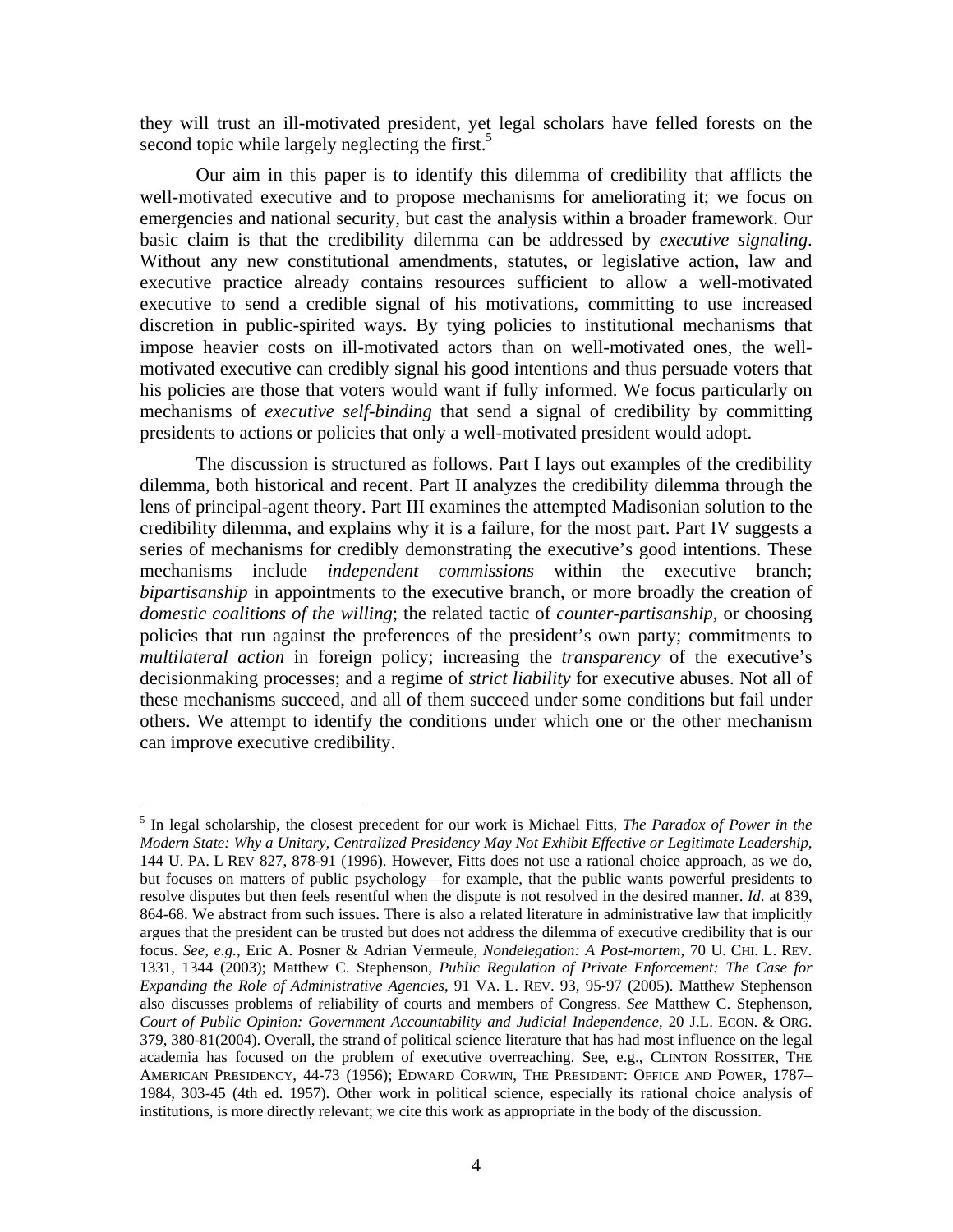#### I. Examples

 Presidents always have some credibility, at least at the start of their term. People do not vote for candidates whom they do not believe, and so the winning candidate brings to the office some amount of credibility, which he may further enhance over time by keeping his promises or making predictions that are proven correct by events. Having built up capital, some presidents find it useful to engage in deception, and some have gotten away with it, at least in the short term. Prominent examples include FDR's claim during the 1940 election that he had no intention of bringing the United States into war; $<sup>6</sup>$ </sup> Eisenhower's denial that U-2 spy planes overflew the Soviet Union;<sup>7</sup> (probably) Johnson's description of the Gulf of Tonkin incident; $^8$  Nixon's statements about military incursions in Cambodia;<sup>9</sup> (probably) Reagan's claim that he was unaware of the arms-forhostages scheme;<sup>10</sup> and Clinton's denial that he had had a "sexual relationship" with Monica Lewinsky.<sup>11</sup> But deception is potentially a costly strategy, because revelation of the deception damages the president's credibility, making it more difficult for him achieve his next set of goals.

 For this reason, we focus on historical cases where the president avoids deception, where in fact he makes a true or roughly true statement about circumstances that the public cannot directly evaluate, but has trouble persuading the public to believe him. In these cases, the president needs to use mechanisms that enhance his credibility or, if he cannot, finds himself unable to act. We offer examples to illustrate the credibility dilemma, to illustrate a range of solutions to the dilemma – some successful, some otherwise – and to show that the mechanisms we will propose in Part IV have historical analogues or precedents.

#### A. FDR: The Nazi Threat

 Franklin Delano Roosevelt understood the threat posed by Nazi Germany to the United States' long-term interests long before the U.S. public did. The public was preoccupied with the Great Depression and had powerful isolationist representatives in Congress. Because of popular sentiment, FDR could not commit U.S. military assistance to Britain and France even after Germany invaded France and began bombing London.<sup>12</sup> Marginal economic and military assistance could take place only through complicated subterfuges and was in any event of minimal value.

 Even after Japan bombed Pearl Harbor and Nazi Germany declared war on the United States, FDR had to move cautiously. The public supported war, but sought war primarily with Japan, while FDR correctly believed that Germany posed a greater threat to the United States than Japan did – for, in FDR's view, Japan could be, and should be, dealt with after the Atlantic alliance against Germany was solidified. Thus, although FDR had popular support on one level, he needed to devise ways to ensure support for his

1

<sup>&</sup>lt;sup>6</sup> WAYNE S. COLE, ROOSEVELT & THE ISOLATIONISTS 1932-45 397 (1987).<br><sup>7</sup> Stephen Ampdose, Eisenhoued, The Bresident, Volume Two 513,15

 $^7$  STEPHEN AMBROSE, EISENHOWER, THE PRESIDENT, VOLUME TWO 513-15 (1984).

Walter LaFeber*, Johnson, Vietnam, and Tocqueville*, *in* LYNDON JOHNSON CONFRONTS THE WORLD: AMERICAN FOREIGN POLICY 1963-1968 49 (Warren I. Cohen & Nancy Bernkopf Tucker eds., 1994).<br><sup>9</sup> STEPHEN AMBROSE, NIXON, VOLUME THREE: RUIN AND RECOVERY 1973-1990 178, 182, 198 (1991),

<sup>&</sup>lt;sup>10</sup> LAWRENCE E. WALSH, FIREWEALL: THE IRAN-CONTRA CONSPIRACY AND COVER-UP 231-32 (1997).<br><sup>11</sup> HAYNES JOHNSON, THE BEST OF TIMES, 227 (2001).<br><sup>12</sup> COLE, *supra* n. 6 at 239.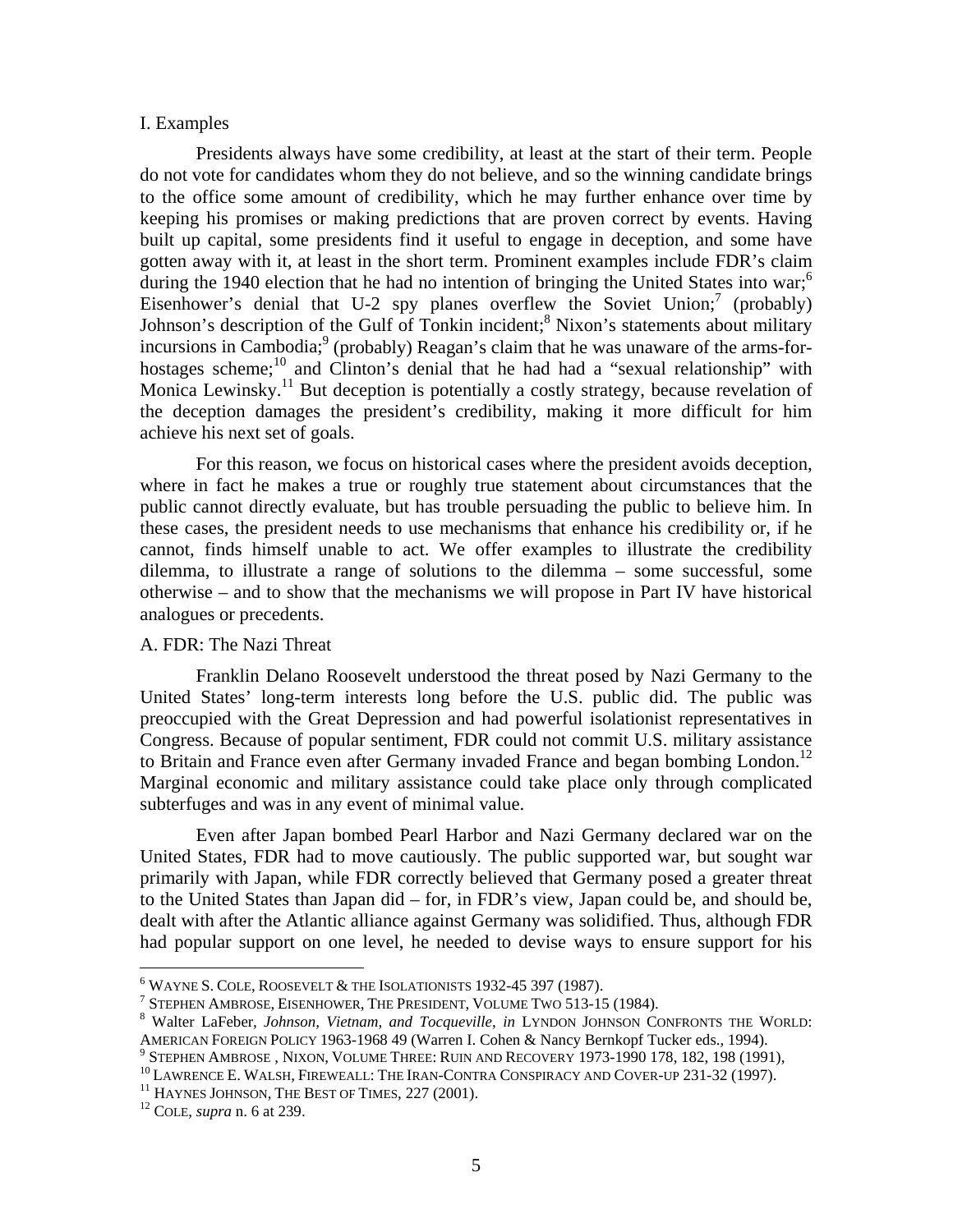particular war aims and strategies, whose particular justifications would always remain at least partially obscure to the public. One of FDR's tactics for generating support was to invite prominent Republicans into his cabinet. Henry Stimson was given the post of Secretary of War, and Frank Knox was made the Secretary of the Navy.<sup>13</sup> Provided with inside information, they would be able to blow the whistle if U.S. war strategy departed too much from what they believed was the public interest.

#### B. Truman: Scaring the Hell out of the Country

 The Soviet Union had been the United States' ally during World War II, and many people, including FDR, expected or hoped that it would cooperate with the United States after the war as well. That the Soviet Union would have aggressive rather than pacific designs only gradually dawned on U.S. elites. By 1946, skepticism about Soviet motives was widespread in the U.S. government, but the U.S. public still labored under more genial impressions fostered by wartime propaganda. To counter the growing Soviet threat, President Harry S. Truman resolved to expend U.S. treasure to rebuild the economies of France, West Germany, Britain, and other potential allies, and to bind them together in a military defense pact. The former would require a lot of money; the latter would require the stationing of U.S. troops abroad. The U.S. public, however, was traditionally isolationist, and wished to enjoy the victory and the peace.<sup>14</sup> How could Truman persuade the public that further sacrifice and foreign entanglements would be necessary to defend U.S. interests against a former ally?

 Truman apparently could not simply explain to the public that the Soviet threat justified the Marshall Plan and North Atlantic Treaty Organization, the United States' first permanent foreign military alliance. The problem is that the public had no way to evaluate the Soviet threat. The U.S.S.R. had not actually used military force against U.S. troops, as the Japanese had five years earlier at Pearl Harbor. The Soviet Union was instead supporting communist insurgencies in Greece and Turkey, interfering in politics in Italy, violating its promise to respect democratic processes in Poland, engaging in espionage, and so forth. Experienced and perceptive observers saw a threat, but, generally speaking, the public was in no position to do so.

 To enhance the credibility of his claims about the Soviet threat, Truman did two things. First, he recast the threat as an ideological challenge. Truman gave the threat an ideological dimension so that any expression of skepticism could be construed as treachery rather than honest disagreement.<sup>15</sup> Second, he made an alliance with a powerful Republican senator, Arthur Vandenberg, who could assure Truman that the Republicans would not object to his policies as long as he consulted them and allowed them some influence. As a former isolationist, Vandenberg's endorsement of Truman's policy of

 $13$  Id. at 367-69.

<sup>&</sup>lt;sup>14</sup> Stanley R. Sloan, *Negotiating Article 5*, NATO REV. (Summer 2006),

http://www.nato.int/docu/review/2006/issue2/english/art4.html. 15 *See* Truman Presidential Museum & Library, *Ideological Foundations of the Cold War*, http://www.trumanlibrary.org/whistlestop/study\_collections/coldwar/; *see also* U.S. Department of State's Bureau of International Information Programs, Chapter 12: Postwar America *in* OUTLINE OF U.S. HISTORY, *available at* http://usinfo.state.gov/products/pubs/histryotln/postwar.htm.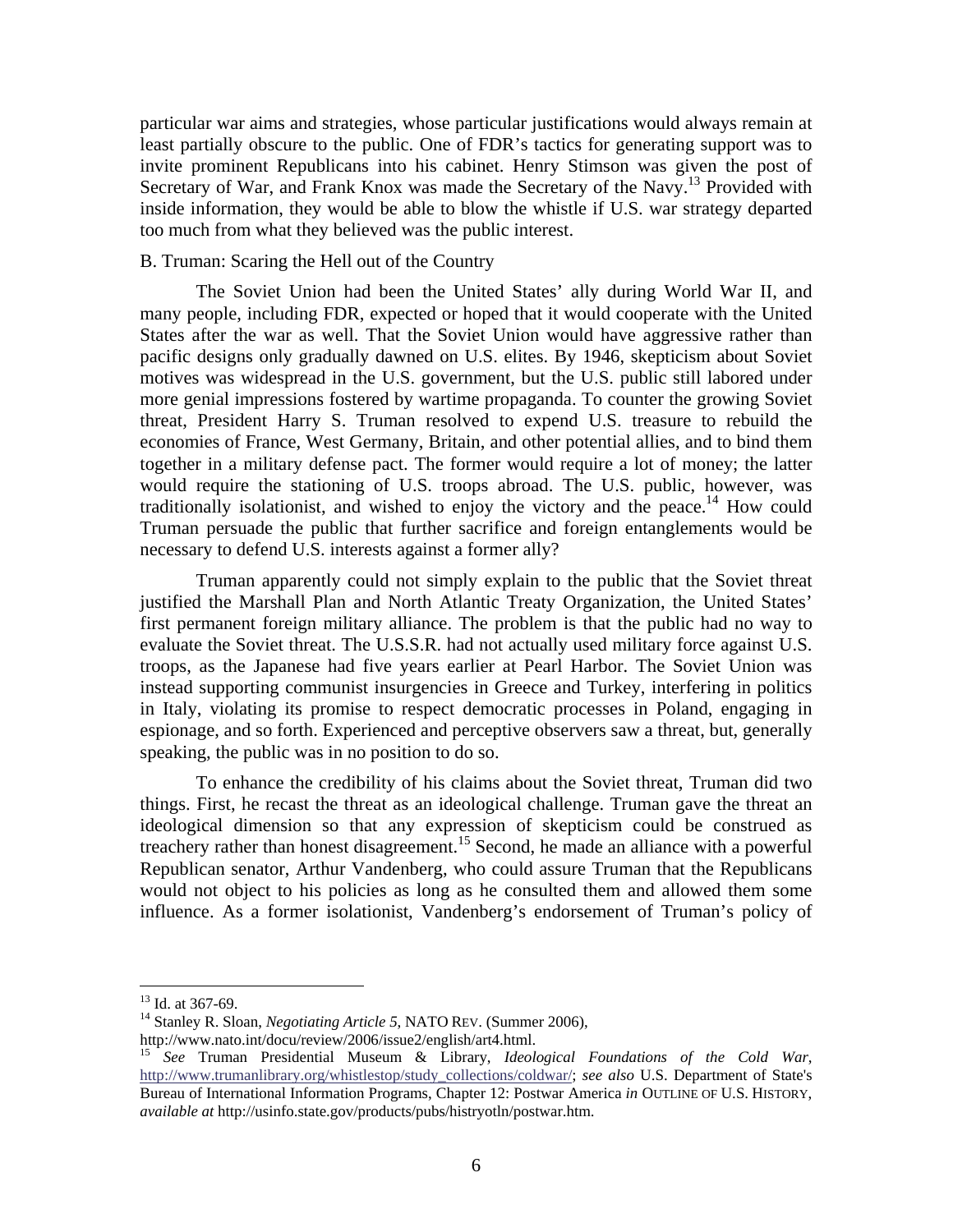engagement must have enhanced the credibility of Truman's claims about the Soviet threat. $16$ 

 Both of these strategies succeeded, but neither was costless. Truman's characterization of the Soviet threat as an ideological challenge may have led to the McCarthy era and suppressed public debate about foreign policy. Truman's alliance with the Republicans meant, of course, that he would have less freedom of action.<sup>17</sup>

#### C. Bush I versus Bush II: The Iraqi Threat

 George H. W. Bush and George W. Bush both went to war with Iraq, but they faced different threats and chose different responses. George H. W. Bush sought to drive Iraqi military forces out of Kuwait. His problem was persuading the U.S. public that a U.S. military response was justified. In retrospect it might seem that he was clearly right, but at the time the common estimation was that tens of thousands of U.S. troops would be killed.<sup>18</sup> This was the expected cost of a military response. On the benefit side, Bush could appeal to the sanctity of sovereign borders, but public sympathy for the rich Kuwaitis was limited. The United States' real concern was that Iraq would, with Kuwait's oil fields, become wealthy and powerful enough to expand its control over the region, threaten Saudi Arabia, dominate the Persian Gulf's oil reserves, and pose a longterm threat to the western economies and the United States' influence in the Middle East. But all of these concerns are rather abstract, and it was never obvious that the public would accept this case. Indeed, the congressional authorization to use military force was far from unanimous in the House of Representatives.<sup>19</sup>

 The credibility of Bush's claims, however, was greatly aided by international support. The public support of nations with divergent interests showed that Bush's claim about the internationally destabilizing effects of Saddam Hussein's invasion were real and not imagined. Thus any claim that a U.S. military invasion was solely in Bush's partisan political interests, or in the interests of oil companies, was seriously weakened. Formal United Nations approval and the military assistance of foreign states—which was of mainly political, not military significance—further solidified Bush's credibility.<sup>20</sup>

 Surface similarities aside, George W. Bush faced a different kind of threat. He feared that Saddam Hussein had weapons of mass destruction, which he would give or sell to terrorist groups like al Qaeda. It was more difficult for George W. Bush to prove that Saddam had WMDs than for his father to prove that Saddam was a threat to the region, because any WMDs were hidden on Saddam's territory while the invasion of Kuwait could be observed by all. George W. Bush followed the same strategy that his father did, albeit somewhat less enthusiastically: to enlist international support in order to bolster the credibility of his claim that Saddam continued to pose a major threat to U.S. and western interests. But George W. Bush failed to persuade foreign countries that

<sup>16</sup> *See* RICHARD E. NEUSTADT, PRESIDENTIAL POWER AND THE MODERN PRESIDENTS: THE POLITICS OF LEADERSHIP, 40-49 (1990); ARTHUR M. SCHLESINGER JR., THE IMPERIAL PRESIDENCY, 128 (1973).<br><sup>17</sup> SCHLESINGER, *supra* n.16, at 129-130.<br><sup>18</sup> STEPHEN R. GRAUBARD, MR. BUSH'S WAR: ADVENTURES IN THE POLITICS OF ILLUSION 9, 122

<sup>&</sup>lt;sup>19</sup> The House vote on Authorization for Use of Military Force Against Iraq Resolution, Pub. L. 120-1, 105 Stat. 3 (1991) passed by fewer than 70 votes (250-183). The Senate vote was unanimous.

<sup>20</sup> GRAUBARD, *supra*, n. 18, at 177-18.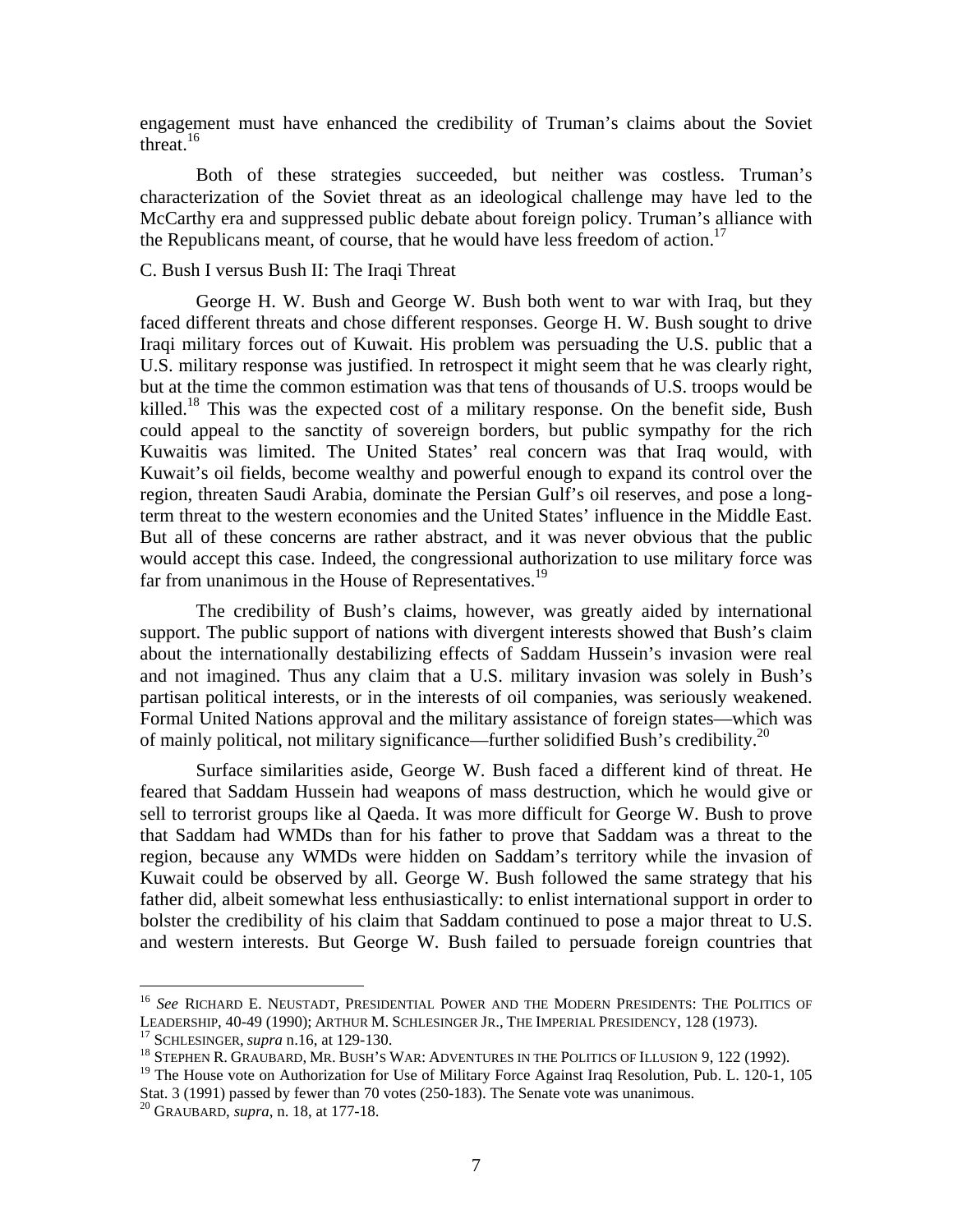Saddam posed a great enough threat to justify a military invasion (although they largely agreed that he either had or probably had WMDs), and he did not obtain significant international support.<sup>21</sup> Ironically, George W. Bush, unlike his father, had strong congressional support, in part because opposition to the first war turned out to be a political liability, and the costs of the first war (unlike the second war) turned out to be so low.

#### D. Clinton: Wag the Dog

 Long before the attacks of September 11, 2001, the U.S. government understood that al Qaeda posed a threat to U.S. interests. The CIA had established a bin Laden office in 1996, and the Clinton administration was trying to develop an effective counterterrorism strategy.<sup>22</sup> In 1998 al Qaeda blew up U.S. embassies in Kenya and Tanzania, whereupon Clinton ordered cruise missile strikes on targets in Afghanistan and Sudan. Just three days earlier, however, Clinton had announced on national television that he had had an affair with Monica Lewinsky. Opponents charged that he ordered the strikes in order to distract the public from his domestic problems.<sup>23</sup> This came to be known as the *Wag the Dog* strategy after a movie that featured a similar subterfuge.<sup>24</sup>

 Clinton's credibility problem was more acute than that of earlier presidents. FDR, Truman, and George H. W. Bush (as well as, later, George W. Bush) might embark on foreign adventures in order to enhance their prestige or to pay off interest groups or to distract the public from domestic problems. George W. Bush, for example, has been repeatedly accused of manipulating terrorism warnings in order to improve poll results or electoral outcomes.<sup>25</sup> But only in Clinton's case was it necessary for him to make an important and visible decision about foreign policy in the midst of a personal scandal in which he admitted that he engaged in deceit, with the result that his ability to conduct an effective terrorism defense was hampered by doubts about his credibility.<sup>26</sup> An aggressive response to al Qaeda would have to wait until after September 11, 2001.

#### II. Theory

 $\overline{a}$ 

A. The Problem

 The examples we have discussed have a common structure. A nation or group like Nazi Germany, the Soviet Union, Iraq, or al Qaeda poses a threat to U.S. interests. The

<sup>21</sup> *See* Alan Beattie, *US may present new resolution this week; White House Determined to Disarm Saddam Even if Widespread International Support Withheld*, FIN. TIMES, Feb. 19, 2003, at 6.<br><sup>22</sup> *Counterterrorism Policy: Eighth public hearing of the National Commission on Terrorist Attacks Upon* 

*the United States*, March 24, 2004 3-7 (Testimony of Samuel L. Berger, Former Asst. to President for Nat'l

Security Aff.), *available at* http://www.9-11commission.gov/hearings/hearing8/berger\_statement.pdf.<br><sup>23</sup> JAMES PATTERSON, RESTLESS GIANT, 380-83 & 392-93 (2005); HAYNES JOHNSON, *supra* n. at 406.<br><sup>24</sup> Id.<br><sup>25</sup> See Rob Wi

CURRENT RESEARCH SOC. PO.'Y 1, 5, 10 (2004).<br><sup>26</sup> Richard Clarke, Clinton's counterterrorism chief, suggests that Clinton was not affected by politics, at

least for the initial decision to strike. *See* RICHARD A. CLARKE, AGAINST ALL ENEMIES: INSIDE AMERICA'S WAR ON TERROR, 186 (2004). But then he says: "Our response to two deadly terrorist attacks was an attempt to wipe out al Qaeda leadership, yet it quickly became grist for the right-wing talk radio mill and part of the Get Clinton campaign. That reaction made it more difficult to get approval for follow-up attacks on al Qaeda, such as my later attempts to persuade the Principals to forget about finding bin Laden and just bomb training camps." *Id*. at 189.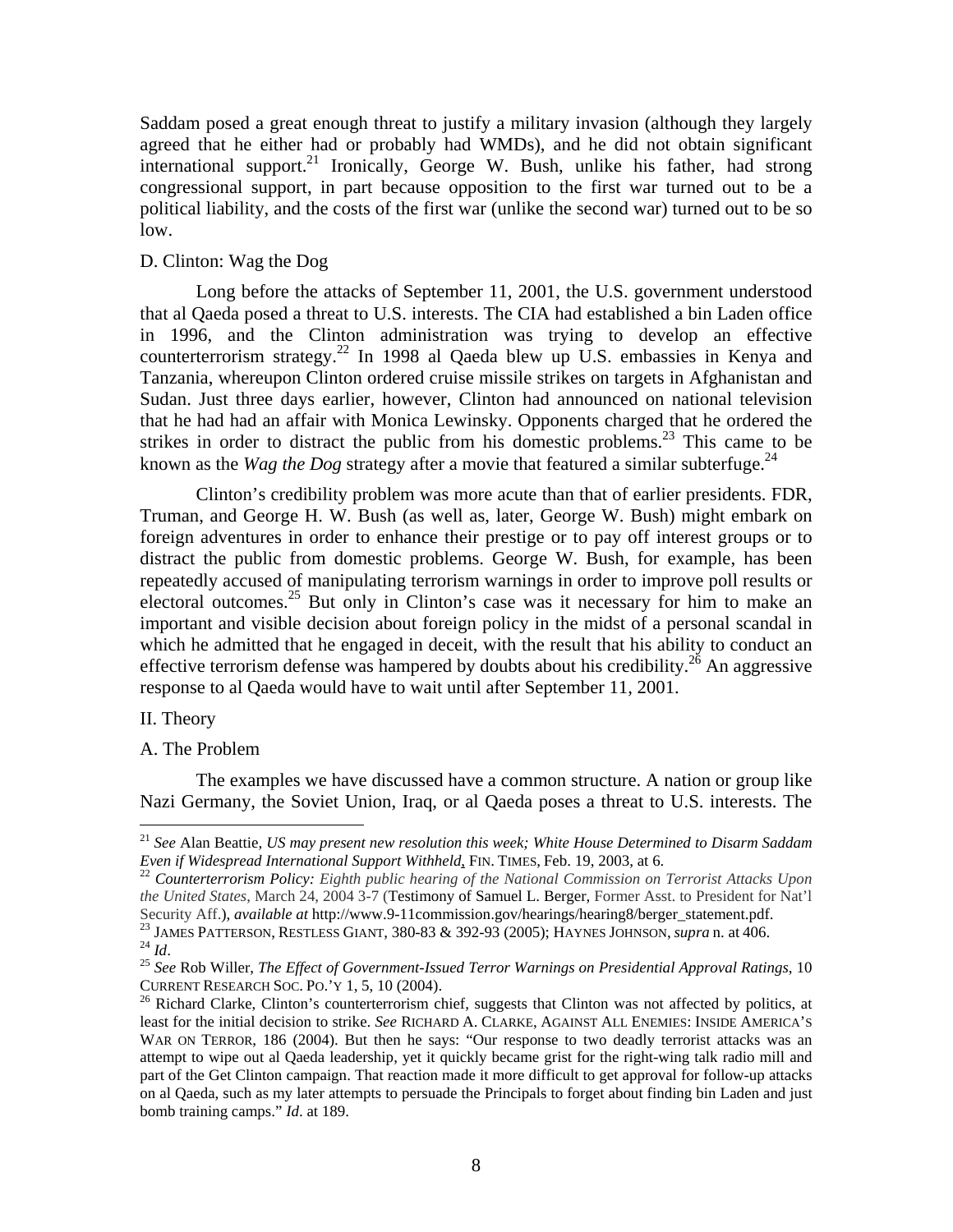threat is widely understood at a general level but the public does not understand important details: why the threat exists, its magnitude, what programs will best address it. The president believes that a particular program—NSA surveillance, unlimited detention, military preparation—is necessary and desirable for countering the threat, and let us assume that he is correct. At the same time, the program could be misused in various ways. It could be used to enhance the power of the president at the expense of legitimate political opponents; to pay off the president's supporters at the expense of the general public; or to spark an emotional but short-lived surge of patriotism that benefits the president during an important election but does not enhance security. The president can announce the program and justify it in general terms, but he cannot design the program in such a way that its dangers to legitimate political opposition can be eliminated.<sup>27</sup> As a result, his claim that the program will be used only for national security, and not to enhance his power at the expense of political opponents, or to benefit allies, may not be believed.

 Consider, for example, the policy of detaining suspected members of al Qaeda without charging them and providing them with a trial. The public understands that al Qaeda poses a threat to national security but lacks the information necessary to evaluate the detention policy. The public does not know the magnitude of the continuing threat from al Qaeda: it might be the case that the group has focused its attention on foreign targets, that it no longer has the capacity to launch attacks on U.S. soil, that greater international cooperation and intelligence sharing has significantly reduce the threat, and so forth. The public also does not know whether the detainees are important members of al Qaeda or foot soldiers or unconnected to al Qaeda; whether the dangerous detainees could be adequately incapacitated or deterred through regular criminal processes; whether the Bush administration obtains valuable intelligence from the detainees, as it claims, or not; whether the detainees are treated well or harshly; and numerous other relevant factors. Some of the relevant variables are public, but most are not; those that are public are nonetheless extremely difficult to evaluate. Consider the ambiguity over whether the suicides at Guantánamo Bay in June 2006 were driven by despair and harsh treatment, or were the result of a calculated effort by martyr-seeking Jihadists to score a propaganda coup.<sup>28</sup> As a general matter, the public does not even know whether the absence of major terrorist attacks on U.S. soil since September 11, 2001 resulted from the Bush administration's detention policy, at least partly resulted from this policy, occurred for reasons entirely independent of this policy such as (say) the military attack on Afghanistan, or occurred *despite* the detention policy, which, by alienating potential allies, perversely made a further attack more likely than it would otherwise have been.

 Described in this manner, the president's credibility problem is the result of an agency relationship, where the president is an agent and the public is the principal. In agency models, the agent has the power to engage in an action that benefits or harms a principal. In a typical version of these models, the principal first hires the agent and instructs the agent to engage in high effort rather than shirk. The agent then chooses

 $27$  Often, as in the case of surveillance of terrorist communications by the National Security Agency, the president cannot even announce the program, for to do so would reduce or eliminate its value, but must anticipate that the secret will eventually come out, in which case he will have to defend it. 28 Jonathan Mahler, *Terms of Imprisonment*, N.Y. TIMES, July 30, 2006, at 6..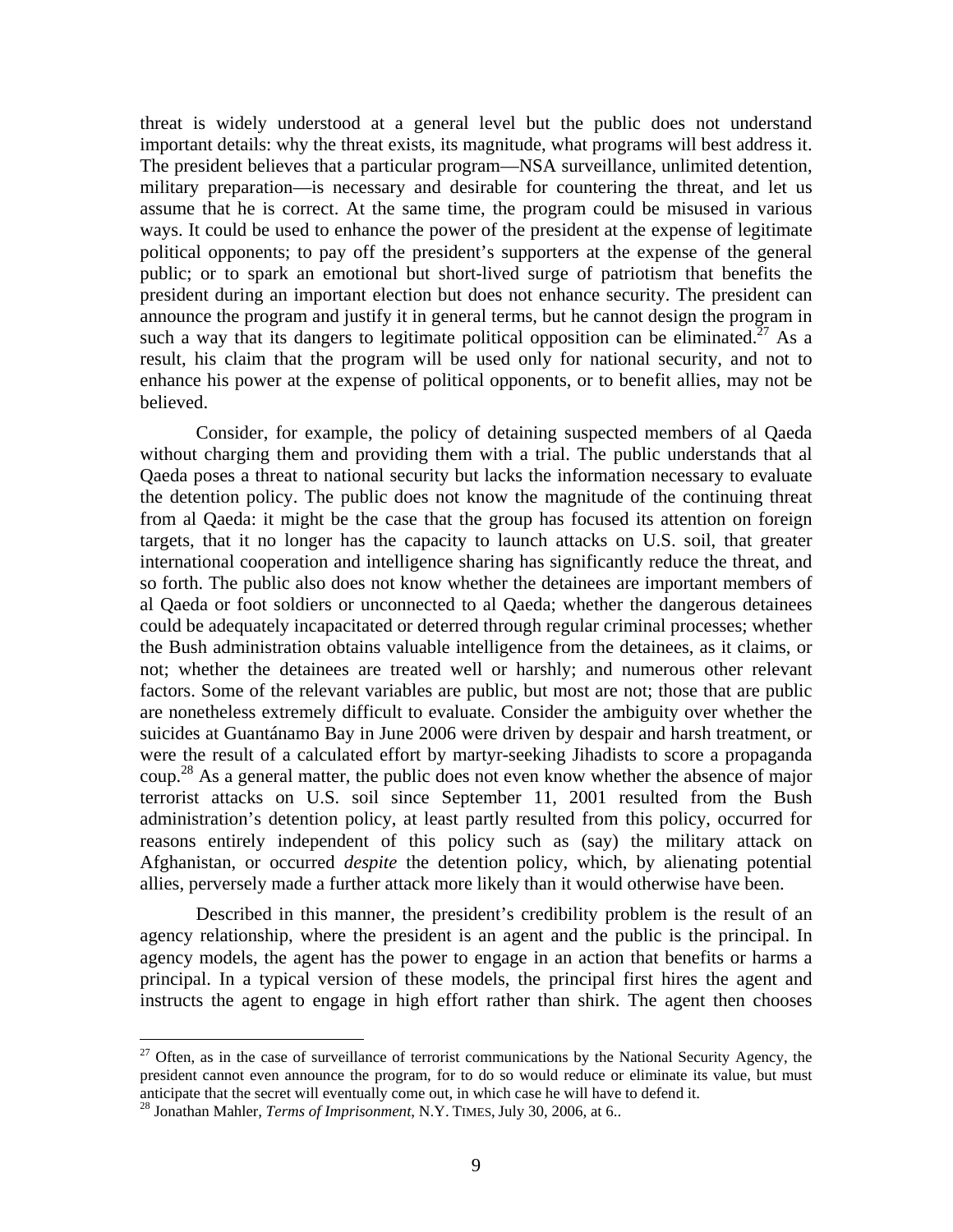whether to engage in high effort or shirk. High effort by the agent increases the probability that the principal will receive a high payoff, but some randomness is involved, so that the link between the agent's effort and the principal's payoff is stochastic rather than certain. If the agent's behavior can be observed and proven before a court, then the simple solution is for the two parties to enter a contract requiring the agent to engage in high effort. If the agent's behavior cannot be observed, then a contract requiring high effort is unenforceable, and instead the principal and agent might enter a contract that makes the agent's compensation a function of the principal's payoff. This gives the agent an incentive to use the high level of effort, though depending on various conditions, this incentive might be weak.<sup>29</sup>

 Less important than the details of the agency model, and its various solutions, is the way that it clarifies the basic problem. The president is the agent and the public is the principal (sometimes we will think of the legislature as the principal, bracketing questions of agency slack between voters and legislators). The public cares about national security but also cares about civil liberties and the well-being of potential targets of the war on terror; its optimal policy trades off these factors. However, the public cannot directly choose the policy; instead, it delegates that power to the government and, in particular, the president. The president knows the range of options available, their likely effects, their expected costs and benefits—thanks to the resources and expertise of the executive branch—and so, if he is well-motivated, he will choose the best measures available.

 Thus a well-motivated executive, in our sense, is an executive who chooses the policies that voters would choose if they knew what the executive knows.<sup>30</sup> This definition does not require that the president's deeper motives be pure; for our purposes, a well-motivated president may be concerned with his historical reputation in the long run, as many presidents are. Because presidents know that in the long run most or all of their currently private information will be revealed, $3<sup>1</sup>$  a concern with the judgment of history pushes presidents to make the decisions that future generations, knowing what the president knows now, will approve. To be sure, the concern with historical reputation is not perfectly congruent with doing what the current generation would approve of (with full information), because different generations have different values, as in the case of civil rights. The convergence is substantial, however, compared to far more harmful motivations a president might have, such as short-term empire-building or partisan advantage. Presidents with a concern for long-run reputation may not be disinterested

<sup>29</sup> For a textbook treatment *see* PATRICK BOLTON & MATHIAS DEWATRIPONT, CONTRACT THEORY, 14-20, 129-170 (2005).

<sup>&</sup>lt;sup>30</sup> On some views, "what the voters would choose" is what the median voter would choose. *See* ANTHONY DOWNS, AN ECONOMIC THEORY OF DEMOCRACY 115-122 (1957). Our argument does not depend on this particular theory; it depends only on the assumption that there is some coherent criterion of public preference based on some aggregation of citizens' values and interests. We are agnostic about, and for present purposes need not take a stand on, the content of that criterion.<br><sup>31</sup> By statute, even classified presidential papers are unsealed after 12 years. Presidential Records Act of

<sup>1978, 44</sup> U.S.C. § 2204 (Supp. 2 2000). However, President George W. Bush's recent executive order may qualify this. *See* Exec. Order No. 13,333, 3 C.F.R. 815 (2001), *reprinted in* 44 U.S.C.A. §2204 (2001); Marcy Lynn Karin, *Note: Out of Sight, but Not Out of Mind: How Executive Order 13,233 Expands Executive Privilege While Simultaneously Preventing Access to Presidential Records*, 55 STAN. L. REV. 529, 548-52 (2002).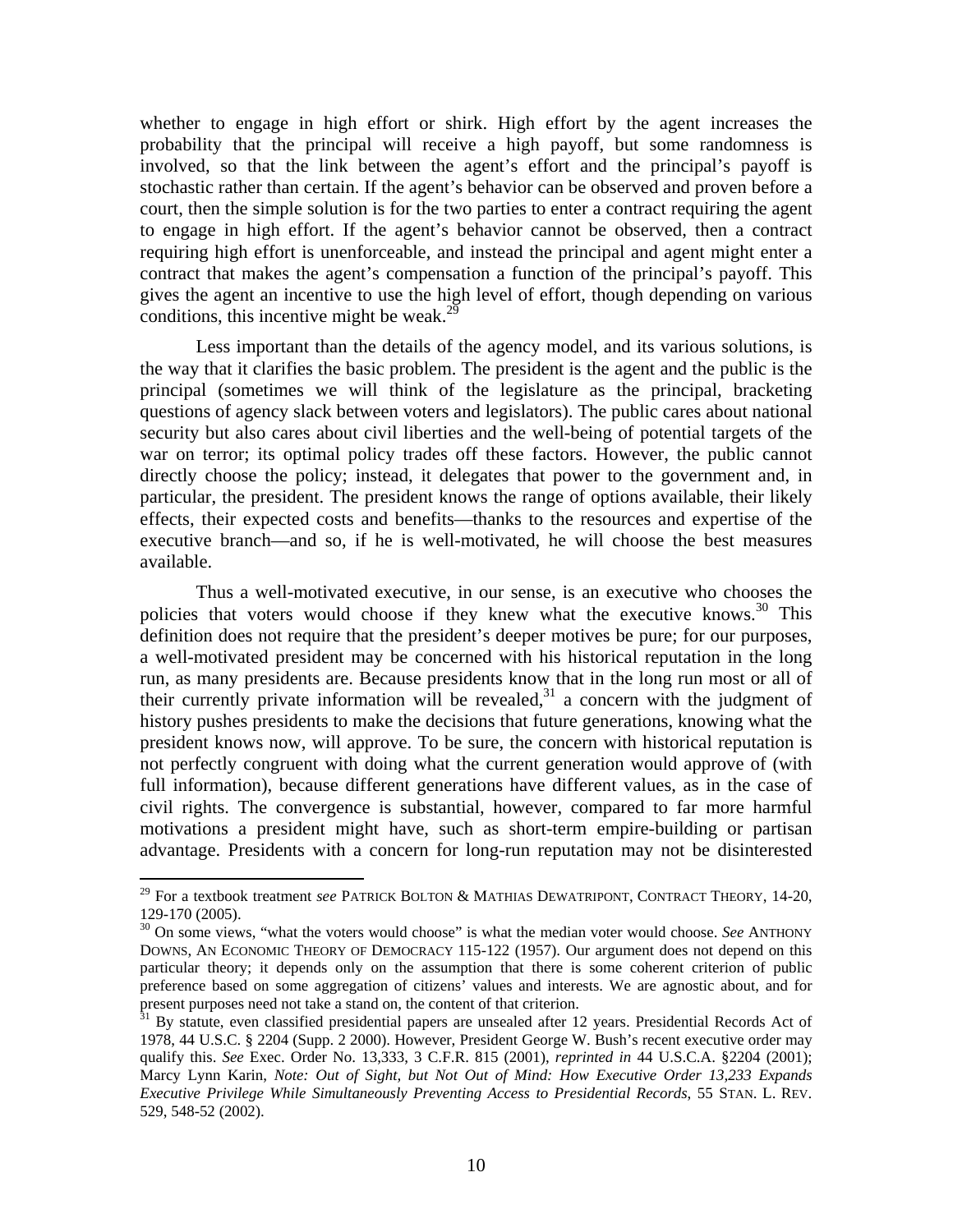leaders, but they approach the ideal of faithful agency more closely than do presidents with no such concern.

We also assume that the voters' ultimate preferences are fixed, so we put aside the possibility of presidential leadership that changes bedrock public values. However, voters' derived preferences may change as their information changes, and this further blurs the significance of changing public values over time. On this view there is still scope for leadership, in the sense that a well-motivated president might choose a policy inconsistent with voters' current ill-informed preferences, but consistent with the new preferences voters will form as their information changes, perhaps as a result of the policy itself. FDR's behavior just before World War II is the model for presidential leadership in this sense.

As this discussion suggests, the well-motivated executive may or may not keep campaign promises, or adopt popular policies. All depends on circumstances – on what the public would approve, if it knew what the president knows. A public that would condemn the president's policy P might, if it knew more, approve of P. The wellmotivated president will want to adopt P in such circumstances, and will then face the problem of credibly signaling to the public that he favors the policy for good reasons that he cannot directly convey. Furthermore, we assume that the well-motivated executive will collect an optimal amount of information – up to the point where the marginal benefits of further information-gathering equal the marginal costs.<sup>32</sup> This does not mean that the well-motivated executive always gets the facts right; he may turn out to be wrong. But it does mean that greater accuracy would not have been cost-justified.

Against this benchmark of faithful agency, the problem is that a given president's motivations might or might not be faithful, and the public knows this. The public fears that, for various reasons, the president might choose policies that diverge from the public's optimal policies. These include:

 1. The president cares more about national security (or more about civil liberties, but we will, for simplicity, assume the former) than the public does. His "preferences" are different from those of the public.

 2. The president cares very little about national security and civil liberties; he mainly cares about maximizing his political power and, more broadly, political success success for himself, his party, or his chosen successor. With a view to political power and success, the president might maximize the probability of electoral success by favoring particular interest groups, voting blocs, or institutions at the expense of the public, or by adopting policies that are popular in the short-term, as far as the next election cycle, but that are harmful in the long-term, along with rhetoric that confuses and misleads.

 The public knows that the president might have these or other harmful motivations, so when the president claims, for example, that a detention policy is essential to the war on terror but at the same time is not excessively harsh given its benefits, the public simply does not know whether to believe him.

<sup>&</sup>lt;sup>32</sup> This is a standard rationalist assumption. We will ignore a well-known problem of infinite regress that afflicts the economic theory of information: knowing the marginal benefit of the next bit of information itself requires information. *See* Jon Elster, *Introduction*, *in* RATIONAL CHOICE 1, 25 (Jon Elster ed., 1986).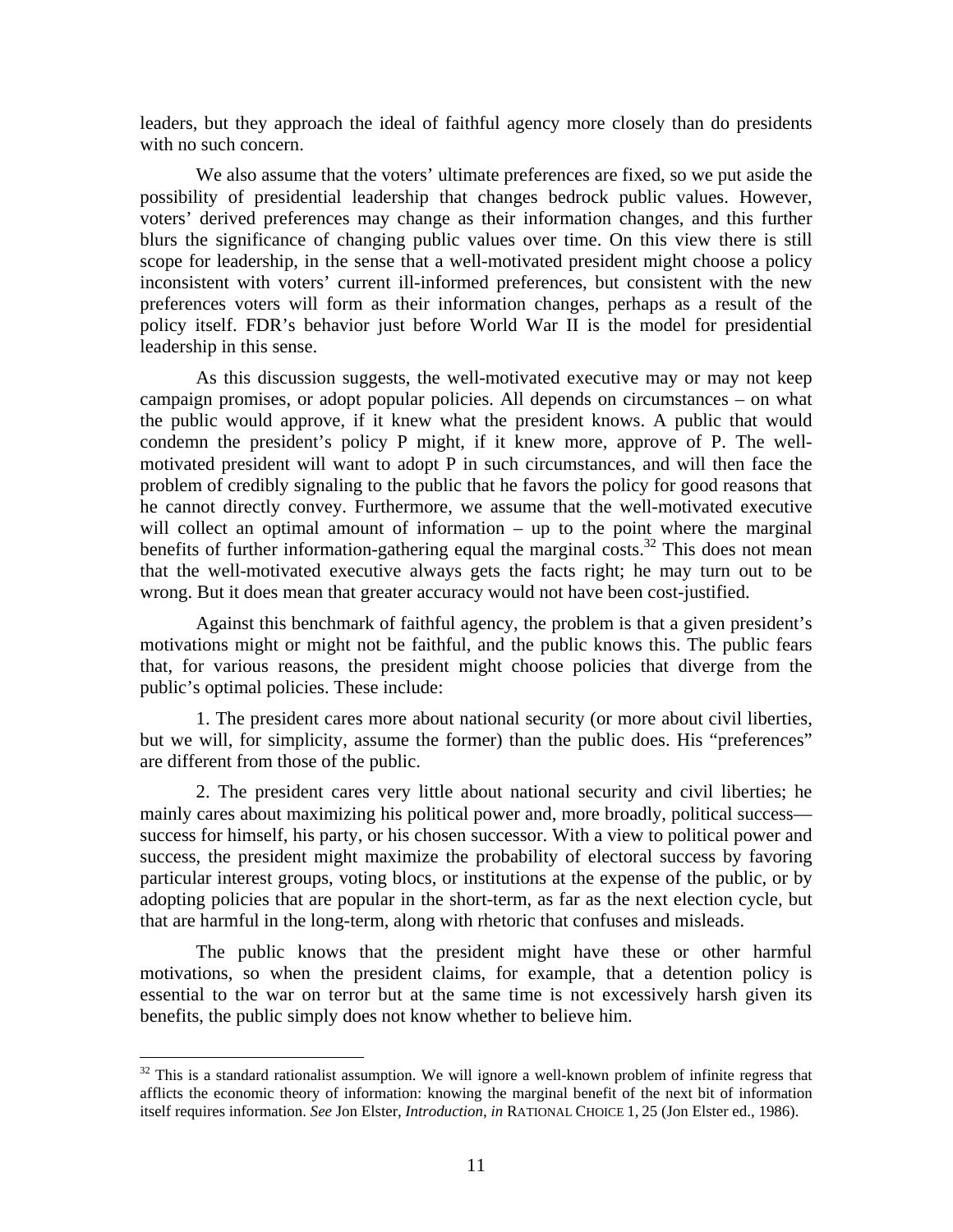Crucially, *the risk that the public will fail to trust a well-motivated president is just as serious as the risk that it will trust an ill-motivated one*. Imagine that a wellmotivated president chooses the optimal policies. No terrorist attack occurs before the next election, but the public does not know whether this is because the president chose the optimal policies, the president chose bad policies and was merely lucky (as the terrorists for internal reasons chose to focus on foreign targets), or the president chose effective but excessively harsh policies. In the election, the public therefore has no particular reason to vote for this president and could easily vote him out of office and replace him with a worse president. A president who cares about electoral success might therefore not choose the optimal policies, and even a well-motivated president might be reluctant to choose the optimal policies because of the risk that the public will misinterpret them and replace him with an ill-motivated president. Presidents need public support even when they do not face reelection; they need the public to prod Congress to provide the president with funds for his programs and statutory authorization when necessary. A well-motivated president will abandon optimal policies if he cannot persuade the public that they are warranted.

 As we noted earlier, legal scholars rarely note the problem of executive credibility, preferring to dwell on the problem of aggrandizement by ill-motivated presidents. Ironically, this assumption that presidents seek to maximize power has obscured one of the greatest constraints on aggrandizement, namely, the president's own interest in maintaining his credibility. Neither a well-motivated nor ill-motivated president can accomplish his goals if the public does not trust him.<sup>33</sup> This concern with reputation may put a far greater check on the president's actions than do the reactions of the other branches of the government.

#### B. Solutions

 The literature on agency models and optimal contracting provides clues for solving the problem of executive credibility. This literature gives two basic pieces of advice.34 The first piece of advice is to *align preferences*. An employer will do better if her employees obtain utility from doing whatever actions benefit the employer. Suppose, for example, an employer seeks to hire someone to build furniture in a factory. The pay is good enough to attract job candidates who do not enjoy building furniture, but clearly the employer does better by hiring people who like working with their hands, and take pleasure in constructing a high-quality product, than by hiring people who do not like working with their hands. We say that the first type of person has a preference for building high-quality furniture; this person is less likely to shirk than the other type of person.

 In order to align preferences, employers can use various types of *screening mechanisms* or *selection mechanisms* that separate the good types and the bad types.<sup>35</sup> An old idea is that job candidates who completed a training program—here, in carpentry—

<sup>&</sup>lt;sup>33</sup> See Marc J. Hetherington, *The Political Relevance of Public Trust*, 92 AM. POL. SCI. REV. 791 (1998).

<sup>&</sup>lt;sup>34</sup> For a general comparison of these two methods, see James Fearon, Electoral Accountability and the *Control of Politicians: Selecting Good Types versus Sanctioning Poor Performance*, in DEMOCRACY,

<sup>&</sup>lt;sup>35</sup> The enormous literature on this topic begins with A. Michael Spence, *Job-Market Signaling*, 87 Q. J. ECON. 355 (1973).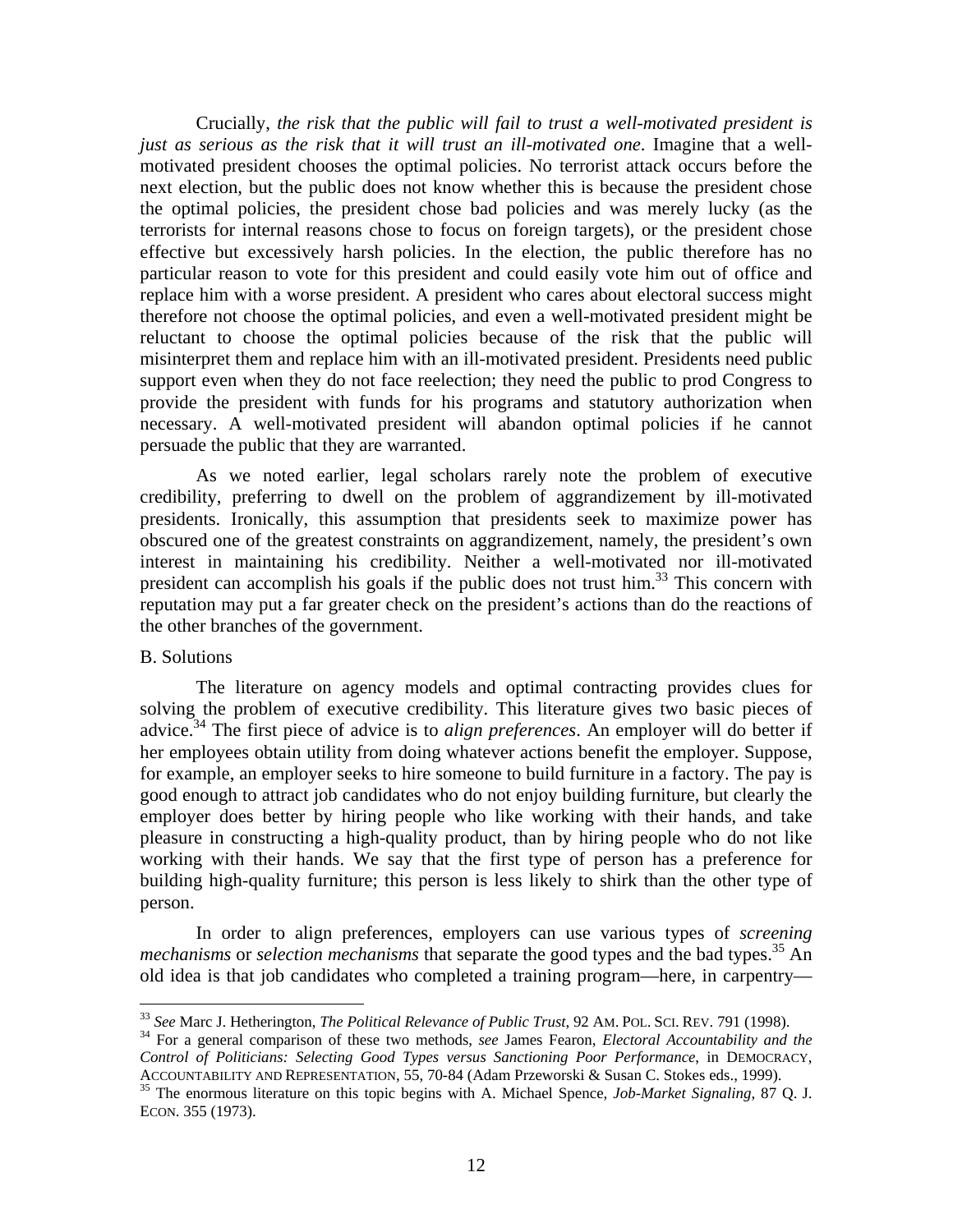are more likely good types than job candidates who did not complete such a program. The reason is not that the training program improves skills, though it might; but that a person who enjoys carpentry is more likely to enter and complete such a program than a person who does not—the program, in terms of time and effort, is less burdensome for the former type of person. The employer could use other mechanisms as well, of course. She could ask for evidence that the job candidate pursues wood working as a hobby in his free time, or, simply, that he has held other jobs in similar factories, or jobs that involve carpentry or furniture construction. Another important screening mechanism is to compensate employees partly through in-kind components or earmarked funds that are worth more to good types than to bad types. In university settings, academic salaries are partly composed of research budgets that cannot be spent on personal goods and that are worth more to good types (researchers) than to bad types (shirkers).<sup>36</sup>

 The second piece of advice is to *reward and sanction*. This is not as simple as giving the employee a bonus if she constructs good furniture and firing her if she does not; recall that we assume that the employer does not directly observe the quality of the agent's action. Consider the following version of our example. The employees both design and construct furniture; "high-quality" furniture is both made well and pleasing to the public, so that it sells well. The employer cannot tell by looking at a piece of furniture whether it is high-quality because she does not know the tastes of the public. An employee who uses a high level of effort is more likely to produce furniture that sells well, but an employee can in good faith misestimate the public taste and produce furniture that sells poorly. Similarly, an employee who uses a low level of effort is less likely to produce furniture that sells well but nonetheless may succeed at times. Since the employer cannot observe the quality of the furniture, she cannot make the wage a function of its quality; if she pays a flat wage, then the employee does not have an incentive to engage in a high level of effort, because that involves more personal cost without producing any reward.

 The main solution is to make the employee's pay a function, in part, of the quantity of the sales of the goods that the employee produces. The quantity of sales, unlike the quality of the furniture, is observable. If the pay is properly determined, then the employer will engage in a high level of effort because the expected gains from high sales exceed the cost of high effort. How closely pay should be correlated with sales depends on how risk averse the employee is, and it may be necessary, for ordinary people who are generally risk averse, to pay them at least a little even if sales are low, and somewhat more if sales are high.

 An enormous literature develops and qualifies these results, and we will refer to relevant parts of it later as necessary rather than try to summarize it here.<sup>37</sup> For now, we want to briefly point out the relevance of these solutions to our problem of executive credibility.

 The preference-alignment solution has clear applicability to the problem of executive credibility. To be sure, elections and other democratic institutions help ensure

<sup>36</sup> Geoffrey Brennan, *Selection and the Currency of Reward*, *in* THE THEORY OF INSTITUTIONAL DESIGN, 257, 262-72 (Robert E. Goodin ed.,1996).

<sup>37</sup> *See* BOLTON, *supra* n. 29, at 169-70.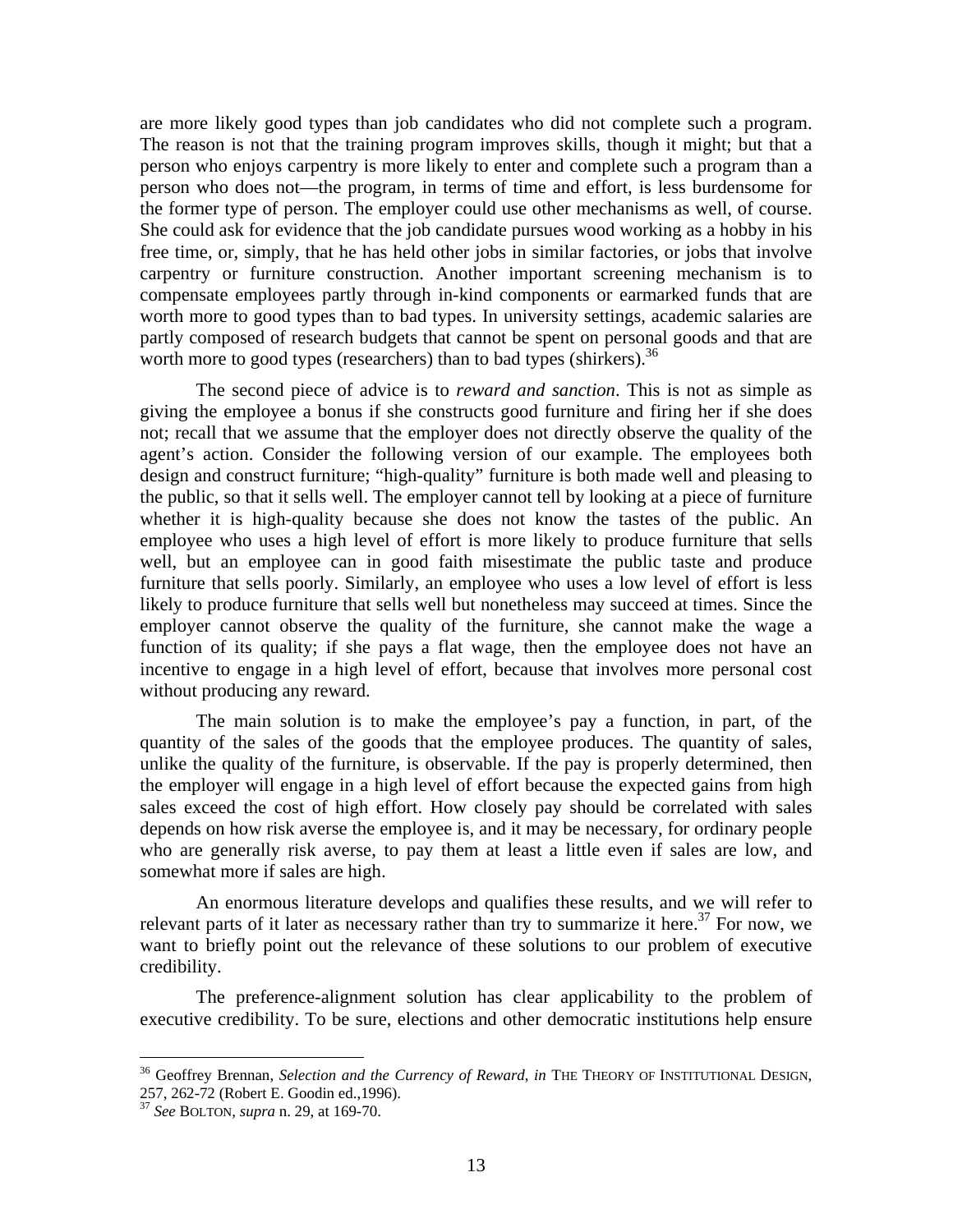that the president's preferences are not too distant from those of the public, but they are clearly not sufficient to solve the executive credibility problem. Elections will never create perfect preference alignment, for well-known reasons, and in any event the wellmotivated executive will do what the public would want were it fully informed, not what maximizes the chances of electoral success in the short run. Furthermore, we do not consider credibility-generating mechanisms that would require new constitutional or statutory provisions; of course the president has little or no power to redesign electoral rules in order to enhance his credibility. We will instead focus, in Part IV, on how the president might use the existing electoral system to enhance his credibility in indirect ways—by appointing subordinates, advisors, and commission members, and by supporting certain types of candidacies for electoral office.

 The reward-and-sanction solution also is applicable to the problem of executive credibility, but we think it is of less importance and we will not address it in any detail. The problem that most concerns us—threats to national security—typically does not produce a clear outcome while the president is still in office. As noted above, Bush's war-on-terror policies might be optimal, insufficient, or excessive; we will not know for many years. And the public cannot enter a contract with the president that provides that the president will receive a bonus if national security is enhanced and will be sanctioned if it is not enhanced. Consequently, Bush cannot enter a contract with the public that rewards him if his policies are good and punishes him if they are bad.

 However, some signaling mechanisms have a reward-or-sanction component. A good job applicant can distinguish herself from a bad job applicant by agreeing to a compensation scheme that good types value and bad types disvalue. For example, if a good type of employee discounts future payoffs less than bad types, then good types will accept deferred compensation (such as pension contributions) that bad types reject.<sup>38</sup> Similarly, a well-motivated president can distinguish himself from an ill-motivated president by binding himself to a policy position that an ill-motivated president would reject. However, a president, unlike an ordinary employee, cannot bind himself by a judicially-enforceable contract; therefore, this mechanism can work only if the president can engage in self-binding through informal means, as we will discuss below.<sup>39</sup>

 Note that either a well-motivated actor or an ill-motivated actor might use strategic devices to enhance her credibility. A bad actor might, for example, take actions to enhance the credibility of his threats. In a standard illustration, the "chicken" game occurs when two drivers race toward each other and the loser is the one who swerves to avoid death. In that game, each driver is threatening to drive straight, and the winner will be the one who can make his threat credible, because the other driver will then know that the only choice is to swerve or die. Credibility is a valuable adjunct to many different motivations, not just to socially beneficial ones.

But this is a different type of credibility problem than the one we are interested in. In the class of problems we address, the problem that faces the well-motivated actor is that others cannot distinguish or sort him at a glance from ill-motivated actors. "Bad types" can mimic "good types" through low-cost imitation and by saying all the right

1

<sup>&</sup>lt;sup>38</sup> Id., at 228-32. This is a model that combines adverse selection and moral hazard.

<sup>39</sup> *See* Part IV.A., *infra*.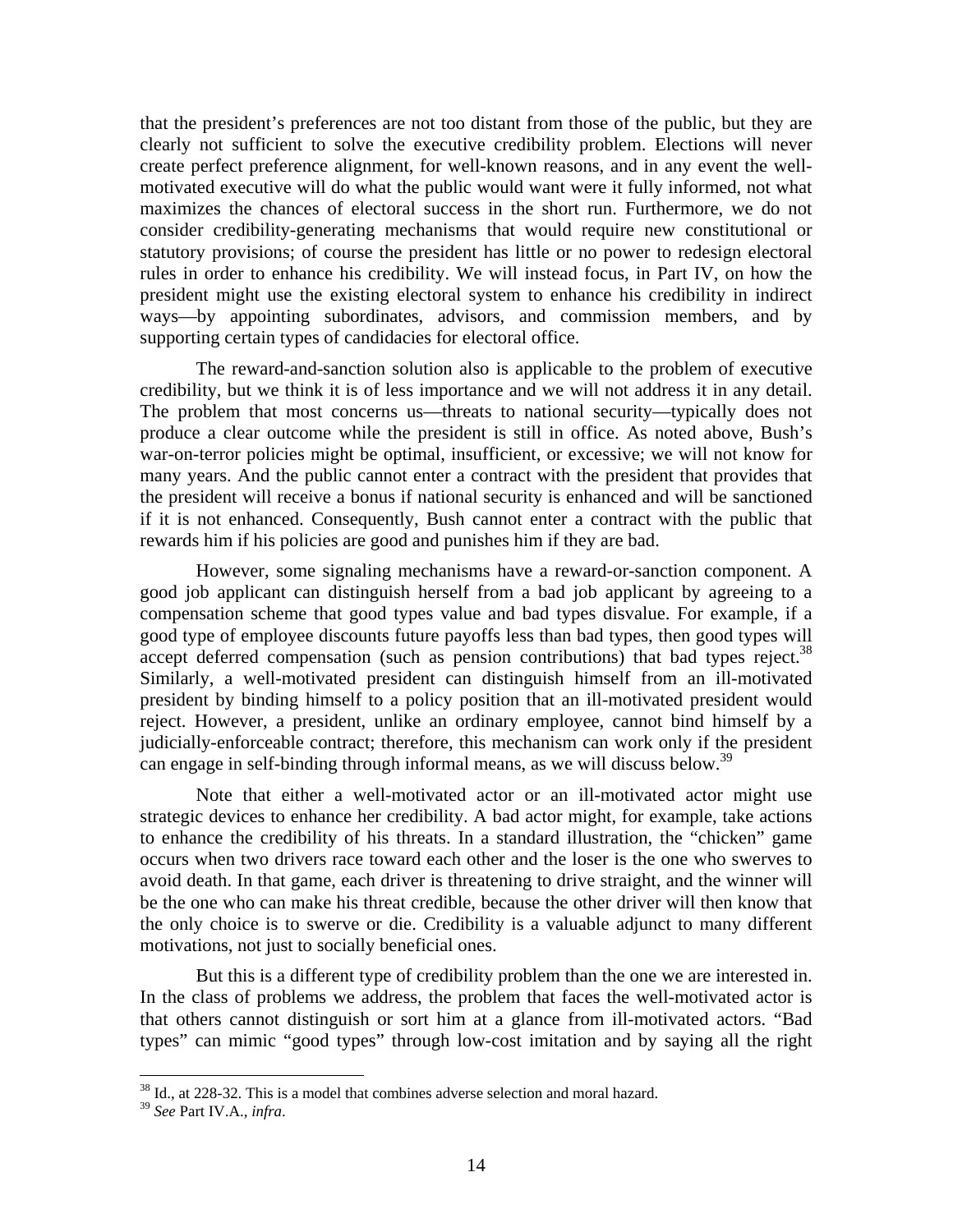things. The good type needs some device whereby he can credibly signal that he is a good type. The answer, in general, is for the good type to undertake an action that imposes greater costs on bad types than on good types. If third parties understand the cost structure of the action, then this separates the two types, because the bad type's strategy of costlessly imitating the good type no longer works. In employment screening, for example, both the lazy worker and the hard worker will claim to be a hard worker. The employer might prefer candidates with good references, or an advanced degree, on the theory that obtaining those things will be easier for the good type than the bad type.

 Let us provide a little more structure to our analysis before describing our preferred mechanisms. Suppose that some president or other must choose a policy that will affect national security and civil liberties; this might include asking Congress to authorize him to engage in conduct like wiretapping or the use of military force. He makes this choice at the start of his first term, and the actual effect of his choice—on national security and civil liberties—will not be revealed to the public until after the next election. Terrorist attacks during the first term do not necessarily prove that he chose the wrong policies; nor does the absence of terrorist attacks during the first term prove that he chose the right policies. Only later will it become clear whether the president chose the optimal policies, perhaps many decades later. Thus, the public must vote for or against the president on the basis of the policy choice itself, not on the basis of its effect on their well-being. For expository convenience, we will assume that the president actually does make the optimal policy choice and that his problem is one of convincing the public that he has done so. Presidents who, for whatever reason, knowingly choose policies that the public would reject (if fully informed) obviously do not want to convince the public that this is what they are doing.

Our focus, then, is how the president who chooses the optimal policy, given the information available to him and the relevant institutional constraints, might use some additional mechanism to enhance the credibility of his claim that he chose the best policy. In the next Part, we will address why our current Madisonian system does not already solve the problem of executive credibility. In Part IV, we will analyze some mechanisms by which presidents can bootstrap themselves into credibility.

#### III. Madisonian Monitoring

In the standard separation-of-powers theory attributed to Madison, the executive's credibility dilemma is ameliorated by the separation of powers and institutional competition, which produce monitoring or oversight of executive discretion. Although the Madisonian system is not usually justified as a means of enhancing the executive's credibility, that is a byproduct of the system: If checks and balances discourage illmotivated persons from running for election or force them to adopt public-spirited policies once in office, then the executive's claims about his policies will be credible. Congressional and judicial oversight of executive action, on this account, will ensure that the executive exercises discretion only as directed by voter-principals, acting through legislators who are simultaneously agents (of the voters) and principals (of the executive).

This account is no longer adequate, if it ever was. Legislators and judges are, for the most part, unable to effectively oversee or monitor the executive, especially in the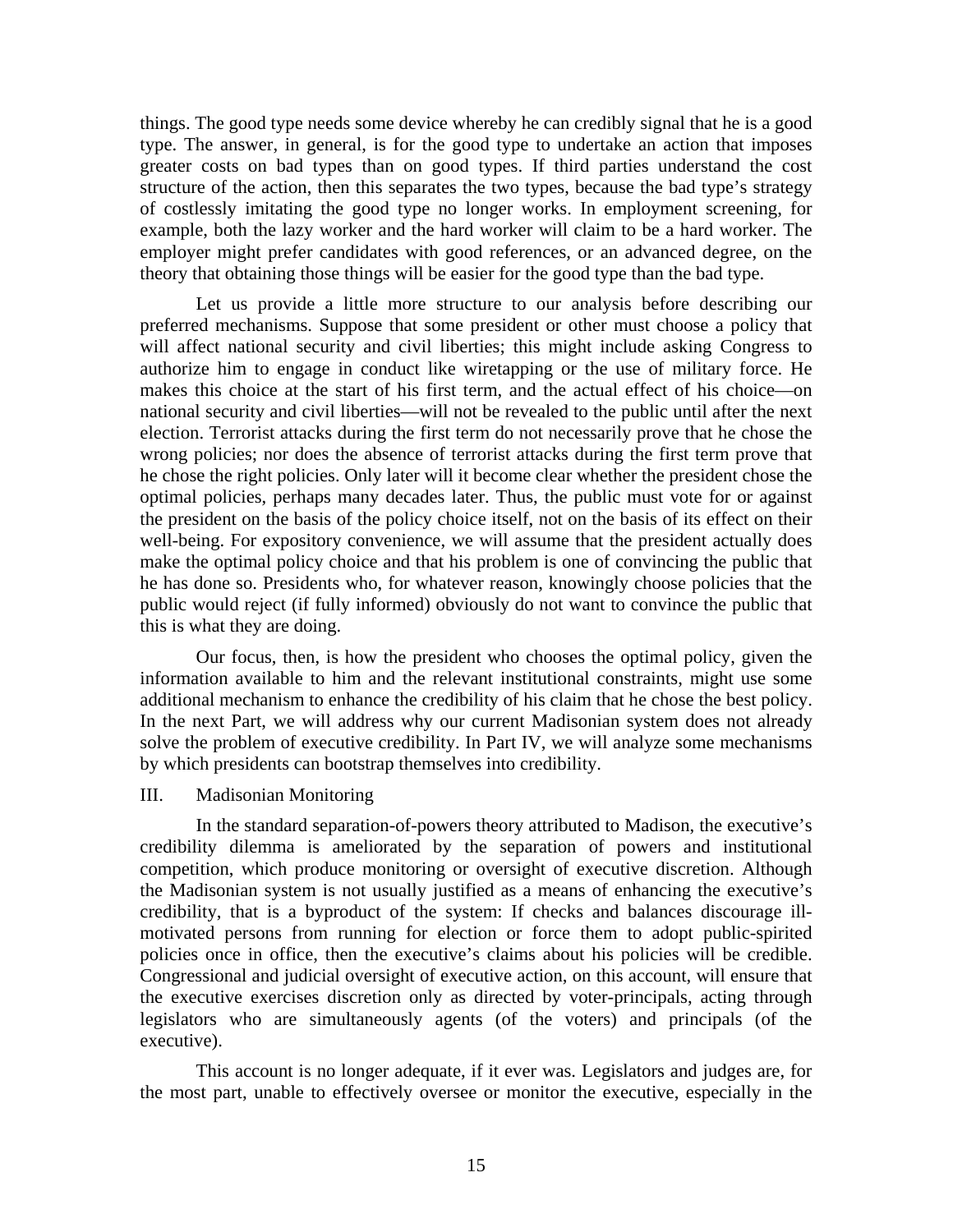domains of foreign policy and national security. As a result, they are forced to the Hobson's choice of granting discretion that an ill-motivated executive would abuse, or withholding discretion that a well-motivated executive would use for good.

We do not suggest that the Madisonian system has entirely failed, only that it has partly failed, and that to the extent it has failed the executive's credibility dilemma becomes more acute. We will examine some of the principal institutional problems, beginning with legislative oversight and then turning to the courts.

#### A. Congress

 $\overline{a}$ 

In the Madisonian vision, legislators are simultaneously principals of the president, who is supposed to execute the statutes that legislators enact, and are also institutional competitors of the president, who has freestanding constitutional powers beyond the execution of statutes. Voters elect legislators, who either transmit voters' exogenously-determined policy preferences to the executive through statutes, or else (in a deliberative conception of Madisonianism) refine public preferences through reasoned discussion and then instruct the executive accordingly.<sup>40</sup> We are agnostic on the question of whether the preference-based or deliberative version of the Madisonian vision is more persuasive, or exegetically more faithful to the Madison of the Federalist Papers. In either case, what matters here is that the combination of principal-agent relationships with institutional rivalry between legislators and the executive is supposed to produce valuable byproducts for the polity as whole. Legislators have an interest in monitoring the president not only to ensure that he faithfully executes the statutes they enact, but also to ensure that executive power does not swell beyond its constitutionally prescribed bounds and destroy the separation of legislative and executive powers.

Whether or not this picture was ever realistic, it is no longer so today. Many institutional factors hamper effective legislative monitoring of executive discretion. Consider the following problems.

*Information asymmetries*. Monitoring the executive requires expertise in the area being monitored. In many cases, Congress lacks the information necessary to monitor discretionary policy choices by the executive. Although the committee system has the effect, among others, of generating legislative information and expertise, $4^1$  and although Congress has a large internal staff, there are domains in which no amount of legislative expertise suffices for effective oversight. Prime among these are areas of foreign policy and national security. Here legislative expertise is beside the point, because the legislature lacks the raw information that experts need to make assessments.

 The problem would disappear if legislators could cheaply acquire information from the president, but they cannot. One obstacle is a suite of legal doctrines protecting executive secrecy and creating deliberative privileges $42 -$  doctrines which may or may not be justified from some higher-order systemic point of view as means for producing optimal deliberation within the executive branch. Although such privileges are waivable,

<sup>40</sup> JOSEPH M. BESSETTE, MILD VOICE OF REASON, 150-81, (1994); CASS R. SUNSTEIN, WHY SOCIETIES NEED DISSENT, 152-54 (2d ed. 2005).<br><sup>41</sup> KEITH KREHBIEL, INFORMATION AND LEGISLATIVE ORGANIZATION, 254-57 (1991).<br><sup>42</sup> For an overview of the deliberative privilege doctrine, *see* Michael N. Kennedy, *Escaping the Fishbow* 

*A Proposal to Fortify the Deliberative Process Privilege*, 99 NW. U. L. REV. 1769 (2005).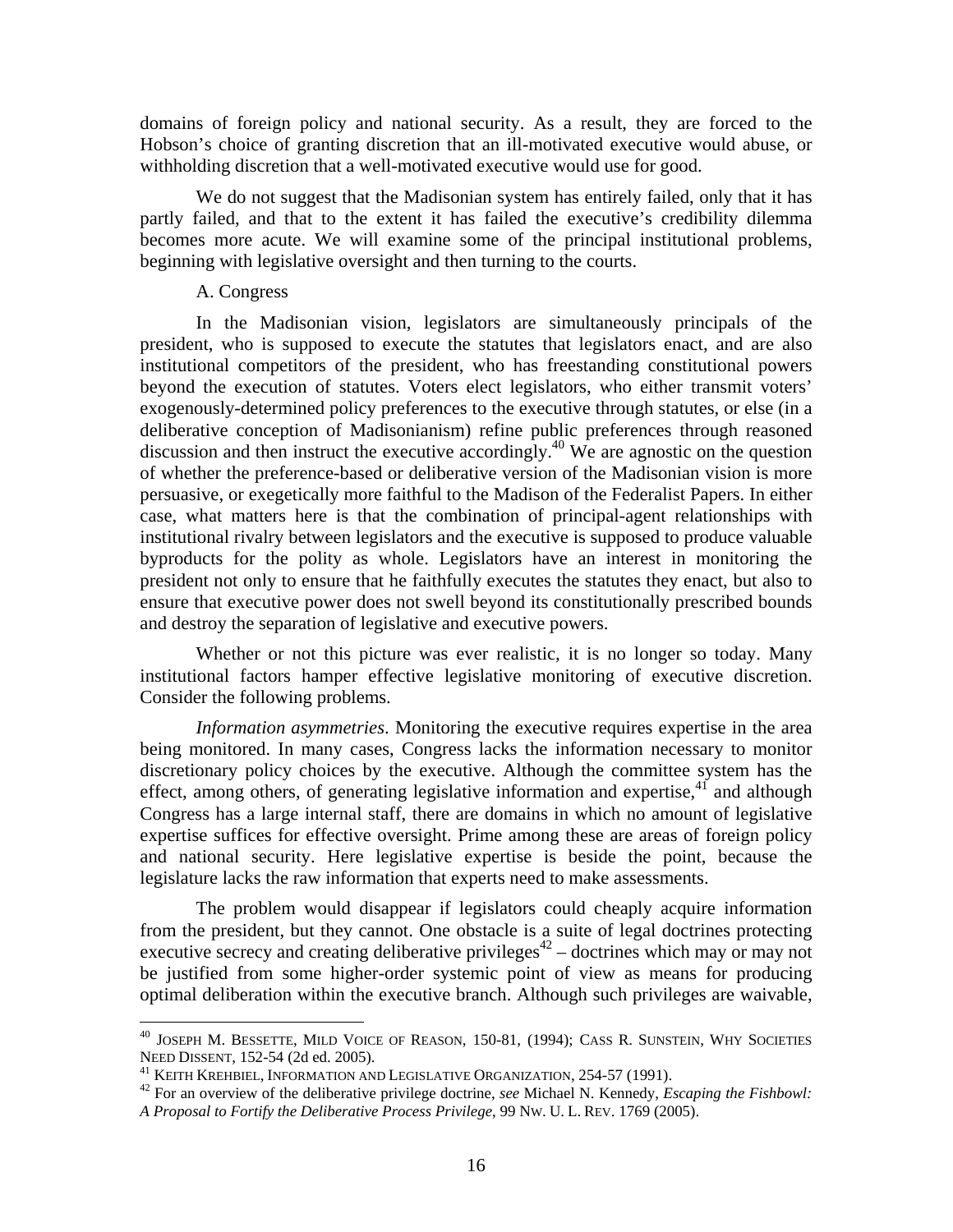the executive often fears to set a bad institutional precedent. Another obstacle is the standard executive claim that Congress leaks like a sieve, so that sharing secret information with legislators will result in public disclosure. The credibility dilemma becomes most acute when, as in the recent controversy over surveillance by the National Security Agency, the executive claims that the very scope or rationale of a program cannot be discussed with Congress, because to do so would vitiate the very secrecy that makes the program possible and beneficial. In any particular case the claim might be right or wrong; legislators have no real way to judge, and they know that the claim might be made either by a well-motivated executive or an ill-motivated executive, albeit for very different reasons.

*Collective action problems*. Executive officials worry that, with many legislators even on select intelligence committees, someone is bound to leak, and it will be difficult to pinpoint the source. Aware of the relative safety that the numbers give them, leakers are all the more bold. This is an example of a larger problem, arising from the fact that there are many more legislators than top-level executive officials. Compared to the executive branch, Congress finds it costlier to coordinate and to undertake collective action (such as the detection and punishment of leakers). To be sure, the executive too is a they, not an it. Much of what presidents do is to arbitrate internal conflicts among executive departments and to try to aggregate competing views into coherent policy over time. As a comparative matter, however, the contrast is striking: the executive can act with much greater unitariness, force and dispatch than can Congress, which is chronically hampered by the need for debate and consensus among large numbers. That comparative advantage is a principal reason why Congress enacts broad delegating statutes in the first place, especially in domains touching on foreign policy and national security. In these domains, and elsewhere, the very conditions that make delegation attractive also hamper congressional monitoring of executive discretion under the delegation.

There may or may not be offsetting advantages to Congress' large numbers; perhaps the very size and heterogeneity of Congress make it a superior deliberator, whereas the executive branch is prone to suffer from various forms of groupthink.<sup>43</sup> But there are clear disadvantages to large numbers insofar as monitoring executive discretion is at issue. From the standpoint of individual legislators, monitoring is a collective good. If rational and self-interested, each legislator will attempt to free-ride on the production of this good, and monitoring will be inefficiently underproduced.<sup>44</sup> More broadly, the institutional prerogatives of Congress are also a collective good.45 Individual legislators may or may not be interested in protecting the institution of Congress or the separation of legislative from executive power; much depends on legislators' time horizons or discount rate, the expected longevity of a legislative career, and so forth. But it is clear that protection of legislative prerogatives will be much less in an institution composed of hundreds of legislators coming and going than if Congress were a single person.

 $43$  Cass R. Sunstein, *Minimalism at War*, 2004 SUP. CT. REV. 47, 69-82 (2004).

<sup>&</sup>lt;sup>44</sup> See generally, Sean Gailmard, *Multiple Principals and Outside Information in Bureaucratic Policy Making*, (U. Chi. Harris Sch., Working Paper, Dec. 2002), *available at* http://harrisschool.uchicago.edu/About/publications/working-papers/pdf/wp\_02\_13.pdf (explaining that the high number of principals causes a suboptimal level joint utility from oversight).

<sup>45</sup> Levinson, *Empire-Building Government*, *supra* n. 4, at 928-32.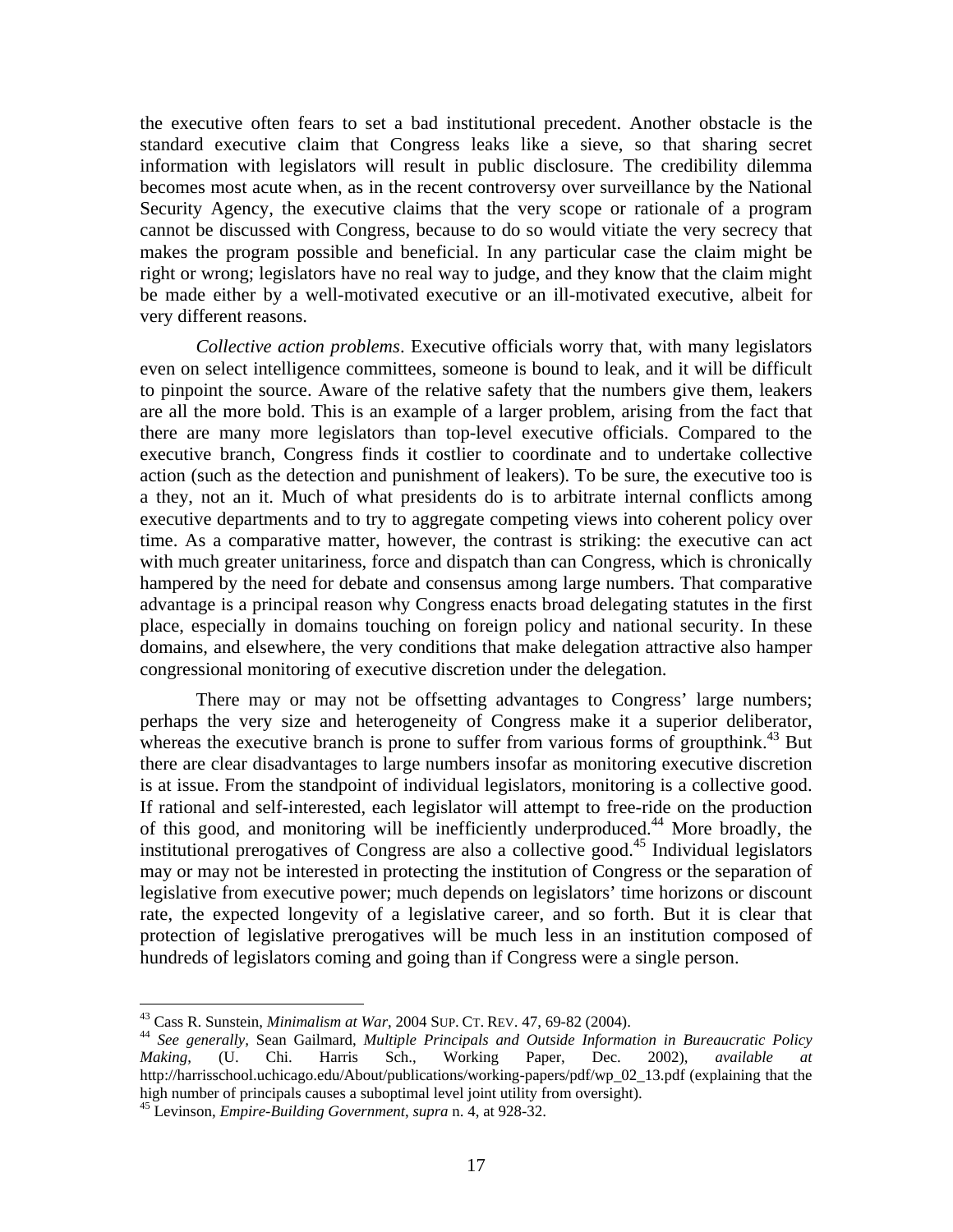*"Separation of parties, not powers."<sup>46</sup>* Congress is, among other things, a partisan institution. Political scientists debate whether it is principally a partisan institution, or even exclusively so.<sup>47</sup> But Madison arguably did not envision partisanship in anything like its modern sense.<sup>48</sup> Partisanship undermines the separation of powers during periods of unified government.<sup>49</sup> Where the same party controls both the executive branch and Congress, real monitoring of executive discretion rarely occurs, at any rate far less than in an ideal Madisonian system. Partisanship may enhance monitoring during periods of divided government, as one House of Congress, say, investigates a president of the other party. However, monitoring is arguably most necessary during periods of unified government, because Congress is most likely to enact broad delegations when the President holds similar views;<sup>50</sup> and in such periods monitoring is least likely to occur.<sup>51</sup> The Congress of one period may partially compensate by creating institutions to ensure bipartisan oversight in future periods – consider the statute that gives a partisan *minority* of certain congressional committees power to subpoena documents from the executive, albeit only nonprivileged documents<sup>52</sup> – but these are palliatives. Under unified government, congressional leaders of the same party as the president have tremendous power to frustrate effective oversight by the minority party.

*The limits of congressional organization*. Congress as a collective body has attempted, in part, to overcome these problems through internal institutional arrangements. Committees and subcommittees specialize in a portion of the policy space, such as the armed forces or homeland security, thereby relieving members of the costs of acquiring and processing information (at least if the committee itself maintains a reputation for credibility).<sup>53</sup> Intelligence committees hold closed sessions and police their members to deter leaks (although the sanctions that members of congress can apply to one another are not as strong as the sanctions a president can apply to a leaker in the executive branch). Large staffs, both for committees and members, add expertise and monitoring capacity. And interest groups can sometimes be counted upon to sound an alarm when the executive harms their interests.<sup>54</sup>

Overall, however, these arrangements are not fully adequate, especially in domains of foreign policy and national security, where the scale of executive operations is orders of magnitude larger than the scale of congressional operations. Congress' whole staff, which must (with the help of interest groups) monitor *all* issues, runs to some 22,000 persons.<sup>55</sup> As of 2003, the executive branch had some 2.6 million civilian

<sup>46</sup> Daryl J. Levinson & Richard H. Pildes, *Separation of Parties, Not Powers,* 119 HARV. L. REV. 2311,  $2311 (2006)$ .<br><sup>47</sup> *See*, *e.*<sup>*o*</sup>.

<sup>47</sup> *See, e.g.*, GARY W. COX & MATTHEW D. MCCUBBINS, LEGISLATIVE LEVIATHAN REVISITED: RESPONSIBLE PARTY GOVERNMENT IN THE US HOUSE OF REPRESENTATIVES, (2005), *available at*

<sup>&</sup>lt;sup>48</sup> BRUCE ACKERMAN, THE FAILURE OF THE FOUNDING FATHERS, 18, 24-25 (2005).<br><sup>49</sup> Levinson & Pildes, *supra* n. 46 at 2342-47.

<sup>&</sup>lt;sup>50</sup> DAVID EPSTEIN & SHARYN O'HALLORAN, DELEGATING POWERS, 235 (2d ed. 1999).<br><sup>51</sup> Levinson & Pildes, *supra* n. 46 at 2359-64,  $52$  5 U.S.C. 2954 (Supp. 2 2000).<br><sup>53</sup> KREHBIEL, *supra* n. 41, at 68-69, 74-75.

<sup>&</sup>lt;sup>54</sup> Mathew D. McCubbins & Thomas Schwartz, *Congressional Oversight Overlooked: Police Patrols Versus Fire Alarms*, 28 Am. J. Pol. Sci. 165, 168-171 (1984).<br><sup>55</sup> Norman J. Ornstein et al., Vital Statistics on Congress 2001-2002 126 (2002).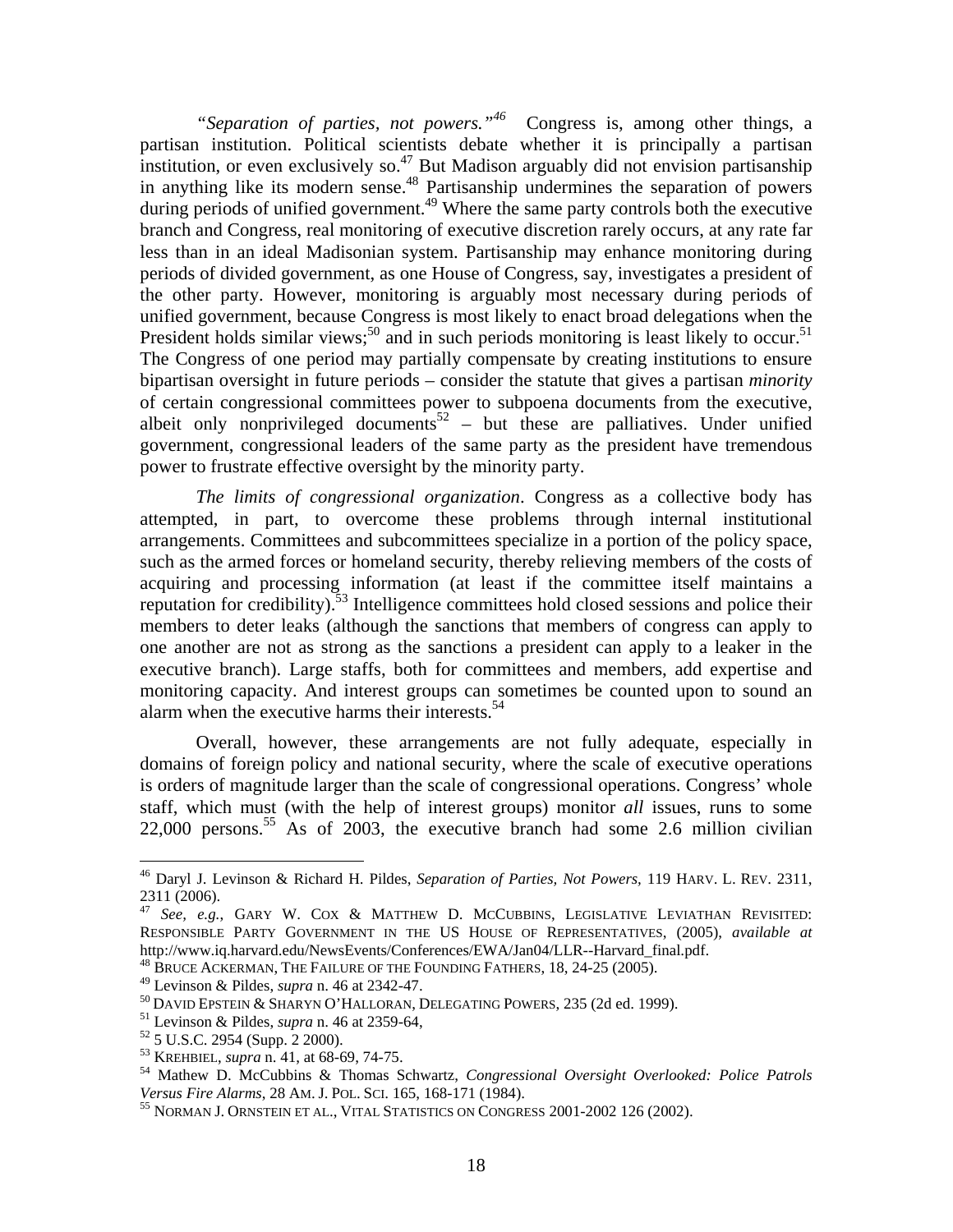employees,<sup>56</sup> in addition to almost 1.2 million in the armed forces.<sup>57</sup> The sheer mismatch between the scale of executive operations and the congressional capacity for oversight, even aided by interest groups, is daunting. Probably Congress is already at or near the limits of its monitoring capacity at its current size and budget.

*Congressional motivation and credibility*. Like the executive, Congress has a credibility problem. Members of Congress may be well-motivated or ill-motivated; the public does not know. Thus, when Congress passes a resolution criticizing presidential action or refuses to delegate power that he seeks, observers do not know whether Congress or the president is right. Ill-motivated members of Congress will constrain public-spirited presidents; thus the Madisonian cure for the problem of executive credibility could be worse than the disease.

Even if members of Congress are generally well-motivated, Congress has a problem of institutional credibility that the president lacks. Although a voter might trust the member of Congress for whom she voted because she knows about his efforts on his district's behalf, she will usually know nothing about other members of Congress, so when her representative is outvoted, she might well believe that the other members are ill-motivated. And, with respect to her own representative, he will often lack credibility compared to the president because he has much less information. Further, the reputation of congressional leaders is only very loosely tied to the reputation of the institution, while there is a closer tie between the president's reputation and the presidency. As a result, Congress is likely to act less consistently than the presidency, further reducing its relative credibility. Congressional lack of credibility undermines its ability to constrain the presidency: Congress can monitor the president and tell the public that the president has acted properly or improperly, but if the public does not believe Congress, then Congress's power to check the president is limited.

 We neither make nor need to make any general empirical claim that Congress has no control over executive discretion. That is surely not the case; there is a large debate, or set of related debates, about the extent of congressional dominance.<sup>58</sup> Our assertion is just that there is at least a real gap, and during emergencies and wars an even larger gap, between the extent of executive discretion and legislative capacity for monitoring. Within that gap, the dilemma of executive credibility arises. To the extent that legislators cannot monitor the executive's exercise of discretion, they must either withhold discretion from an executive who might be well-motivated, or grant discretion to an executive who might be ill-motivated.

B. Courts

<sup>&</sup>lt;sup>56</sup> United States Office of Personnel Management, Federal Civilian Employment by Branch, Selected Agency, Pay System and Area, December 2005 and January 2006,

http://www.opm.gov/feddata/html/2006/january/table14.asp.<br><sup>57</sup> United States Department of Labor, Bureau of Labor Statistics, Job Opportunities in the Armed Forces, http://www.bls.gov/oco/ocos249.htm.

<sup>58</sup> *See, e.g.*, Barry R. Weingast & Mark J. Moran, *Bureaucratic Discretion or Congressional Control? Rgulatory Policymaking by the Federal Trade Commission,* 91 J. POL. ECON. 765 (1983); Terry Moe, *An Assessment of the Positive Theory of 'Congressional Dominance'*, 12 LEGIS. STUD. Q. 475 (1987); Jonathan Bendor & Terry Moe, *Agenda Control, Committee Capture, and the Dynamics of Institutional Politics*, 80 AM. POL. SCI. REV. 1187 (1986).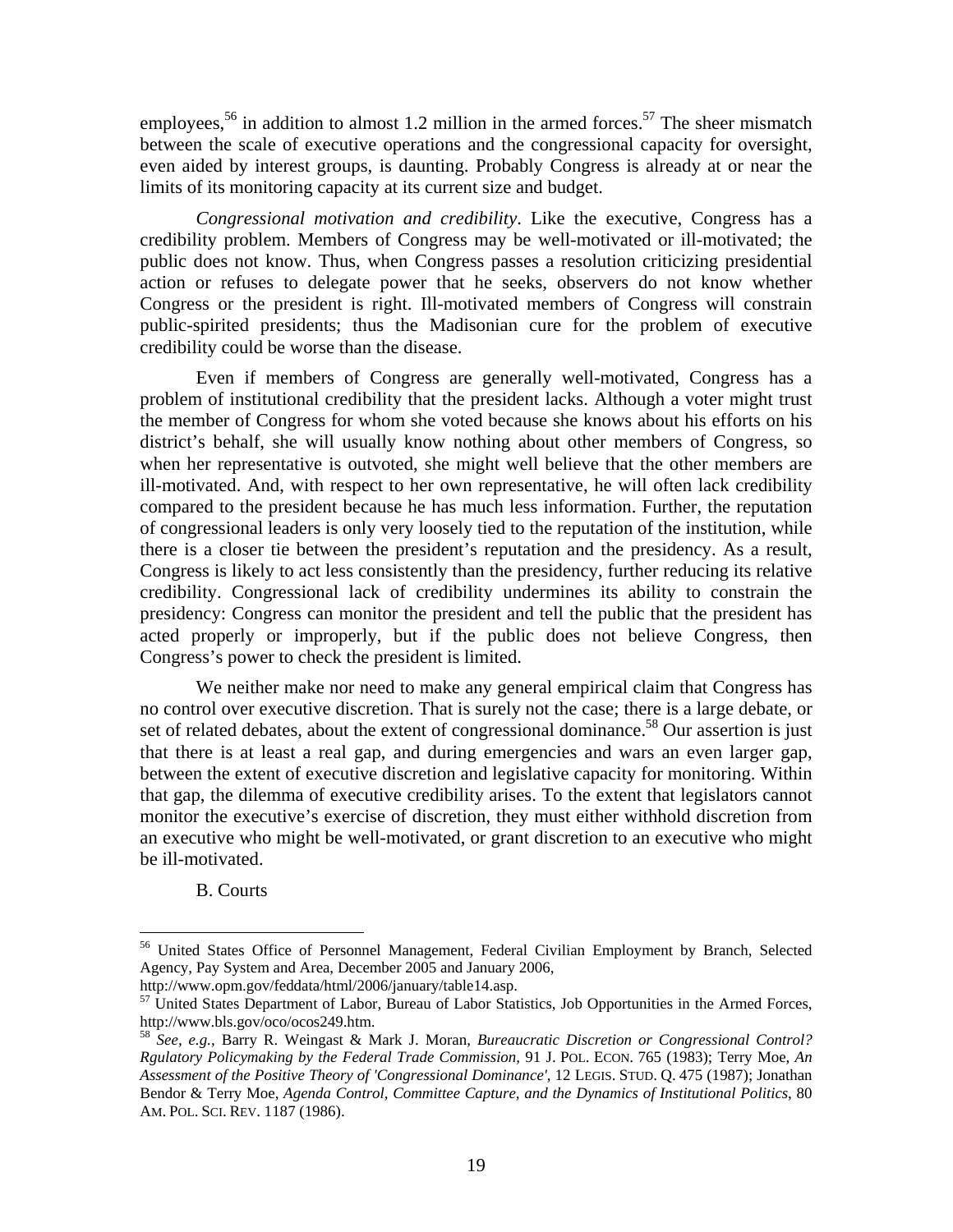Similar problems afflict judicial oversight of the executive.

*Information asymmetries*. The gap between executive and judiciary, in information and expertise, is even wider than between the executive and Congress. Whereas many legislators have a narrowly defined field of policy expertise, particularly in the House, federal judges are mostly generalists, barring a few specialized courts. Furthermore, the partial insulation from current politics that federal judges enjoy, by virtue of life tenure and salary protection, brings with it a kind of informational impoverishment.<sup>59</sup> Legislators, who must please other people at least some of the time, interact with the outside world far more systematically than generalist judges, whose main source of information is the briefs and arguments of litigants. The credibility dilemma thus appears quite acutely in judicial proceedings. When the executive says that resolving a plaintiff's claim would require disclosure of "state secrets,"<sup>60</sup> with dangerous consequences for national security, judges know that an either an ill-motivated or a wellmotivated executive might be making the claim and know that they have no easy means to assess whether the claim is credible.

*Collective action problems and decentralization*. If congressional monitoring of executive discretion is hampered by collective action problems, judicial monitoring is hampered by a similar condition, the decentralized character of the federal judiciary. The judiciary really is a they, not an it, and is decentralized along mainly geographic lines. Different judges on different courts will have different prior estimates of the executive's credibility, and hence different views of the costs and benefits of oversight and of the appropriate level of monitoring. The Supreme Court is incapable of fully resolving these structural conflicts. Because the Court presides over a large institutional system and lacks the capacity to review more than a fraction of cases submitted to it, its role is restricted by necessity to the declaration of general principles of law and episodic, ad hoc intervention in the system.<sup>61</sup>

*The legitimacy deficit*. In the federal system, appointed judges are not overtly partisan, though they are sometimes covertly so.<sup>62</sup> The very condition that enables this relative lack of overt politicization – that federal judges are, at least in one familiar conception, legal technocrats appointed for their expertise rather than elected on a partisan basis – also creates a serious legitimacy deficit for the judiciary, understanding legitimacy in a strictly sociological sense.<sup>63</sup> Aroused publics concerned about issues such as national security sometimes have little tolerance for robust judicial oversight of executive discretion, which can always be condemned as "activism" by "unelected judges." This charge sometimes succeeds and sometimes fails, but for the judges it is always a concern that acts as a drag on attempts to monitor executive behavior.

*Judicial credibility*. Judges rely on executive officials to carry out their orders and Congress to fund them, and thus ultimately on the public imposing sanctions on the

<sup>&</sup>lt;sup>59</sup> NEIL K. KOMESAR, IMPERFECT ALTERNATIVES 141 (1997).

<sup>&</sup>lt;sup>60</sup> See, e.g., Tenet v. Doe, 544 U.S. 1, 8-11 (2005), Sterling v. Tenet, 416 F.3d 338, 347 (4th Cir. 2005), McDonnell Douglas Corp. v. U.S., 323 F.3d 1006, 1020-23 (C.A. Fed. 2003).

<sup>&</sup>lt;sup>61</sup> For more extensive treatment of these points, *see* Adrian Vermeule, *The Judiciary is a They, Not an It,* 14 J. CONTEMP. LEGAL ISSUES 549, 564-66 (2005).

 $^{62}$  Bush v. Gore, 531 U.S. 98, 105-10 (2000).

<sup>63</sup> Richard H. Fallon, Jr., *Legitimacy and the Constitution*, 118 HARV. L. REV. 1787, 1795 (2005).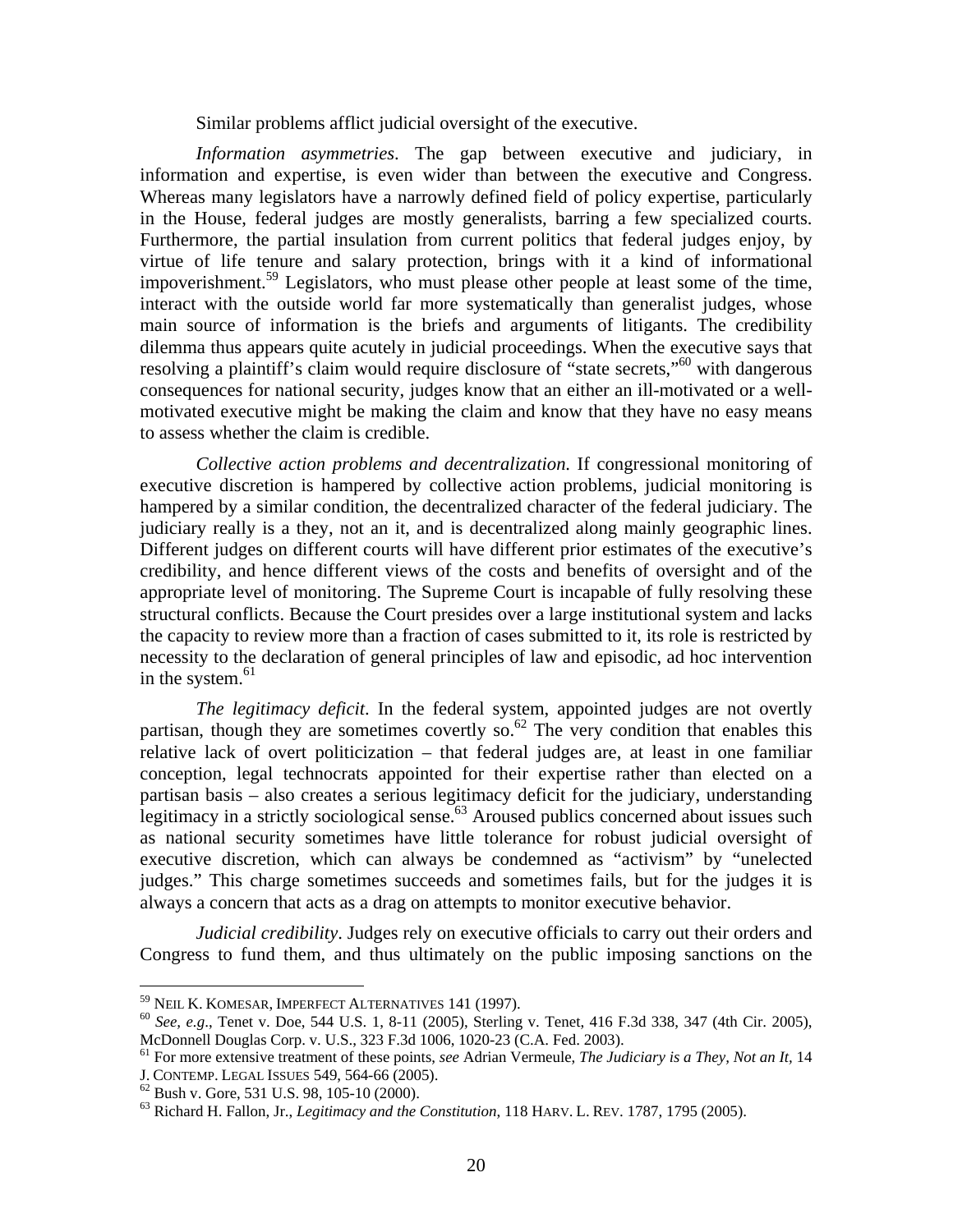political branches when the political branches do not obey a court order. But the public will support the judiciary only if the public believes that the judiciary is well-motivated rather than ill-motivated. Such is often the case,  $64$  but the credibility of judges is not infinite. Lingering public suspicion of elite decisionmaking places a cap on judicial credibility, and indeed the evidence suggests that judges are often motivated by ideology, at least when it comes to opinion assignment.65 Thus, as we have mentioned before, as between a presidential determination that an emergency requires a course of action and a judge's claim to the contrary, the public might well believe the president.<sup>66</sup>

 Here too, we do not claim that judicial oversight is a total failure. Doctrinal lawyers focus, sometimes to excess, on a handful of great cases in which judges have checked or constrained discretionary executive action, even in domains involving foreign policy or national security. Cases such as *Youngstown*,<sup>67</sup> the Pentagon Papers case,<sup>68</sup> and recently *Hamdan<sup>69</sup>* head this list. Undoubtedly, however, there is a large gap between executive discretion and judicial capacities, or even between executive discretion and the sum of congressional and judicial capacities working in tandem. In times of emergency, especially, both Congress and the judiciary defer to the executive.<sup>70</sup> Legislators and judges understand that the executive's comparative institutional advantages in secrecy, force, and unitariness are all the more useful during emergencies, so that it is worthwhile transferring more discretion to the executive even if it results in an increased risk of executive abuse. The result is that cases such as the ones we have listed are the exception, not the rule, at least during the heat of the emergency.

#### C. The Madisonian System and the Well-Motivated Executive

 The Madisonian system of oversight has not totally failed. Sometimes it works. Sometimes legislators throw off the temptation to free-ride; sometimes they invest in protecting the separation of powers or legislative prerogatives. Sometimes judges review exercises of executive discretion, even during emergencies. But often enough, legislators

<sup>64</sup> This is exemplified by the public reaction to FDR's court-packing plan. *See* Adrian Vermeule, *Introductory Essay: Political Constraints on Supreme Court Reform,* 90 MINN. L. REV. 1154, 1163-66 (2006). The Gallup Organization reports generally increasing numbers of people reporting that they had a "great deal" of trust in the Supreme Court from the time of Watergate (17% had "great deal of trust") to just before Bush v. Gore (29% in 1999 and 23% in 2000). Since Bush v. Gore, that number has dropped, staying at or below immediate post-Watergate trust ratings (averaging just under 15% since 2001). Gallup Brain, Supreme Court (2006), http://brain.gallup.com/content/?ci=4732 (subscription required; last accessed Sept. 14, 2006).

<sup>65</sup> JEFFREY A. SEGAL & HAROLD J. SPAETH, THE SUPREME COURT AND THE ATTITUDINAL MODEL REVISITED 372-381 (2002), Thomas J. Miles & Cass R. Sunstein, *Do Judges Make Regulatory Policy? An Empirical Investigation of* Chevron, 73 U. CHI. L. REV. (forthcoming 2006), *available at* http://ssrn.com/abstract=906658.<br><sup>66</sup> Lincoln's successful repudiation of Justice Taney's habeas order is the supreme example. *See* Harold M.

Hyman, *Lincoln, Abraham* THE OXFORD COMPANION TO THE SUPREME COURT OF THE UNITED STATES (2005). Another possible example is President Jackson's disavowal of a Supreme Court decision concerning the treatment of the Cherokees. Kermit L. Hall, *Jackson, Andrew*, THE OXFORD COMPANION TO THE SUPREME COURT OF THE UNITED STATES (2005).<br><sup>67</sup> Youngstown Sheet & Tube Co. v. Sawyer, 343 U.S. 579, 588-89 (1952).

<sup>68</sup> N.Y.Times Co. v U.S., 403 U.S. 713, 719-20 (1971) (Black, J. concurring)**.** 69 Hamdan v. Rumsfeld, 126 S.Ct. 2749, 2773-74 (2006).

<sup>70</sup> For an extended treatment of this claim, *see generally* ERIC POSNER & ADRIAN VERMEULE, TERROR IN THE BALANCE: SECURITY, LIBERTY AND THE COURTS (forthcoming 2006).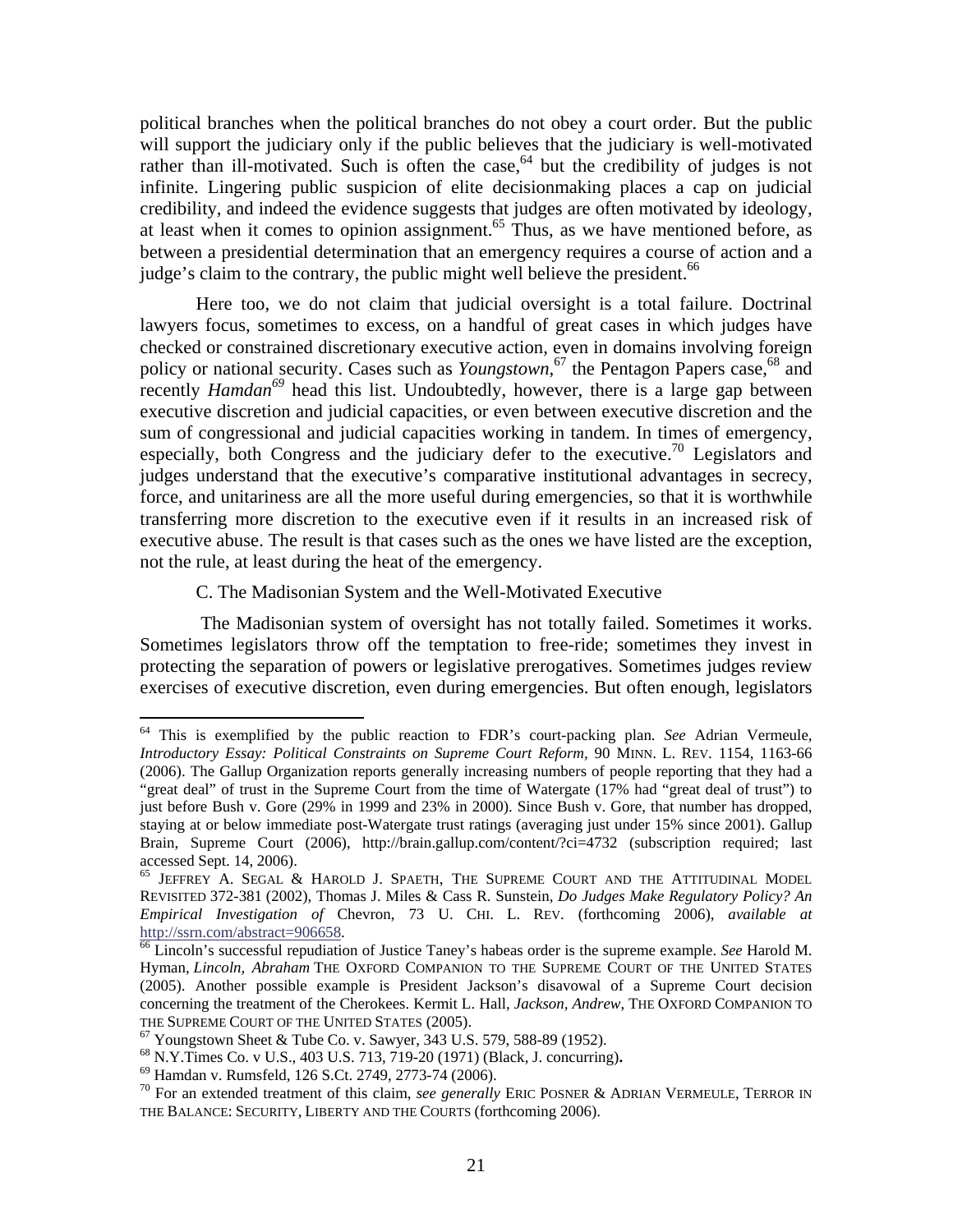and judges have no real alternative to letting executive officials exercise discretion unchecked. The Madisonian system is a partial failure; compensating mechanisms must be adopted to fill the area of slack, the institutional gap between executive discretion and the oversight capacities of other institutions.

It is often assumed that this partial failure of the Madisonian system unshackles and therefore benefits ill-motivated executives. This is far too crude and also incomplete. The failure of the Madisonian system harms the well-motivated executive as much as it benefits the ill-motivated one. Where Madisonian oversight fails, the well-motivated executive is a victim of his own power. Voters, legislators, and judges will be wary of granting further discretion to an executive whose motivations are uncertain and possibly nefarious. The partial failure of Madisonian oversight thus threatens a form of inefficiency, a kind of contracting failure that makes potentially everyone – including the voters – worse off.

Our central question, then, is what the well-motivated executive can do to solve or at least ameliorate the problem. The solution is for the executive to complement his (well-motivated) first-order policy goals with second-order mechanisms for demonstrating credibility to other actors. We thus do not address the different question of what voters, legislators, judges and other actors should do about an executive who is illmotivated and known to be so. That project involves shoring up or replacing the Madisonian system to block executive dictatorship. Our more modest project involves finding new mechanisms to help the well-motivated executive credibly distinguish himself as such.

#### IV. Executive Signaling: Law and Mechanisms

We suggest that the executive's credibility problem can be solved by secondorder mechanisms of *executive signaling*. In the general case, well-motivated executives send credible signals by taking actions that are more costly for ill-motivated actors than for well-motivated ones, thus distinguishing themselves from their ill-motivated mimics. Among the specific mechanisms we discuss, an important subset involve *executive selfbinding*, whereby executives commit themselves to a course of action that would impose higher costs on ill-motivated actors. Commitments themselves have value as signals of benign motivations.

This departs from the usual approach in legal scholarship. Legal theory has often discussed self-binding by "government" or government officials. In constitutional theory, it is often suggested that constitutions represent an attempt by "the people" to bind "themselves" against their own future decisionmaking pathologies, or relatedly that constitutional prohibitions represent mechanisms by which governments commit themselves not to expropriate investments or to exploit their populations.<sup>71</sup> Whether or not this picture is coherent,<sup>72</sup> it is not the question we examine here, although some of the

 $71$  JON ELSTER, ULYSSES AND THE SIRENS, 36-47, 99-103 (1979).

<sup>&</sup>lt;sup>72</sup> For criticisms, *see* JON ELSTER, ULYSSES UNBOUND, 156-74 (2000); Jeremy Waldron, *Precommitment and Disagreement*, *in* CONSTITUTIONALISM: PHILOSOPHICAL FOUNDATIONS, 271, 185-95 (Larry Alexander ed., 1998).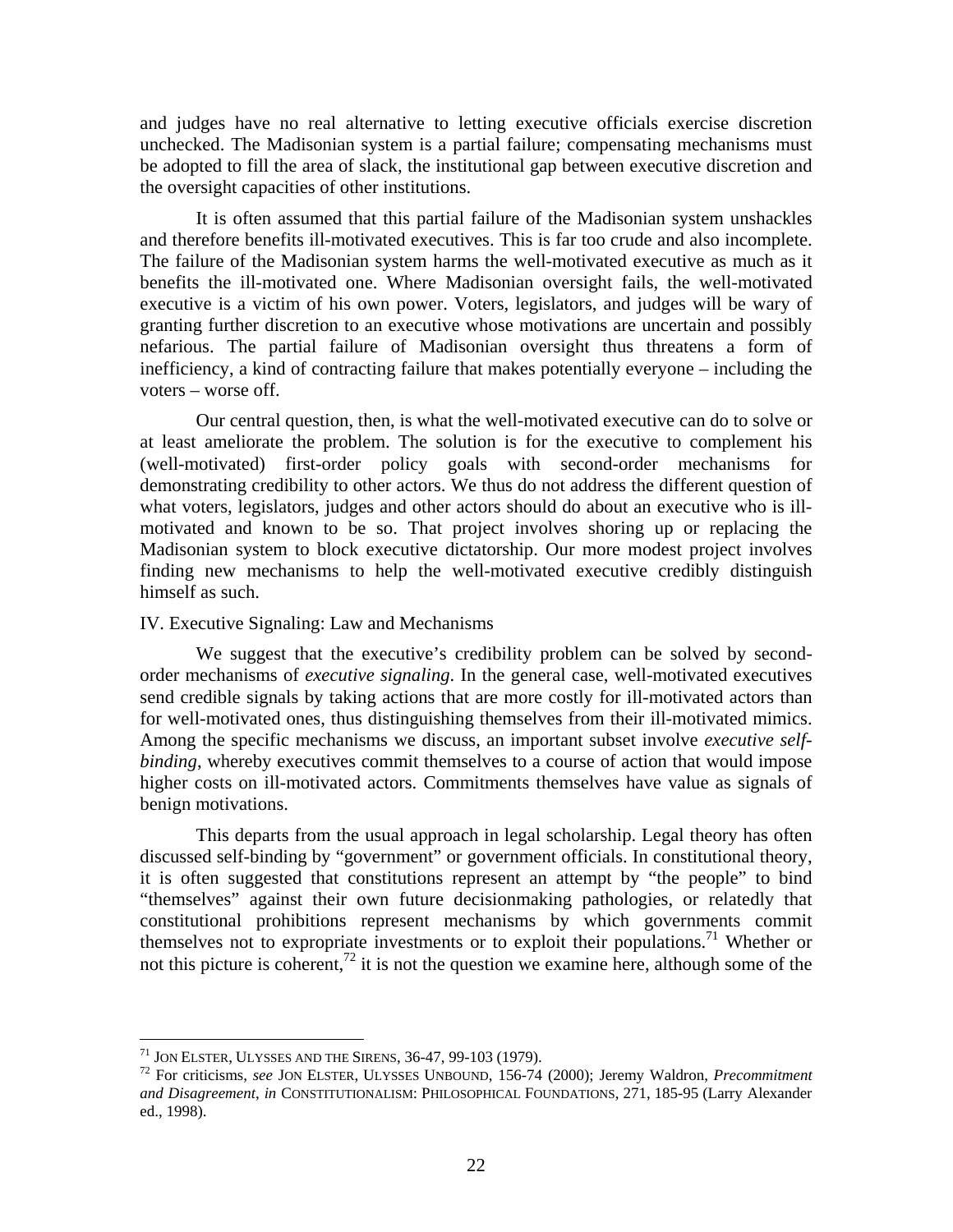relevant considerations are similar.<sup>73</sup> We are not concerned with binding the president so that he cannot abuse his powers, but with how he might bind himself or take other actions that enhance his credibility, so that he can generate support from the public and other members of the government.

Furthermore, our question is subconstitutional; it is whether a well-motivated executive, acting within an established set of constitutional and statutory rules, can use signaling to generate public trust. Accordingly we proceed by assuming that no constitutional amendments or new statutes will be enacted. Within these constraints, what can a well-motivated executive do to bootstrap himself to credibility? The problem for the well-motivated executive is to credibly signal his benign motivations; in general, the solution is to engage in actions that are less costly for good types than for bad types.

We begin with some relevant law; then examine a set of possible mechanisms, emphasizing both the conditions under which they might succeed and the conditions under which they might not; and then examine the costs of credibility.

#### A. A Preliminary Note on Law and Self-Binding

1

Many of our mechanisms are unproblematic from a legal perspective, as they involve presidential actions that are clearly lawful. But a few raise legal questions; in particular, those that involve self-binding.<sup>74</sup> Can a president bind himself to respect particular first-order policies? With qualifications, the answer is "yes, at least to the same extent that a legislature can." Formally, a duly promulgated executive rule or order binds even the executive unless and until it is validly abrogated, thereby establishing a new legal status quo.<sup>75</sup> The legal authority to establish a new status quo allows a president to create inertia or political constraints that will affect his own future choices. In a practical sense, presidents, like legislatures, have great de facto power to adopt policies that shape the legal landscape for the future. A president might commit himself to a long-term project of defense procurement or infrastructure or foreign policy, narrowing his own future choices and generating new political coalitions that will act to defend the new rules or policies.

<sup>73</sup> A somewhat analogous argument can be found in Daniel A. Farber, *Rights as Signals*, 31 J. LEGAL STUD. 83 (2002). Farber argues that governments (not presidents) adopt judicially enforceable constitutional rights in order to signal that they value payoffs in the future, and thus will not drive off foreign investment in the long run by expropriating in the short run.  $Id$ . at  $88-91$ .

<sup>&</sup>lt;sup>74</sup> Many of them might involve self-binding, depending on circumstances. For example, compare a president who appoints a commission, waits for its recommendation, and then acts, with a president who promises to appoint a commission, acts, and then receives its evaluation of his action. The first president does not engage in self-binding; he simply gains credibility prior to action (assuming that the commission supports him). The second president does engage in self-binding, and thus the mechanism works only if the president can be sanctioned if the commission criticizes his action. We will not belabor these details, except to note that the strict liability mechanism (infra) depends heavily on successful self-binding.<br><sup>75</sup> United States v. Nixon, 418 U.S. 683, 695-96 (1974), Arizona Grocery v. Achtison, 284 U.S. 370, 385-

<sup>89 (1932).</sup> However, the Court has also said that for purposes of enforcing the constitutional "nondelegation doctrine," it is unimportant that an administrative agency has promulgated rules that channel its own discretion, even though such rules are binding on the agency unless and until changed. Whitman v. American Trucking, 531 U.S. 457, 472-76 (2001).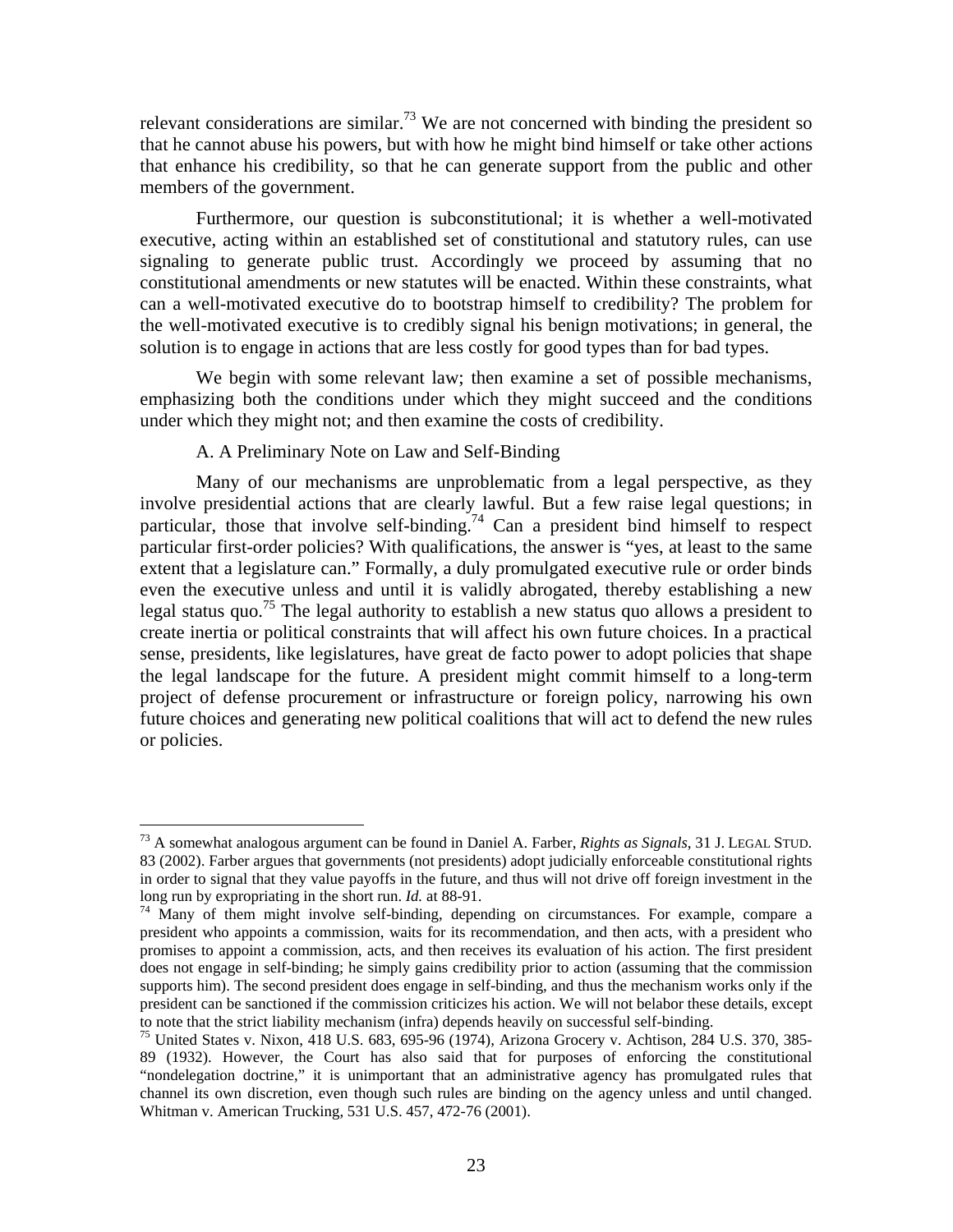More schematically, we may speak of formal and informal means of self-binding:

(1) The president might use formal means to bind himself. This is possible in the sense that an executive order, if otherwise valid, legally binds the president while it is in effect and may be enforced by the courts. It is not possible in the sense that the president can always repeal the executive order if he can bear the political and reputational costs of doing so.

(2) The president might use informal means to bind himself. This is not only possible but frequent and important. Issuing an executive rule providing for the appointment of special prosecutors, as Nixon did, is not a formal self-binding.<sup>76</sup> However, there may be large political costs to repealing the order. This effect does not depend on the courts' willingness to enforce the order, even against Nixon himself. Court enforcement makes the order legally binding while it is in place, but only political and reputational enforcement can protect it from repeal. Just as a dessert addict might announce to his friends that he is going on a no-dessert diet in order to raise the reputational costs of backsliding and thus commit himself, so too the repeal of an executive order may be seen as a breach of faith even if no other institution ever enforces it.

In what follows, we will invoke both formal and informal mechanisms. For our purposes, the distinction between the authority to engage in *de jure* self-binding (legally limited and well-defined) and the power to engage in *de facto* self-binding (broad and amorphous) is secondary. So long as policies are deliberately chosen with a view to generating credibility, and do so by constraining the president's own future choices in ways that impose greater costs on ill-motivated presidents than on well-motivated ones, it does not matter whether the constraint is formal or informal.

#### B. Mechanisms

 $\overline{a}$ 

What signaling mechanisms might a well-motivated executive adopt to credibly assure voters, legislators and judges that his policies rest on judgments about the public interest, rather than on power-maximization, partisanship or other nefarious motives?

*Intrabranch separation of powers.* In an interesting treatment of related problems, Neal Katyal suggests that the failure of the Madisonian system counsels "internal separation of powers" within the executive branch.<sup>77</sup> Abdication by Congress means that there are few effective checks on executive power; second-best substitutes are necessary. Katyal proposes some mechanisms that would be adopted by Congress, such as oversight hearings by the minority party, but his most creative proposals are for arrangements internal to the executive branch, such as redundancy and competition among agencies,

<sup>&</sup>lt;sup>76</sup> In fact, the independent counsels who investigated Nixon were appointed under Department of Justice regulations that Nixon did not overturn; the regulations emerged from complicated background negotiations among Nixon, Attorney General Elliott Richardson, Chief of Staff Alexander Haig, and various Senators. *See* K.A. McNeely-Johnson, *United States v. Nixon, Twenty Years After: The Good, The Bad and The Ugly –An Exploration of Executive Privilege*, 14 N. ILL. U. L. REV. 251, 265-66 (1993). We offer a stylized version of the case to illustrate the point more cleanly.

<sup>77</sup> Neal Katyal, *Separating from Within: Internal Checks on Today's Most Dangerous Branch*, 116 Yale L.

J. (forthcoming fall 2006), abstract available at http://papers.ssrn.com/sol3/papers.cfm?abstract\_id=888526.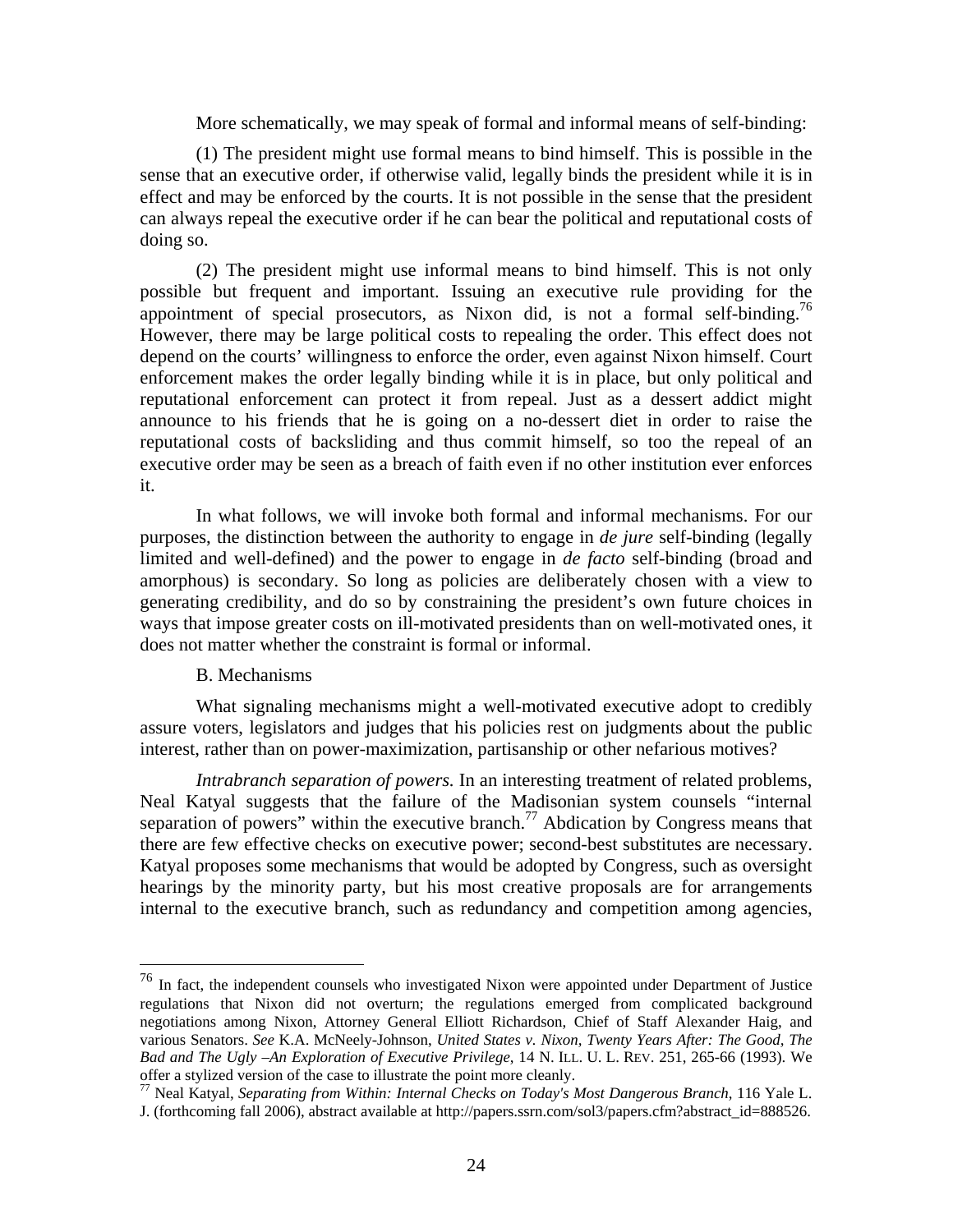stronger civil-service protections and internal adjudication of executive controversies by insulated "executive" decisionmakers who resemble judges in many ways.<sup>78</sup>

Katyal's argument is relevant because the mechanisms he discusses might be understood as signaling devices, but his overall approach is conceptually flawed, on two grounds. First, the assumption that second-best constraints on the executive should reproduce the Madisonian separation of powers *within* the executive branch is never defended. The idea seems to be that this is as close as we can get to the first-best, while holding constant everything else in our constitutional order. But the general theory of second-best states that approaching as closely as possible to the first-best will not necessarily be the preferred strategy;<sup>79</sup> the best approach may be to adjust matters on other margins as well, in potentially unpredictable ways. If the Madisonian system has failed in the ways Katyal suggests, the best compensating adjustment might be, for all we know, to switch to a parliamentary system. (We assume that no large-scale changes of this sort are possible, whereas Katyal seemingly assumes that they are, or at least does not make clear his assumptions in this regard). Overall, Katyal's view has a kind of fractal quality – each branch should reproduce within itself the very same separation of powers structure that also describes the whole system – but it is not explained why the constitutional order should be fractal.

Second, Katyal's proposals for internal separation of powers are self-defeating: the motivations that Katyal ascribes to the executive are inconsistent with the executive adopting or respecting the prescriptions Katyal recommends.<sup>80</sup> Katyal never quite says so explicitly, but he clearly envisions the executive as a power-maximizing actor, in the sense that the president seeks to remove all constraints on his current choices.<sup>81</sup> Such an executive would not adopt or enforce the internal separation of powers to check himself. Executive signaling is not, even in principle, a solution to the lack of constraints on a power-maximizing executive in the sense Katyal implicitly intends. Although an illmotivated executive might bind himself to enhance his strategic credibility, as explained above, he would not do so in order to restore the balance of powers. Nor is it possible, given Katyal's premise of legislative passivity or abdication, that Congress would force the internal separation of powers on the executive. In what follows, we limit ourselves to proposals that are consistent with the motivations, beliefs, and political opportunities that we ascribe to the well-motivated executive, to whom the proposals are addressed. This limitation ensures that the proposals are not self-defeating, whatever their costs.

The contrast here must not be drawn too simply. A well-motivated executive, in our sense, might well attempt to increase his power. The very point of demonstrating credibility is to encourage voters and legislators to increase the discretionary authority of the executive, where all will be made better off by doing so. Scholars such as Katyal who implicitly distrust the executive, however, do not subscribe to this picture of executive

<u>.</u>

 $78$  Id. at --.

<sup>79</sup> R.G. Lipsey & Kelvin Lancaster, *The General Theory of Second-Best*, 24 REV. ECON. STUD. 11, 12 (1956).

<sup>80</sup> For an introduction to this class of problems, s*ee* Adrian Vermeule, *Self-Defeating Proposals: Ackerman on Emergency Powers*, FORDHAM L. REV. (forthcoming 2006), manuscript at 6-9, *available at*  http://ssrn.com/abstract=890651.

<sup>81</sup> *See* Katyal, supra n. 77, at ---.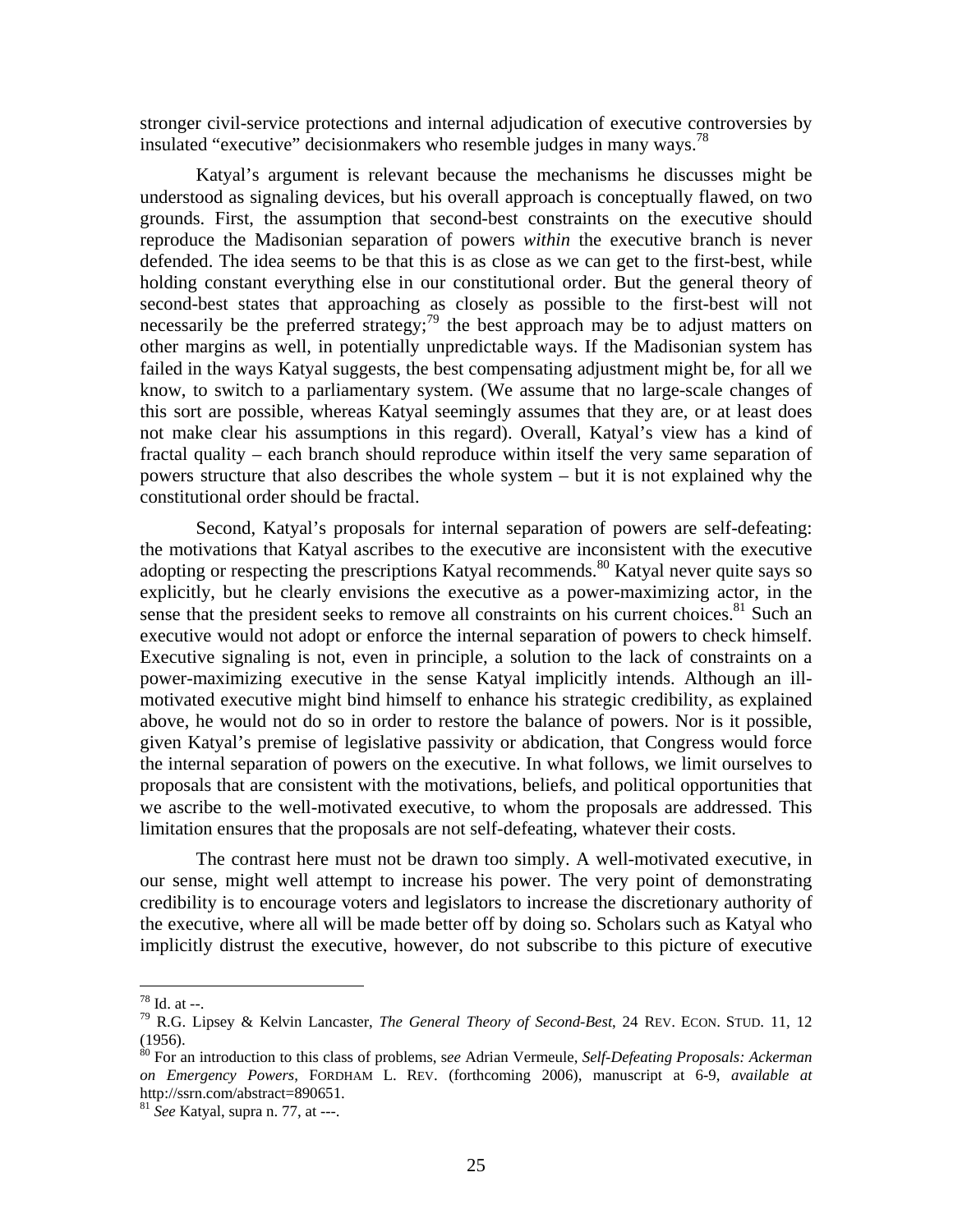motivations. Rather, they see the executive as an unfaithful agent of the voters; the executive attempts to maximize his power even where fully-informed voters would prefer otherwise. An actor of that sort will have no incentive to adopt proposals intended to constrain that sort of actor.

*Independent commissions*. We now turn to some conceptually coherent mechanisms of executive signaling. Somewhat analogously to Katyal's idea of the internal separation of powers, a well-motivated executive might establish independent commissions to review policy decisions, either before or after the fact. Presidents do this routinely, especially after a policy has had disastrous outcomes, but sometimes beforehand as well. Independent commissions are typically blue-ribbon and bipartisan.<sup>82</sup>

We add to this familiar process the idea that the President might gain credibility by publicly committing or binding himself to give the commission authority on some dimension. The president might publicly promise to follow the recommendations of such a commission, or to allow the commission to exercise *de facto* veto power over a policy decision before it is made, or might promise before the policy is chosen that the commission will be given power to review its success after the fact. To be sure, there will always be some wiggle room in the terms of the promise, but that is true of almost all commitments, which raise the costs of wiggling out even if they do not completely prevent it.

Consider whether George W. Bush's credibility would have been enhanced had he appointed a blue-ribbon commission to examine the evidence for weapons of mass destruction in Iraq *before* the 2003 invasion, and publicly promised not to invade unless the commission found substantial evidence of their existence. Bush would have retained his preexisting legal authority to order the invasion even if the commission found the evidence inadequate, but the political costs of doing so would have been large. Knowing this, and knowing that Bush shared that knowledge, the public could have inferred that Bush's professed motive – elimination of weapons of mass destruction – was also his real motive. Public promises that inflict reputational costs on badly motivated behavior help the well-motivated executive to credibly distinguish himself from the ill-motivated one.

The more common version of this tactic is to appoint commissions after the relevant event, as George W. Bush did to investigate the faulty reports by intelligence agencies that Iraq possessed weapons of mass destruction.<sup>83</sup> If the president appoints

1

<sup>&</sup>lt;sup>82</sup> Other prominent commissions include the President's Commission on the Assassination of President. Kennedy (the Warren Commission) and the President Johnson's National Advisory Commission on Civil Disorder (the Kerner Commission), which reported on urban riots. For analysis of recent independent commissions, and for a sample of the diversity of issues covered by independent commissions, *see, e.g.*, Victoria S. Shabo *"We Are Pleased to Report that the Commission has Reached Agreement with the White House": The 9/11 Commission and Implications for Legislative-Executive Information Sharing,* 83 N. C. L. REV., 1037, 1037-50 (2005); Ken Gish & Eric Laschever, *The President's Ocean Commission: Progress Toward a New Ocean Policy*, 19 NAT. RESOURCES & ENV'T 17, (Summer 2004); Nkechi Taifa *Codification or Castration? The Applicability of the International Convention to Eliminate All Forms of Racial Discrimination to the U.S. Criminal Justice System*, 40 HOWARD L. J. 641, 660-64 (1997) (criticizing the 1995 United States Sentencing Commission).

<sup>83</sup> COMMISSION ON THE INTELLIGENCE CAPABILITIES OF THE UNITED STATES REGARDING WEAPONS OF MASS DESTRUCTION, REPORT TO THE PRESIDENT, MARCH 31, 2005 (2005), *available at* http://www.wmd.gov/report/index.html.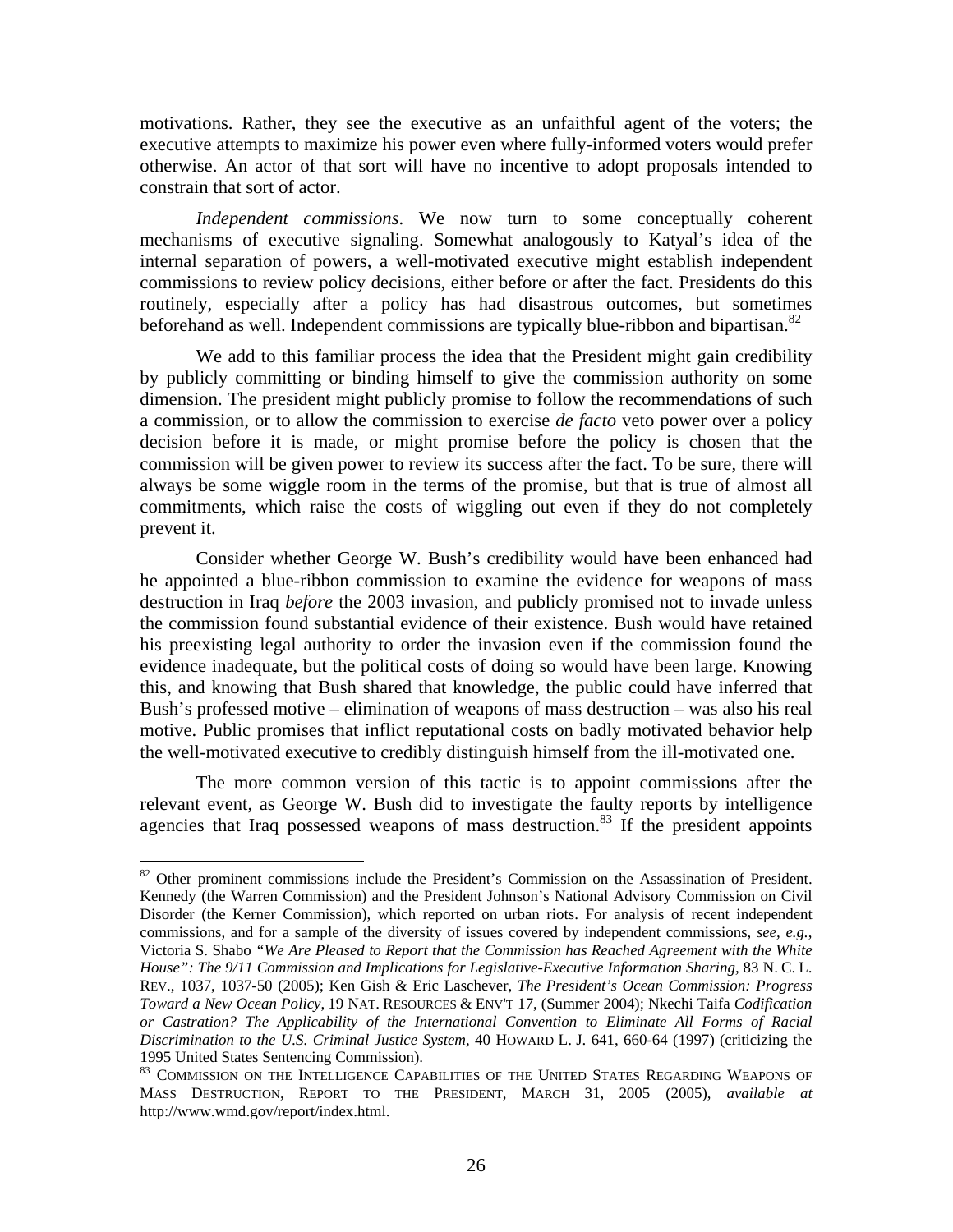after-the-fact commissions, the commissions can enhance his credibility for the next event—by showing that he will be willing, after *that* event, to subject his statements to scrutiny by public experts. Here, however, the demonstration of credibility is weaker, because there is no commitment to appoint any after-the-fact commissions in the future – merely a plausible inference that the president's future behavior will track his past behavior.

*Bipartisan appointments.* In examples of the sort just mentioned, the signaling arises from public position-taking. The well-motivated executive might produce similar effects through appointments to office.<sup>84</sup> A number of statutes require partisan balance on multimember commissions; although these statutes are outside the scope of our discussion, we note that presidents might approve them because they allow the president to commit to a policy that legislators favor, thus encouraging legislators to increase the scope of the delegation in the first place.<sup>85</sup> For similar reasons, presidents may consent to restrictions on the removal of agency officials, because the restriction enables the president to commit to giving the agency some autonomy from the president's preferences.<sup>86</sup>

Similar mechanisms can work even where no statutes are in the picture. As previously mentioned, during World War II, FDR appointed Republicans to important cabinet positions, making Stimson his Secretary of War. Clinton appointed William Cohen, a moderate Republican, as Secretary of Defense in order to shore up his credibility on security issues. Bipartisanship of this sort might improve the deliberation that precedes decisions, by impeding various forms of herding, cascades and groupthink;<sup>87</sup> however, we focus on its credibility-generating effects. By (1) expanding the circle of those who share the president's privileged access to information, (2) ensuring that policy is partly controlled by officials with preferences that differ from the president's, and (3) inviting a potential whistleblower into the tent, bipartisanship helps to dispel the suspicion that policy decisions rest on partisan motives or extreme preferences, which in turn encourages broader delegations of discretion from the public and Congress.

A commitment to bipartisanship is only one way in which appointments can generate credibility. Presidents might simply appoint a person with a reputation for integrity, as when President Nixon appointed Archibald Cox as special prosecutor (although plausibly Nixon did so because he was forced to do so by political constraints, rather than as a tactic for generating credibility). A person with well-known preferences on a particular issue, even if not of the other party or widely respected for impartiality, can serve as a credible whistleblower on that issue. Thus presidents routinely award cabinet posts to leaders of subsets of the president's own party, leaders whose preferences

 $84$  For models suggesting that a president can make credible commitments to the future direction of agency policy by appointing officials whose preferences are known to differ from the president's, see Daniel F. Spulber & David Besanko, *Delegation, Commitment and the Regulatory Mandate*, 8 J.L. ECON. & ORG. 126, 127 (1992); Nolan McCarty, *The Appointments Dilemma*, 48 AM. J. Pol. ScI. 412, 421 (2004).<br><sup>85</sup> McCarty, *supra* n. 84, at 422.<br><sup>86</sup> *Id.* at 423. The implication is that "the agencies that should be the most insula

control are those whose activities the president supports more than does Congress." Id. For an empirical overview of independent agencies, *see generally,* DAVID E. LEWIS, PRESIDENTS AND THE POLITICS OF AGENCY DESIGN (2003). 87 SUNSTEIN, DISSENT, *supra* n. 40, at 54-73.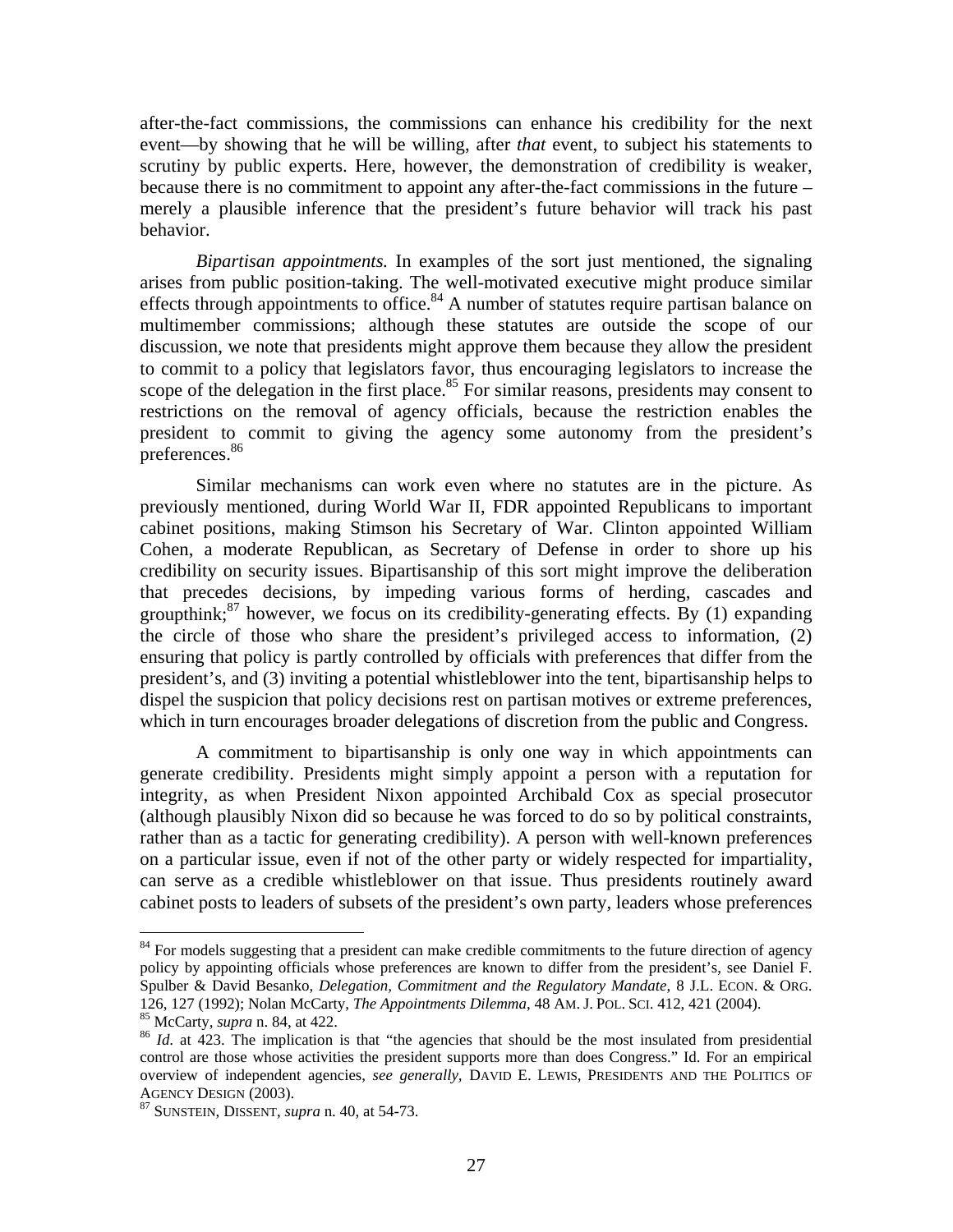are known to diverge from the president's on the subject; one point of this is to credibly assure the relevant interest groups that the president will not deviate (too far) from their preferences.

 The Independent Counsel Statute institutionalized the special prosecutor and strengthened it. But the statute proved unpopular and was allowed to lapse in 1999.<sup>88</sup> This experience raises two interesting questions. First, why have presidents confined themselves to appointing lawyers to investigate allegations of wrongdoing; why have they not appointed, say, independent policy experts to investigate allegations of policy failure? Second, why did the Independent Counsel Statute fail? Briefly, the statute failed because it was too difficult to control the behavior of the prosecutor, who was not given any incentive to keep his investigation within reasonable bounds.<sup>89</sup> Not surprisingly, policy investigators would be even less constrained since they would not be confined by the law, and at the same time, without legal powers they would probably be ignored on partisan grounds. A commission composed of members with diverse viewpoints is harder to ignore, if the members agree with each other.

More generally, the decision by presidents to bring into their administrations members of other parties, or persons with a reputation for bipartisanship and integrity, illustrates the formation of *domestic coalitions of the willing*. Presidents can informally bargain around the formal separation of powers<sup>90</sup> by employing subsets of Congress, or of the opposing party, to generate credibility while maintaining a measure of institutional control. FDR was willing to appoint Knox and Stimson, but not to give the Republicans in Congress a veto. Truman was willing to ally with Arthur Vandenbergh but not with all the Republicans; Clinton was willing to appoint William Cohen but not Newt Gingrich. George W. Bush likewise made a gesture towards credibility by briefing members of the Senate Intelligence Committee – including Democrats – on the administration's secret surveillance program(s), which provided a useful talking point when the existence of the program(s) was revealed to the public.

*Counter-partisanship*. Related to bipartisanship is what might be called counterpartisanship: presidents have greater credibility when they choose policies that cut against the grain of their party's platform or their own presumed preferences.<sup>91</sup> Only Nixon could go to China, and only Clinton could engineer welfare reform. Voters and publics rationally employ a political heuristic: the relevant policy, which voters are incapable of directly assessing, must be highly beneficial if it is chosen by a president who is predisposed against it by convictions or partisan loyalty.<sup>92</sup> Accordingly, those who

<sup>88 28</sup> U.S.C. § 591.

<sup>89</sup> Julie O'Sullivan, *The Independent Counsel Statute: Bad Law, Bad Policy*, 33 AM. CRIM. L. REV. 463, 483-92 (1996).

<sup>90</sup> Cf. DONALD WITTMAN, *The Constitution as an Optimal Social Contract*, in Bernard Grofman & Donald Wittman, eds., THE FEDERALIST PAPERS AND THE NEW INSTITUTIONALISM 73-84 (1989) (where transaction costs are low, political actors can bargain around the separation of powers).

<sup>91</sup> *See* Alex Cukierman & Mariano Tommasi, *When Does it Take a Nixon to Go to China?*, 88 AM. ECON. REV. 180, 190-92 (1998); Robert Goodin, *Voting Through the Looking Glass*, 77 AM. POL. SCI. REV. 420, 426-28 (1983).

<sup>&</sup>lt;sup>92</sup> For a rigorous analysis of this phenomenon in the context of cheap-talk games, *see, e.g.*, Joseph Farrell & Robert Gibbons, *Cheap Talk with Two Audiences*, 79 AMER. ECON. REV. 1214 (1989); David Austen-Smith, *Strategic models of talk in political decision making*, 13 INTER'L POL. SCI. REV. 45 (1992).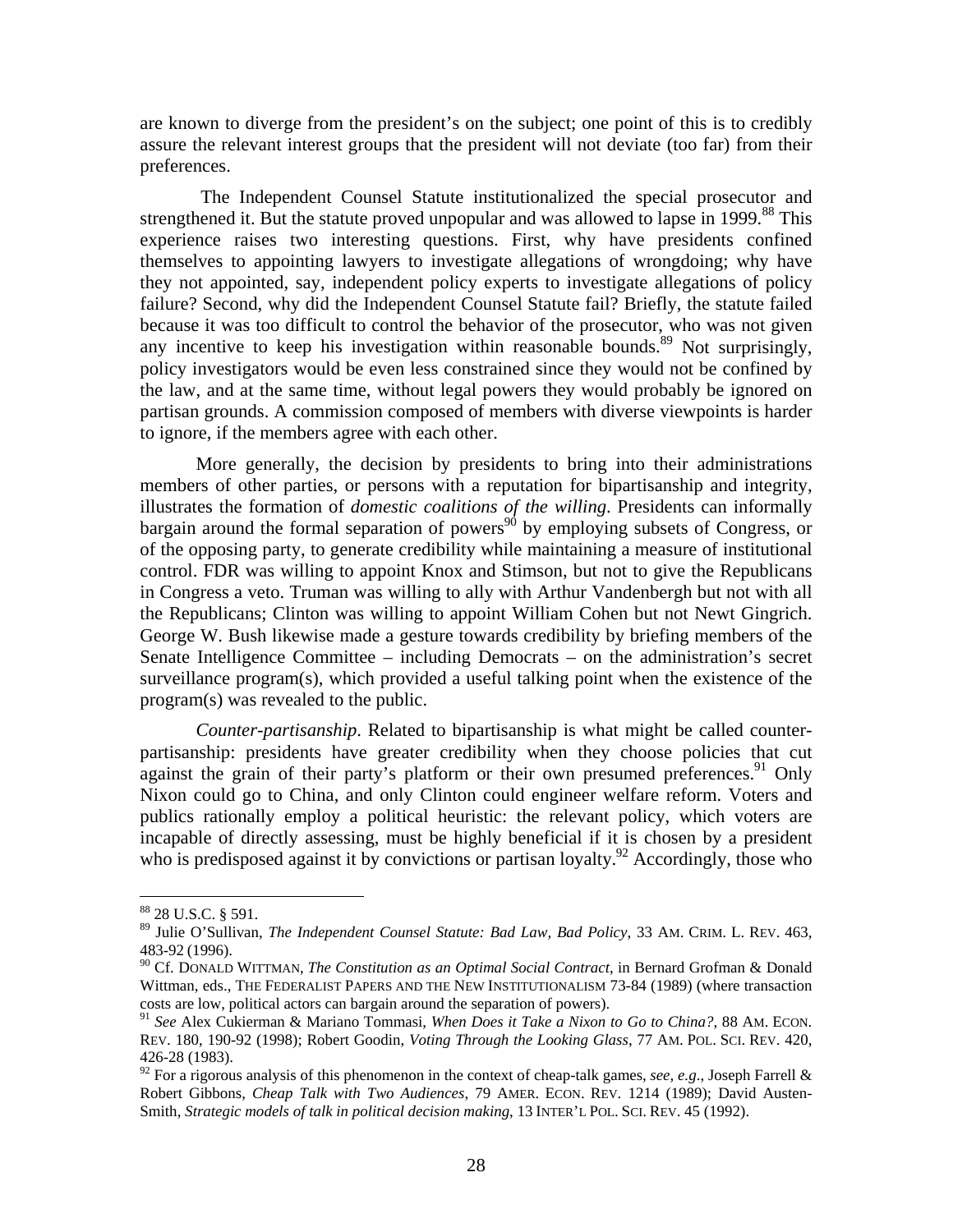wish to move U.S. terrorism policy towards greater security and less liberty might do well to support the election of a Democrat.<sup>93</sup> By the same logic, George W. Bush is widely suspected of nefarious motives when he rounds up alleged enemy combatants, but not when he creates a massive prescription drug benefit.

Counter-partisanship can powerfully enhance the president's credibility, but it depends heavily on a lucky alignment of political stars. A peace-loving president has credibility when he declares a military emergency but not when he appeases; a belligerent president has credibility when he offers peace but not when he advocates military solutions. A lucky nation has a well-motivated president with a belligerent reputation when international tensions diminish (Ronald Reagan) and a president with a pacific reputation when they grow (Abraham Lincoln, who opposed the Mexican War). But a nation is not always lucky.

*Transparency*. The well-motivated executive might commit to transparency, as a way to reduce the costs to outsiders of monitoring his actions.<sup>94</sup> The FDR strategy of inviting potential whistleblowers from the opposite party into government is a special case of this; the implicit threat is that the whistleblower will make public any evidence of partisan motivations. The more ambitious case involves actually exposing the executive's decisionmaking processes to observation. To the extent that an ill-motivated executive cannot publicly acknowledge his motivations or publicly instruct subordinates to take them into account in decisionmaking, transparency will exclude those motivations from the decisionmaking process. The public will know that only a well-motivated executive would promise transparency in the first place, and the public can therefore draw an inference to credibility.

Credibility is especially enhanced when transparency is effected through journalists with reputations for integrity or with political preferences opposite to those of the president. Thus George W. Bush gave Bob Woodward unprecedented access to White House decision making, and perhaps even to classified intelligence,  $95$  with the expectation that the material would be published. This sort of disclosure to journalists is not real-time transparency – no one expects meetings of the National Security Council to appear on C-SPAN – but the anticipation of future disclosure can have a disciplining effect in the present. By inviting this disciplining effect, the administration engages in signaling in the present through (the threat of) future transparency.

 $93$  However, there is a puzzling finding that the counter-partisanship effect is asymmetrical: in experiments, hawkish "voters" approved of dovish policies chosen by a hawkish "president," but dovish voters did not approve of hawkish policies chosen by a dovish president. *See* Lee Sigelman & Carol K. Sigelman, *Shattered Expectations: Public Responses to "Out-of-Character" Presidential Actions*, 8 POL. BEHAVIOR 262, 274-76 (1986).

<sup>&</sup>lt;sup>94</sup> John Ferejohn suggests, with a model, that agents might compete by offering their principals transparency, which lowers the costs to the principals of monitoring the agents, and thereby induces the principals to offer the agents greater discretion. *See* John Ferejohn, *Accountability and Authority: Toward a Theory of Political Accountability*, *in* DEMOCRACY, ACCOUNTABILITY, AND REPRESENTATION, 131 (Adam Przeworski et al. eds, 1999). Empirically, the evidence offers only mixed support for this model. *See* James Alt et al., The Causes of Fiscal Transparency: Evidence from the American States 25-30 (Feb. 2006), *available at* http://ideas.repec.org/p/kud/epruwp/06-02.html.

<sup>95</sup> Murray Waas, *Libby Says Bush Authorized Leaks*, NAT'L J., Apr. 6, 2006.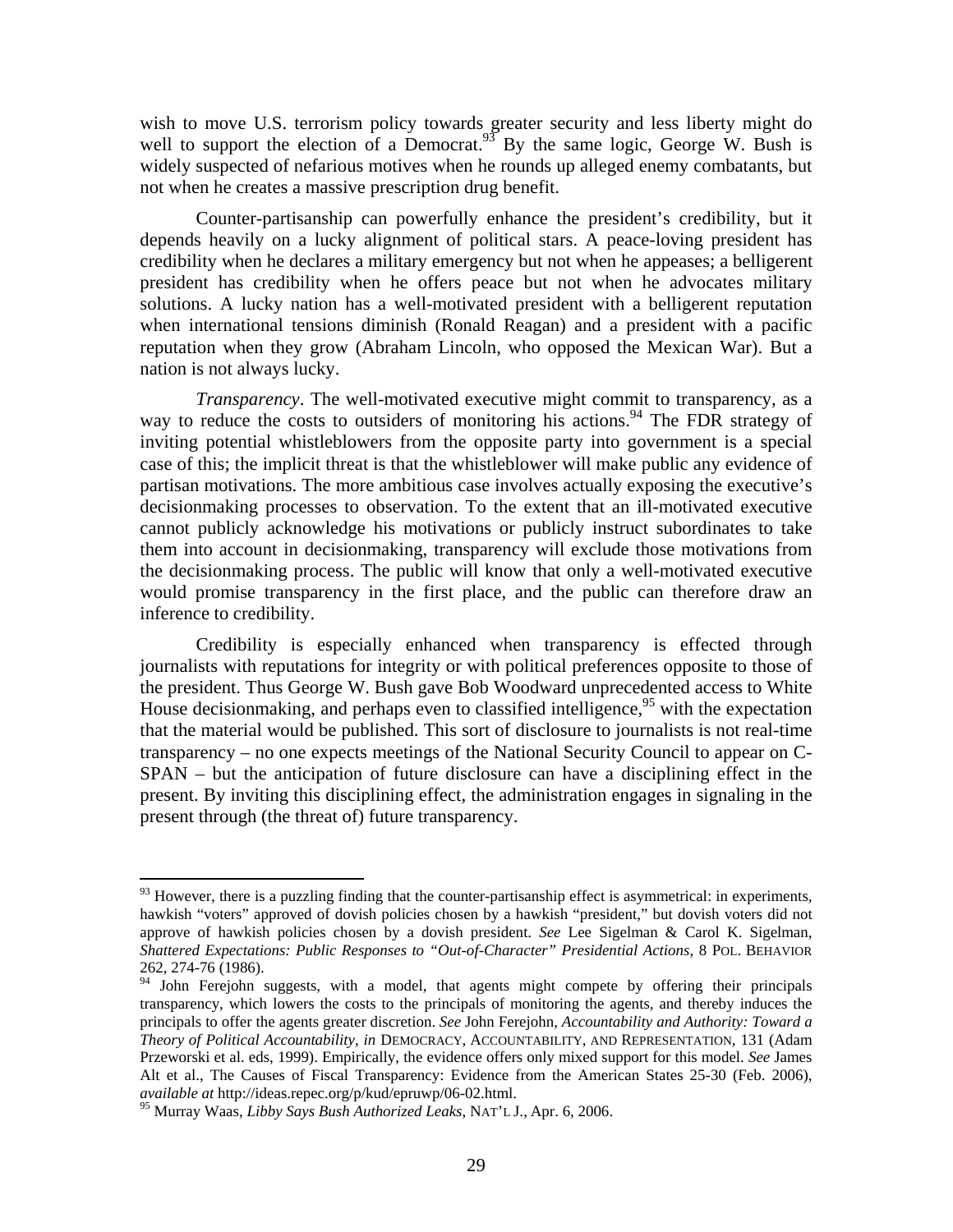There are complex tradeoffs here, because transparency can have a range of harmful effects. As far as process is concerned, decisionmakers under public scrutiny may posture for the audience, may freeze their views or positions prematurely, and may hesitate to offer proposals or reasons for which they can later be blamed if things go wrong.<sup>96</sup> As for substance, transparency can frustrate the achievement of programmatic or policy goals themselves. Where security policy is at stake, secrecy is sometimes necessary to surprise enemies or to keep them guessing. Finally, one must take account of the incentives of the actors who expose the facts—especially journalists who might reward presidents who give them access by portraying their decisionmaking in a favorable light.<sup>97</sup>

We will take up the costs of credibility shortly.<sup>98</sup> In general, however, the existence of costs does not mean that the credibility-generating mechanisms are useless. Quite the contrary: where the executive uses such mechanisms, voters and legislators can draw an inference that the executive is well-motivated, precisely because the existence of costs would have given an ill-motivated executive an excuse not to use those mechanisms.

*Multilateralism*. Another credibility-generating mechanism for the executive is to enter into alliances or international institutions that subject foreign policy decisions to multilateral oversight. Because the information gap between voters and legislators, on the one hand, and the executive on the other is especially wide in foreign affairs, there is also wide scope for suspicion and conspiracy theories. If the president undertakes a unilateral foreign policy, some sectors of the domestic public will be suspicious of his motives. All recent presidents have faced this problem. In the case of George W. Bush, as we suggested, many have questioned whether the invasion of Iraq was undertaken to eliminate weapons of mass destruction, or to protect human rights, or instead to safeguard the oil supply, or because the president has (it is alleged) always wanted to invade Iraq because Saddam Hussein ordered the assassination of his father. In the case of Bill Clinton, some said that the cruise missile attack on Osama bin Laden's training camp in Afghanistan was a "wag the dog" tactic intended to distract attention from Clinton's impeachment.

A public commitment to multilateralism can close or narrow the credibility gap. Suppose that a group of nations have common interests on one dimension – say, security from terrorism or from proliferation of nuclear weapons – but disparate interests on other dimensions – say, conflicting commercial or political interests. Multilateralism can be understood as a policy that in effect requires a supermajority vote, or even unanimity, among the group to license intervention. The supermajority requirement ensures that only interventions promoting the security interest common to the group will be approved, while interventions that promote some political agenda not shared by the requisite

<sup>96</sup> Simone Chambers, *Behind Closed Doors, Publicity, Secrecy, and the Quality of Deliberation*, 12 J. POL. PHIL. 389, 390-98 (2004); Jon Elster, *Arguing and Bargaining in Two Constituent Assemblies*, 2 U. PA. J. CONST. L. 345 (2000). 97 Compare Woodward (blaming Tenet) and Suskind (blaming Bush) for the Iraq intelligence failure. Tenet

was Suskind's main source; Bush, among others, was Woodward's. See Bob Woodword, Plan of Attack (2004); Ron Suskind, The One Percent Doctrine (2006).

<sup>&</sup>lt;sup>98</sup> See infra ---.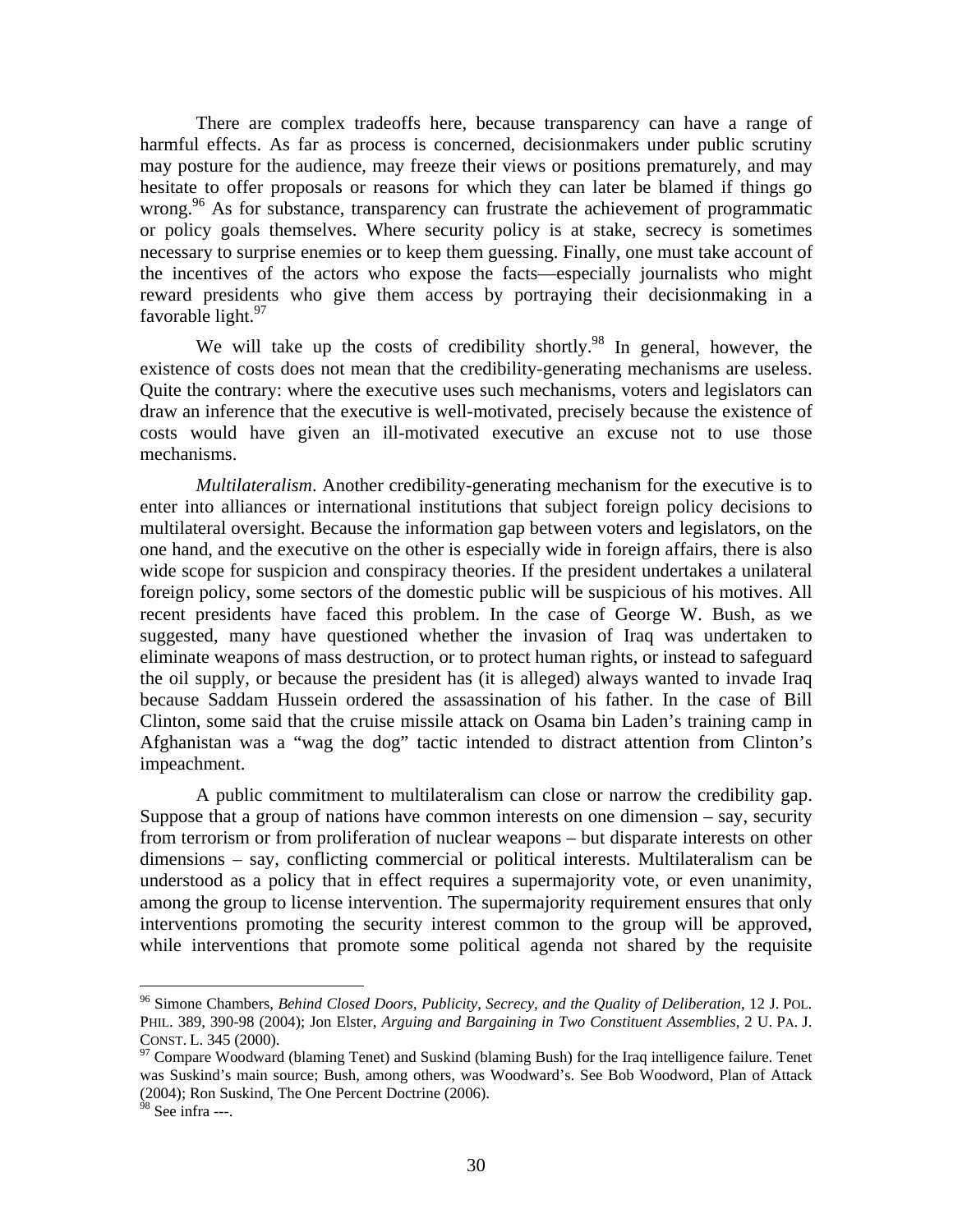supermajority will be rejected. Knowing this, domestic audiences can infer that interventions that gain multilateral approval do not rest on disreputable motives.

It follows that multilateralism can be either formal or informal. Action by the United Nations Security Council can be taken only under formal voting rules that require unanimity. Informally, in the face of increasing tensions with Iran, George W. Bush's policy has been extensive multilateral consultations and a quasi-commitment not to intervene unilaterally. Knowing that his credibility is thin after Iraq, Bush has presumably adopted this course in part to reassure domestic audiences that there is no nefarious motive behind an intervention, should one occur.

It also follows that multilateralism and bipartisan congressional authorization may be substitutes, in terms of generating credibility. In both cases the public knows that the cooperators – partisan opponents or other nations, as the case may be – are unlikely to share any secret agenda the president may have. The substitution is only partial, however; as we suggested in Part III, the Madisonian emphasis on bipartisan authorization has proven insufficient. The interests of parties within Congress diverge less than do the interests of different nations, which makes the credibility gain greater under multilateralism. In eras of unified government, the ability of the president's party to put a policy through Congress without the co-operation of the other party (ignoring the threat of a Senate filibuster, a weapon that the minority party often hesitates to wield) often undermines the policy's credibility even if members of the minority go along; after all, the minority members may be going along precisely because they anticipate that opposition is fruitless, in which case no inference about the policy's merits should be drawn from their approval. Moreover, even a well-motivated president may prefer, all else equal, to generate credibility through mechanisms that do not involve Congress, if concerned about delay, leaks, or obstruction by small legislative minorities. Thus Truman relied on a resolution of the United Nations Security Council rather than congressional authorization to prosecute the Korean War.<sup>99</sup>

The costs of multilateralism are straightforward. Multilateralism increases the costs of reaching decisions, because a larger group must coordinate its actions, and increases the risks of false negatives – failure to undertake justified interventions. A president who declines to bind himself through multilateralism may thus be either illmotivated and desirous of pursuing an agenda not based on genuine security goals, or well-motivated and worried about the genuine costs of multilateralism. As usual, however, the credibility-generating inference holds asymmetrically: precisely because an ill-motivated president may use the costs of multilateralism as a plausible pretext, a president who does pursue multilateralism is more likely to be well-motivated.

*Strict liability*. For completeness, we mention that the well-motivated executive might in principle subject himself to strict liability for actions or outcomes that only an ill-motivated executive would undertake. Consider the controversy surrounding George W. Bush's telecommunications surveillance program, which the president has claimed covers only communications in which one of the parties is overseas; domestic-todomestic calls are excluded.<sup>100</sup> There is widespread suspicion that this claim is false.<sup>101</sup> In

1

<sup>&</sup>lt;sup>99</sup> S.C. Res. 82, U.N. Doc. S/1501 (June 25, 1950), S. C. Res. 83, U.N. Doc S/1511 (June 27, 1950). <sup>100</sup> Eugene Robinson, *An Easy Call: Lying*, N.Y. TIMES, May 12, 2006, at A21.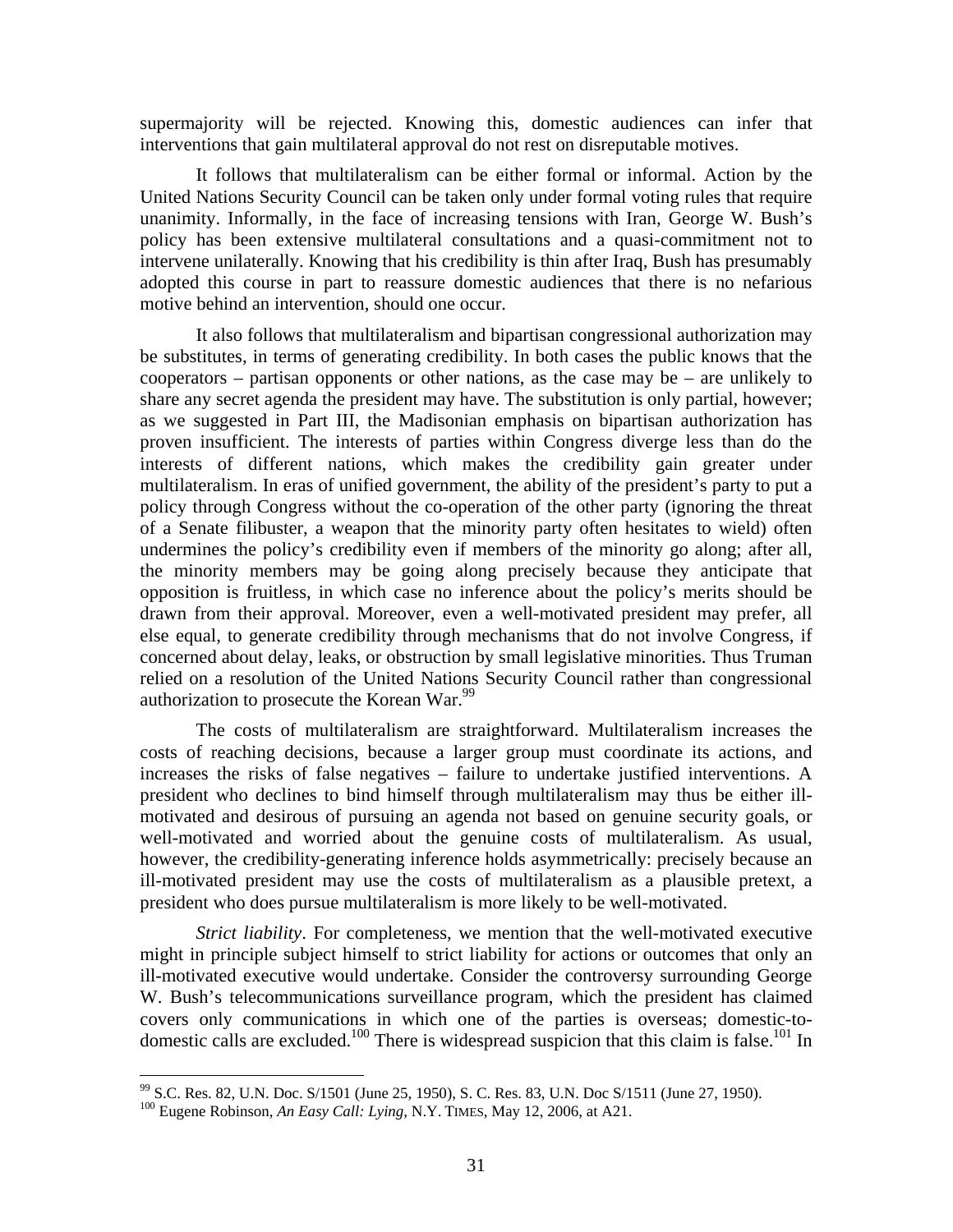a recent poll, 26% of respondents believed that the National Security Agency listens to their calls.102 The credibility gap arises because it is difficult in the extreme to know what exactly the Agency is doing, and what the costs and benefits of the alternatives are.

Here the credibility gap might be narrowed by creating a cause of action, for damages, on behalf of anyone who can show that domestic-to-domestic calls were examined.<sup>103</sup> Liability would be strict, because a negligence rule – did the Agency exert reasonable efforts to avoid examining the communication? – requires too much information for judges, jurors, and voters to evaluate, and would just reproduce the monitoring problems that gave rise to the credibility gap in the first place. Strict liability, by contrast, would require a much narrower factual inquiry. Crucially, a commitment to strict liability would only be made by an executive who intended to minimize the incidence of (even unintentional and non-negligent) surveillance of purely domestic communications.

However, there are legal and practical problems here, perhaps insuperable ones. Legally, it is hardly clear that the president could, on his own authority, create a cause of action against himself or his agents to be brought in federal court. It is well within presidential authority to create executive commissions for hearing claims against the United States, for disbursing funds under benefit programs, and so on; but the problem here is that there might be no pot of money from which to fund damages. The so-called Judgment Fund, out of which damages against the executive are usually paid, is restricted to statutorily-specified lawsuits. If so, statutory authorization for the president to create the strict liability cause of action would be necessary, as we discuss shortly.<sup>104</sup> Practically, it is unclear whether government agents can be forced to "internalize costs" through money damages in the way that private parties can, at least if the treasury is paying those damages.105 And if it is, voters may not perceive the connection between governmental action and subsequent payouts in any event.

*The news conference*. Presidents use news conferences to demonstrate their mastery of the details of policy. Many successful presidents, like FDR, conducted numerous such conferences.<sup>106</sup> Ill-motivated presidents will not care about policy if their

<sup>&</sup>lt;sup>101</sup> *Id.* (*Inc. 26%* Suspect They've Been Wiretapped, (May 18, 2006), http://www.cnn.com/2006/POLITICS/05/18/nsa.poll/index.html.

 $\frac{103}{103}$  The claim might not have to be based on their own calls. The damages would create a form of qui tam standing. There are complex questions about whether this would suffice as "injury in fact" for purposes of Article III. *See* Vt. Agency of Nat. Resources v. United States ex rel. Stevens, 529 U.S. 765, 771-78 (2000). <sup>104</sup> Even statutory authorization might not solve the problem, as courts are unwilling to force Congress to

appropriate money for judgments. However, Congress seems to have been able to bind itself, as a practical matter. See , e.g., Civil Liberties Act of 1988, 50 U.S.C.A. Appx. §§ 1989b et seq., providing for individual payments of \$20,000 for each survivor of Japanese Internment Camps and a \$1.25 billion education fund. On October 9, 1990, the first nine payments were made. Children of the Camps, *WWII Internment* 

<sup>&</sup>lt;sup>105</sup> See, e.g., Daryl Levinson, *Making Governments Pay Markets, Politics, and the Allocation of Constitutional Costs*, 67 U. CHI. L. REV. 345, 354-357 (2000); Daniel A. Farber, *Economic Analysis and* 

*Just Compensation*, 12 Interver. **1299** (1992). The set also Neustadt's discussion of Eisenhower's use of the news conference to enhance his reputation. Neustadt emphasizes rhetorical consistency and force, but this is another way of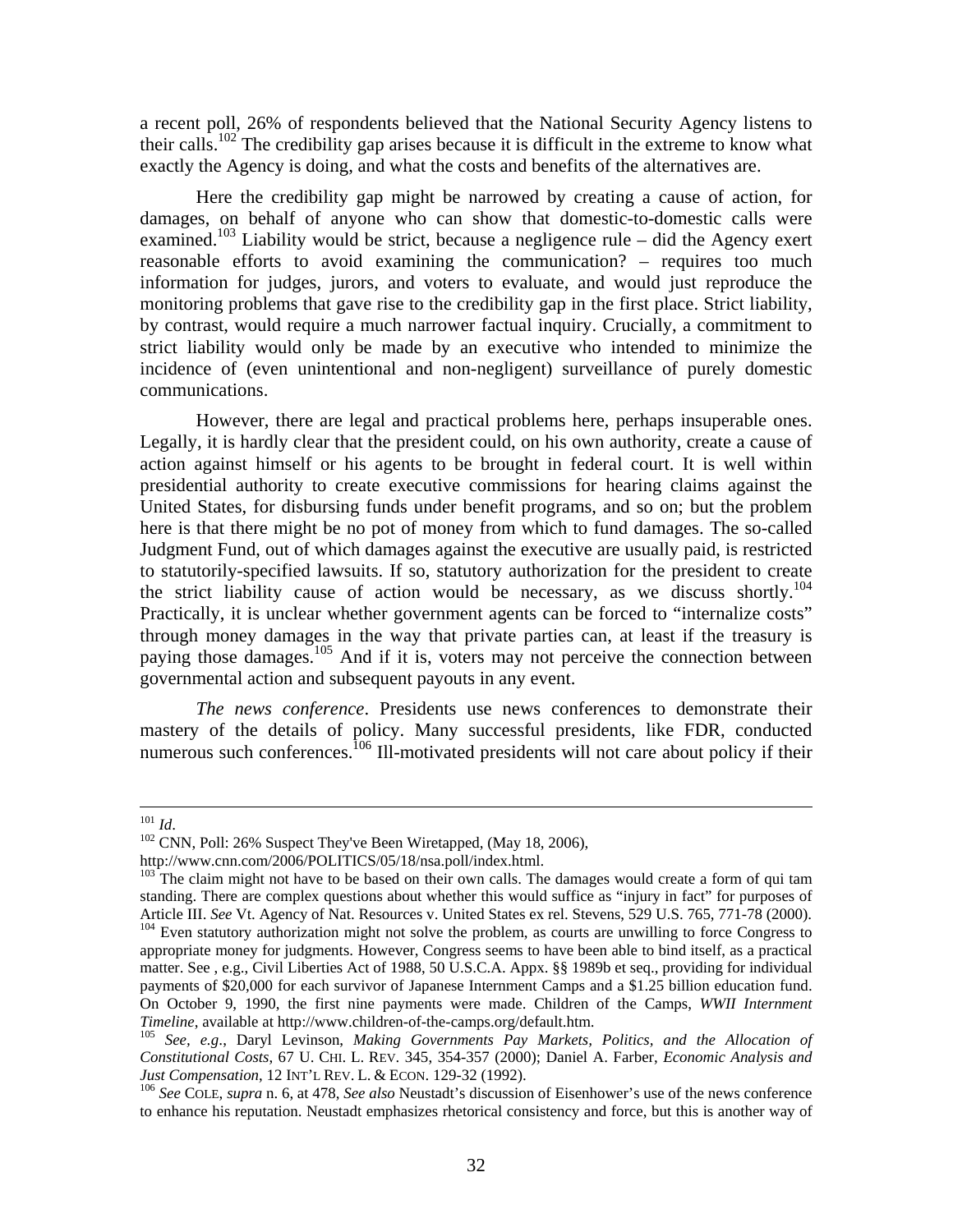interest is just holding power for its own sake; thus, they would regard news conferences as burdensome and risky chores. The problem is that a well-motivated president does not necessarily care about details of policy, as opposed to its broad direction, and journalists might benefit by tripping up a president in order to score points. Reagan, for example, did not care about policy details, but is generally regarded as a successful president.<sup>107</sup> To make Reagan look good, his handlers devoted considerable resources trying to prepare him for news conferences, resources that might have been better used in other ways.<sup>108</sup>

*"Precommitment politics."*109 We have been surveying mechanisms that the wellmotivated executive can employ once in office. However, in every case the analysis can be driven back one stage to the electoral campaign for executive office. During electoral campaigns, candidates for the presidency take public positions that partially commit them to subsequent policies, by raising the reputational costs of subsequent policy changes. Under current law, campaign promises are very difficult to enforce in the courts.<sup>110</sup> But even without legal enforcement, position-taking helps to separate the well-motivated from the ill-motivated candidate, because the costs to the former of making promises of this sort are higher. To be sure, many such promises are vacuous, meaning that voters will not sanction a president who violates them, but some turn out to have real force, as George H.W. Bush discovered when he broke his clear pledge not to raise taxes.

*The possibility of statutory commitments*. So far, we have proceeded on the austere assumption that no constitutional or statutory changes are allowed. We have confined ourselves to credibility-generating mechanisms that arise by executive signaling – commitments that the executive could initiate by legal order or by public positiontaking, without the permission of other institutions.

However, this restriction may stack the deck too heavily against the solutions we suggest. A central example of the credibility problem, after all, arises when voters and legislators want to enact statutes transferring further discretion to a well-motivated executive, but are not sure that that is the sort of executive they are dealing with. In such cases, there is no reason to exclude the possibility that the executive might ask Congress to provide him with signaling mechanisms that he would otherwise lack. In the surveillance example, Congress is currently considering amendments to relevant statutes; many proposals are on the table.<sup>111</sup> It is easy to imagine a well-motivated executive proposing that Congress explicitly ratify his authority to examine overseas communications, while also proposing – as a demonstration of credibility – that the

saying that people will not trust a president who takes questions but cannot answer them. NEUSTADT, *supra* n. 16, at 68-72.<br><sup>107</sup> Lou Cannon, *Actor, Governor, President, Icon*, WASH. POST, June 6, 2004, at A01.

<sup>&</sup>lt;sup>108</sup> Coates Lear & James Bennet, *The Flack Pack: How Press Conferences Turn Serious Journalists into Shills*, WASH. MONTHLY, Nov. 1991, at 18.

<sup>109</sup> Saul Levmore, *Precommitment Politics* 82 VA. L. REV. 567, 570 (1996). For related work, *see* Susan Stokes, *What do Policy Switches Tell Us about Democracy?*, in DEMOCRACY, ACCOUNTABILITY AND REPRESENTATION 98 (Adam Przeworski et al. eds., 1999).<br><sup>110</sup> Levmore, *supra* n. 109, at 575-584. The basic problem is that rules of contract law do not permit

enforcement of such promises. Levmore offers ingenious suggestions for circumventing or finessing the problem, but to date those suggestions have not been adopted.

<sup>111</sup> *The Real Agenda*, N.Y. TIMES, July 16, 2006, §4, at 11.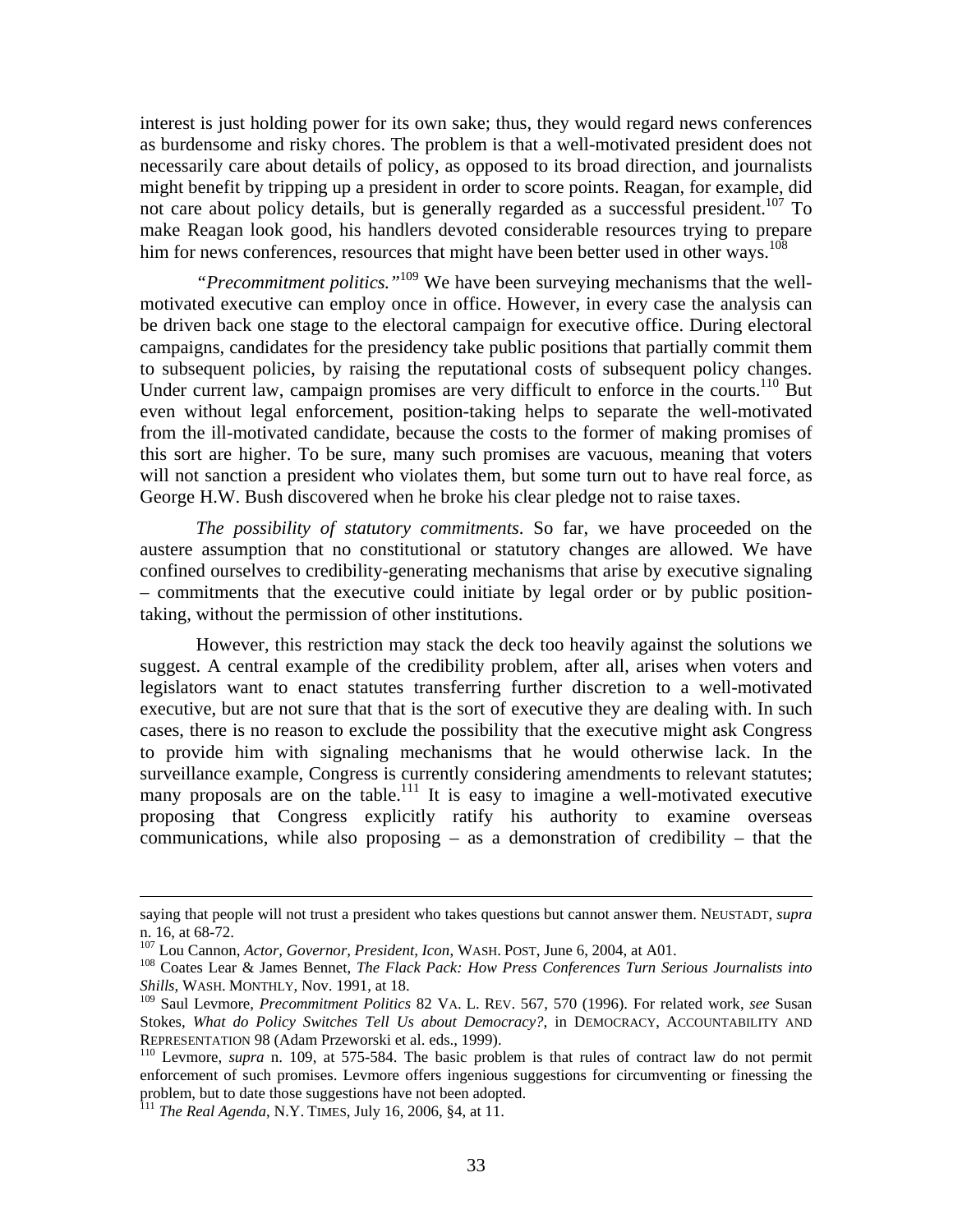ratification be bundled with a statutory cause of action imposing strict liability for prohibited forms of surveillance.

#### C. The Costs of Credibility

 $\overline{a}$ 

The mechanisms we have discussed generate credibility, which is a benefit for voters and legislators who would like to increase the discretion of the well-motivated executive. What of the cost side? In each case, there are costs to generating credibility, although the character and magnitude of the costs differ across mechanisms.

Signaling is by definition costly; the presence of a cost is what distinguishes illmotivated mimics, who are unwilling to incur the cost, from genuine good types. In this context, the inherent costliness of signaling means that the president must use time or resources to establish credibility with the public when, if voters were perfectly informed, that time and those resources could be expended directly on determining and implementing policy. But costs can be reflected in more subtle ways as well. Many of these mechanisms rely on the participation of agents who themselves may be illmotivated. Whistleblowers can cry wolf when there is no partisanship, merely substantive disagreement; journalists might offer not transparency but translucency, images distorted by their own biases and strategies. Miscellaneous costs arise in other ways as well. Multilateralism raises decision costs; transparency can harm deliberation; and so on.<sup>112</sup>

Often the basic tradeoff facing presidents is that credibility is gained at the expense of control. Mechanisms such as creating independent commissions and pursuing multilateralism illustrate that to gain credibility, presidents must surrender part of their control over policy choices, partially constraining executive discretion in the present in return for more trust, which will then translate into more discretion in the future. The loss of control is a cost, even to the well-motivated executive. To be sure, the well-motivated executive may be more willing than the ill-motivated one to trade some loss of present control for increased future discretion, if the ill-motivated executive tends to be myopic or to discount the future more heavily; but it is not clear that is so – many terrifying dictators have been quite far-sighted – and in any event everything depends upon the particular tradeoff inherent in the particular case.

Presidents are sometimes willing to pay the costs of credibility; often they are not.113 However, there is no general reason to assume that they will always do so when it is optimal to do so, and not otherwise. Presidents, like others, sometimes make mistakes, or overlook useful political tactics, or fail to choose the best means to serve their ends; that is what makes advice about policy mechanisms potentially useful. We do not urge that presidents should use credibility-generating mechanisms in every case, nor do we claim that the mechanisms we have offered are good for all times and places. Rather we have tried to indicate, at least in a general way, the conditions under which the benefits

 $112$  On the point that the president might distort policies from the optimum so that the public can evaluate them, *see* Susanne Lohmann, *Electoral Incentives, Inforamtional Asymmetries, and the Policy Bias Toward Special Interests*, 33 (U. S. Cal. L. Center, Working Paper No. 96-7 1995) and Ethan Bueno de Mesquita, *Politics and the Suboptimal Provision of Counterterror*, 61 INT'L ORG. (forthcoming 2007) (manuscript at 22-25, available at http://bdm.wustl.edu/PDF/public\_private.pdf).

<sup>&</sup>lt;sup>113</sup> LEWIS, *supra* n. 86 at 71, 126, finds that (1) presidents generally oppose insulation of agencies from presidential control (p.71) and (2) agencies created by executive order are less likely to be insulated than agencies created by Congress (p. 126).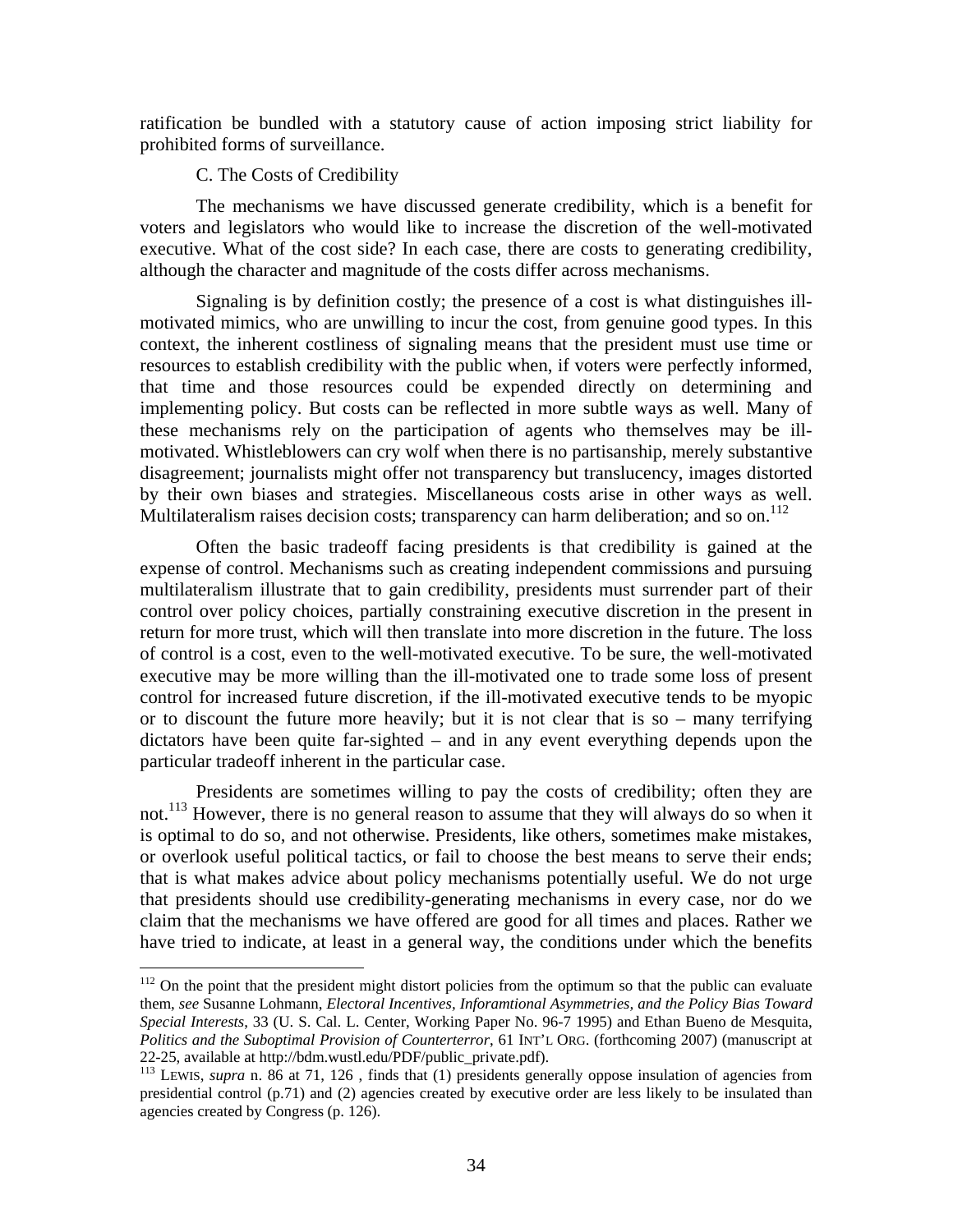will outweigh the costs, from the standpoint of the well-motivated executive and of the voters and legislators who wish to confer authority upon him.

A general objection to our approach might emphasize the cost side, as follows. Whether the benefits outweigh the costs under particular circumstances is very hard for voters and legislators to judge. The ill-motivated executive can always claim that he has not adopted the credibility-generating mechanisms because of these costs; in that respect he can mimic a well-motivated executive who does genuinely believe that the costs exceed the benefits in the case at hand. Because of this second-order information gap, voters and legislators will still be unable to distinguish the good executive from the bad.

This critique is overblown. For one thing, the very availability of these mechanisms, once generally known, indirectly provides the public with information even if they are not used, and indeed because they are not used. The failure to invite members of the other political party, or foreign nations, to participate in a crucial decision of foreign policy might cause voters to increase their skepticism about executive motivations. Relatedly, there is an asymmetry we have emphasized above: where the benefits really do exceed the costs, the well-motivated executive will employ the mechanisms, whereas the ill-motivated executive is less likely to do so, depending on whether use of the mechanisms happens to coincide with his strategic interests. Use of these mechanisms thus provides some evidence from which voters can infer that the executive is well-motivated. If the executive does not adopt (any of) the mechanisms, he might or might not be ill-motivated, but if he does adopt (some of) them, he is more likely to be well-motivated, so the mechanisms help voters and legislators to sort the bad from the good. The inference is evidential, not a logical necessity, but it is useful nonetheless.

More generally, we do not deny that there will always be difficult cases in which the well-motivated executive should adopt a particular policy but has no way to persuade people that his motivations are public-spirited, because the costs of generating credibility really do exceed the benefits. But all we claim is that there is a substantial range of cases in which use of the mechanisms make all concerned better off. So long as voters have some information, then the well-motivated executive has the right incentives. The credibility mechanisms lie on a sliding scale: their value is lower the less voters can understand them, higher the more voters can understand them.

Overall, it is sensible to think that there is a middle range in which voters' information and competence is high enough that the credibility mechanisms are useful, but not so high that voters can just directly assess whether the executive has good motivations and is adopting optimal policies. Plausibly, the median of the electorate in the United States, and in other advanced democracies, falls in this middle range, most of the time. To be sure, it is hard to demonstrate, for each of the mechanisms we have surveyed, that the benefits exceed the costs under a significant range of circumstances. On the other hand, it is hard to demonstrate the contrary as well. Presidents and others have used them, or near relatives, at many points in the past, which gives some grounds for optimism that these mechanisms have real-world resonance.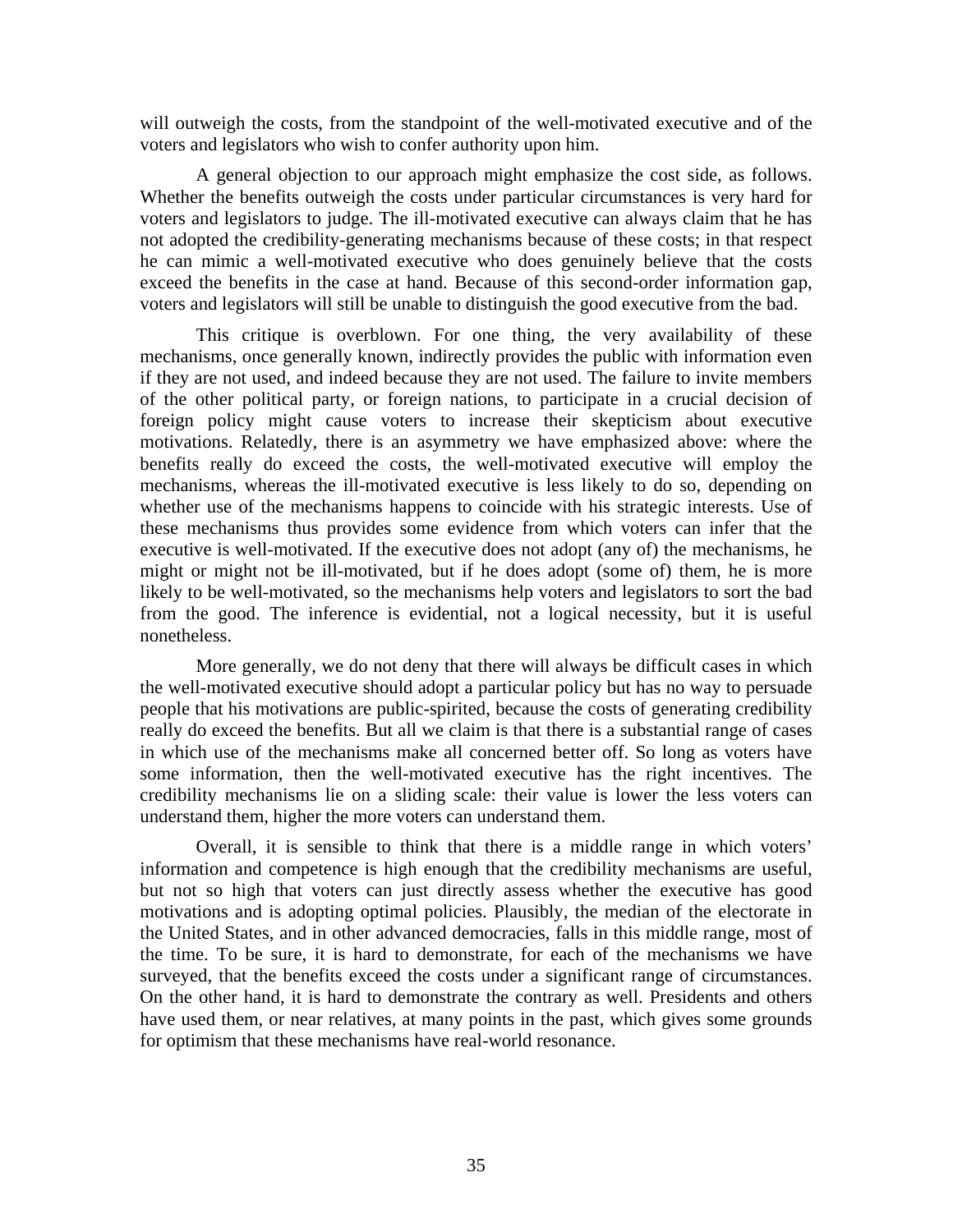#### Conclusion

 For presidents, credibility is power. With credibility, the formal rules of the separation of powers system can be bargained around or even defied, as Lincoln and FDR demonstrated. Without credibility, a nominally powerful president is a helpless giant. Even if legal and institutional constraints are loose and give the president broad powers, those powers cannot effectively be exercised if the public believes that the president lies or has nefarious motives.

 But presidential credibility can benefit all relevant actors, not just presidents. The decline of congressional and judicial oversight has not merely increased the power of illmotivated executives – the typical worry of civil libertarians. It also threatens to diminish the power of well-motivated presidents, with indirect harms to the public. Such presidents would, if credibly identified, receive even broader legal delegations and greater informal trust – from legislators, judges, and the public – than presidents as a class actually have. Absent other credibility-generating mechanisms, such as effective congressional oversight, presidents must bootstrap themselves into credibility through the use of signaling mechanisms. We suggest a range of such mechanisms, and suggest that under the conditions we have tried to identify, those mechanisms can make all concerned better off.

Readers with comments should address them to:

Professor Eric A. Posner University of Chicago Law School 1111 East 60th Street Chicago, IL 60637 eposner@uchicago.edu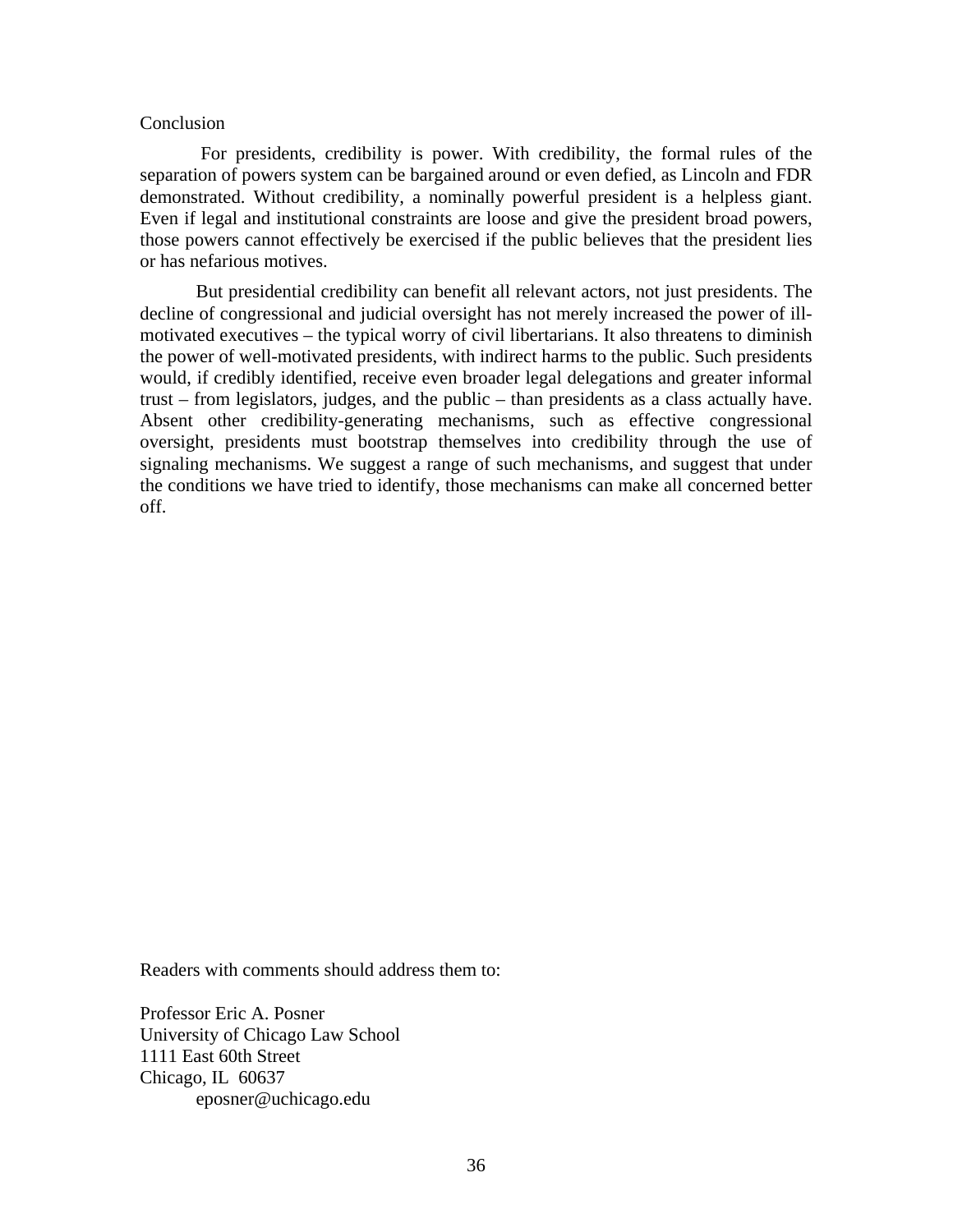#### **The University of Chicago Law School Public Law and Legal Theory Working Paper Series**

- 1. Cass R. Sunstein and Edna Ullmann-Margalit, Second-Order Decisions (November 1999; *Ethics,* v.110, no. 1)
- 2. Joseph Isenbergh, Impeachment and Presidential Immunity from Judicial Process (November 1999; forthcoming *Yale Law and Policy Review* v.18 #1).
- 3. Cass R. Sunstein, Is the Clean Air Act Unconstitutional? (August 1999; *Michigan Law Review* #3).
- 4. Elizabeth Garrett, The Law and Economics of "Informed Voter" Ballot Notations (November 1999, *University of Virginia Law Review*, v. 85).
- 5. David A. Strauss, Do Constitutional Amendments Matter? (November 1999)
- 6. Cass R. Sunstein, Standing for Animals (November 1999)
- 7. Cass R. Sunstein, Culture and Government Money: A Guide for the Perplexed (April 2000).
- 8. Emily Buss, Without Peers? The Blind Spot in the Debate over How to Allocate Educational Control between Parent and State (April 2000).
- 9. David A. Strauss, Common Law, Common Ground, and Jefferson's Principle (June 2000).
- 10. Curtis A. Bradley and Jack L. Goldsmith, Treaties, Human Rights, and Conditional Consent (May 2000; *Pennsylvania Law Review* v. 149).
- 11. Mary Ann Case, Lessons for the Future of Affirmative Action from the Past of the Religion Clauses? (May 2001, *Supreme Court Review*, 2000)
- 12. Cass R. Sunstein, Social and Economic Rights? Lessons from South Africa (May, 2000).
- 13. Jill Elaine Hasday, Parenthood Divided: A Legal History of the Bifurcated Law of Parental Relations (June 2001)
- 14. Elizabeth Garrett, Institutional Lessons from the 2000 Presidential Election (May 2001).
- 15. Richard A. Epstein, The Allocation of the Commons: Parking and Stopping on the Commons (August 2001).
- 16. Jack Goldsmith, The Internet and the Legitimacy of Remote Cross-Border Searches (October 2001).
- 17. Adrian Vermeule, Does Commerce Clause Review Have Perverse Effects? (October 2001).
- 18. Cass R. Sunstein, Of Artificial Intelligence and Legal Reasoning (November 2001).
- 19. Elizabeth Garrett, The Future of Campaign Finance Reform Laws in the Courts and in Congress, The William J. Brennan Lecture in Constitutional Law (December 2001).
- 20. Julie Roin, Taxation without Coordination (March 2002).
- 21. Geoffrey R. Stone, Above the Law: Research Methods, Ethics, and the Law of Privilege (March 2002; forthcoming *J. Sociological Methodology* 2002).
- 22. Cass R. Sunstein, Is There a Constitutional Right to Clone? (March 2002).
- 23. Emily Buss, Parental Rights (May 2002, forthcoming Virginia Law Review).
- 24. David A. Strauss, Must Like Cases Be Treated Alike? (May 2002).
- 25. David A. Strauss, The Common Law Genius of the Warren Court (May 2002).
- 26. Jack Goldsmith and Ryan Goodman, U.S. Civil Litigation and International Terrorism (June 2002).
- 27. Jack Goldsmith and Cass R. Sunstein, Military Tribunals and Legal Culture: What a Difference Sixty Years Makes (June 2002).
- 28. Cass R. Sunstein and Adrian Vermeule, Interpretation and Institutions (July 2002).
- 29. Elizabeth Garrett, Is the Party Over? The Court and the Political Process (August 2002).
- 30. Cass R. Sunstein, The Rights of Animals: A Very Short Primer (August 2002).
- 31. Joseph Isenbergh, Activists Vote Twice (November 2002).
- 32. Julie Roin, Truth in Government: Beyond the Tax Expenditure Budget (November 2002).
- 33. Cass R. Sunstein, Hazardous Heuristics (November 2002).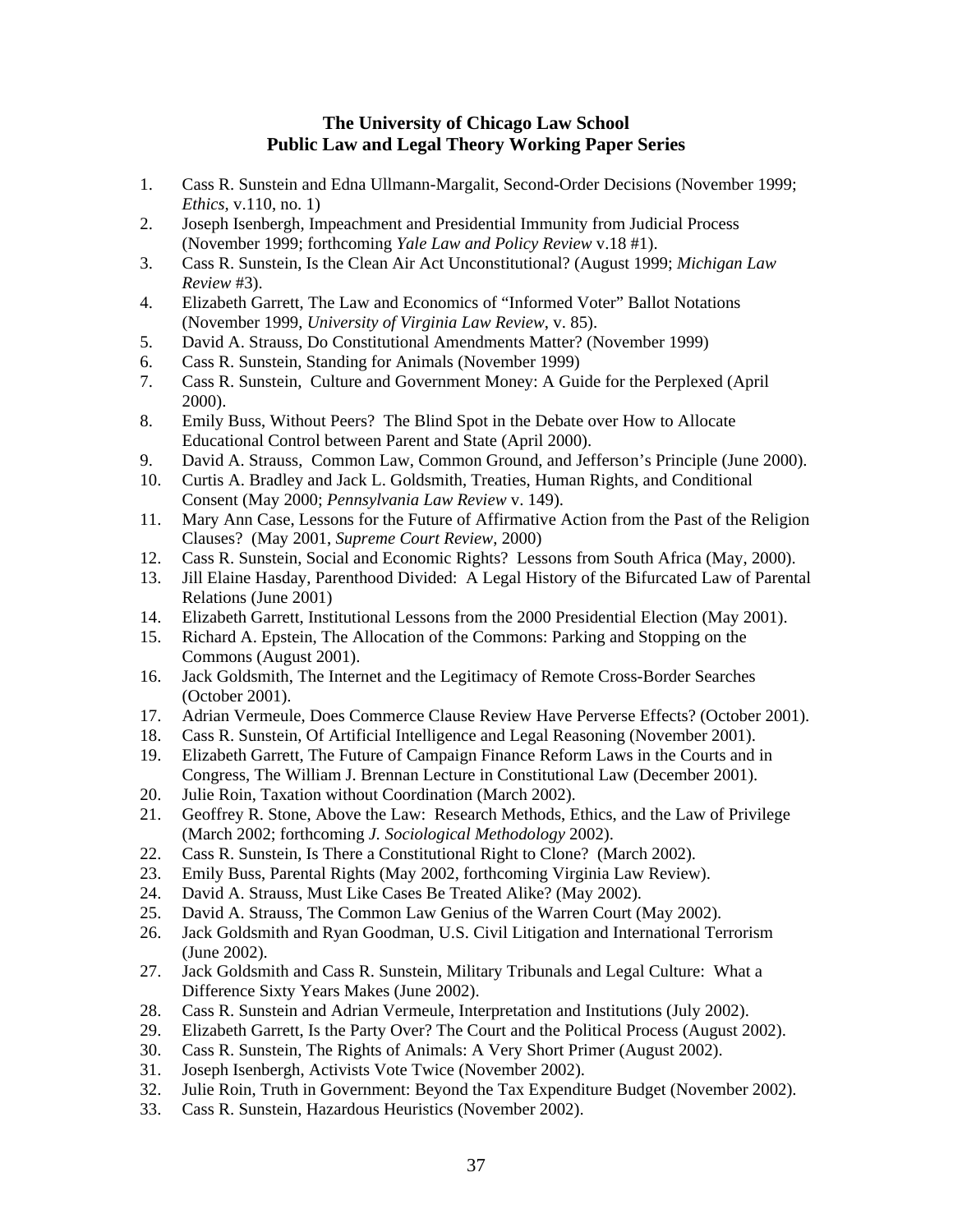- 34. Cass R. Sunstein, Conformity and Dissent (November 2002).
- 35. Jill Elaine Hasday, The Principle and Practice of Women's "Full Citizenship": A Case Study of Sex-Segregated Public Education (December 2002).
- 36. Cass R. Sunstein, Why Does the American Constitution Lack Social and Economic Guarantees? (January 2003).
- 37. Adrian Vermeule, *Mead* in the Trenches (January 2003).
- 38. Cass R. Sunstein, Beyond the Precautionary Principle (January 2003).
- 39. Adrian Vermeule, The Constitutional Law of Congressional Procedure (February 2003).
- 40. Eric A. Posner and Adrian Vermeule, Transitional Justice as Ordinary Justice (March 2003).
- 41. Emily Buss, Children's Associational Rights? Why Less Is More (March 2003)
- 42. Emily Buss, The Speech Enhancing Effect of Internet Regulation (March 2003)
- 43. Cass R. Sunstein and Richard H. Thaler, Libertarian Paternalism Is Not an Oxymoron (May 2003)
- 44. Elizabeth Garrett, Legislating *Chevron* (April 2003)
- 45. Eric A. Posner, Transfer Regulations and Cost-Effectiveness Analysis (April 2003)
- 46. Mary Ann Case, Developing a Taste for Not Being Discriminated Against (May 2003)
- 47. Saul Levmore and Kyle Logue, Insuring against Terrorism—and Crime (June 2003)
- 48. Eric Posner and Adrian Vermeule, Accommodating Emergencies (September 2003)
- 49. Adrian Vermeule, The Judiciary Is a They, Not an It: Two Fallacies of Interpretive Theory (September 2003)
- 50. Cass R. Sunstein, Ideological Voting on Federal Courts of Appeals: A Preliminary Investigation (September 2003)
- 51. Bernard E. Harcourt, Rethinking Racial Profiling: A Critique of the Economics, Civil Liberties, and Constitutional Literature, and of Criminal Profiling More Generally (November 2003)
- 52. Jenia Iontcheva, Nationalizing International Criminal Law: The International Criminal Court As a Roving Mixed Court (January 2004)
- 53. Lior Jacob Strahilevitz, The Right to Destroy (January 2004)
- 54. Adrian Vermeule, Submajority Rules (in Legislatures and Elsewhere) (January 2004)
- 55. Jide Nzelibe, The Credibility Imperative: The Political Dynamics of Retaliation in the World Trade Organization's Dispute Resolution Mechanism (January 2004)
- 56. Catharine A. MacKinnon, Directions in Sexual Harassment Law: Afterword (January 2004)
- 57. Cass R. Sunstein, Black on Brown (February 2004)
- 58. Elizabeth F. Emens, Monogamy's Law: Compulsory Monogamy and Polyamorous Existence (February 2004)
- 59. Bernard E. Harcourt, You Are Entering a Gay- and Lesbian-Free Zone: On the Radical Dissents of Justice Scalia and Other (Post-) Queers (February 2004)
- 60. Adrian Vermeule, Selection Effects in Constitutional Law (March 2004)
- 61. Derek Jinks and David Sloss, Is the President Bound by the Geneva Conventions? (July 2004)
- 62. Derek Jinks and Ryan Goodman, How to Influence States: Socialization and International Human Rights Law (March 2004)
- 63. Eric A. Posner and Alan O. Sykes, Optimal War and *Jus Ad Bellum* (April 2004)
- 64. Derek Jinks, Protective Parity and the Law of War (April 2004)
- 65. Derek Jinks, The Declining Significance of POW Status (April 2004)
- 66. Bernard E. Harcourt, Unconstitutional Police Searches and Collective Responsibility (June 2004)
- 67. Bernard E. Harcourt, On Gun Registration, the NRA, Adolf Hitler, and Nazi Gun Laws: Exploding the Gun Culture Wars {A Call to Historians} (June 2004)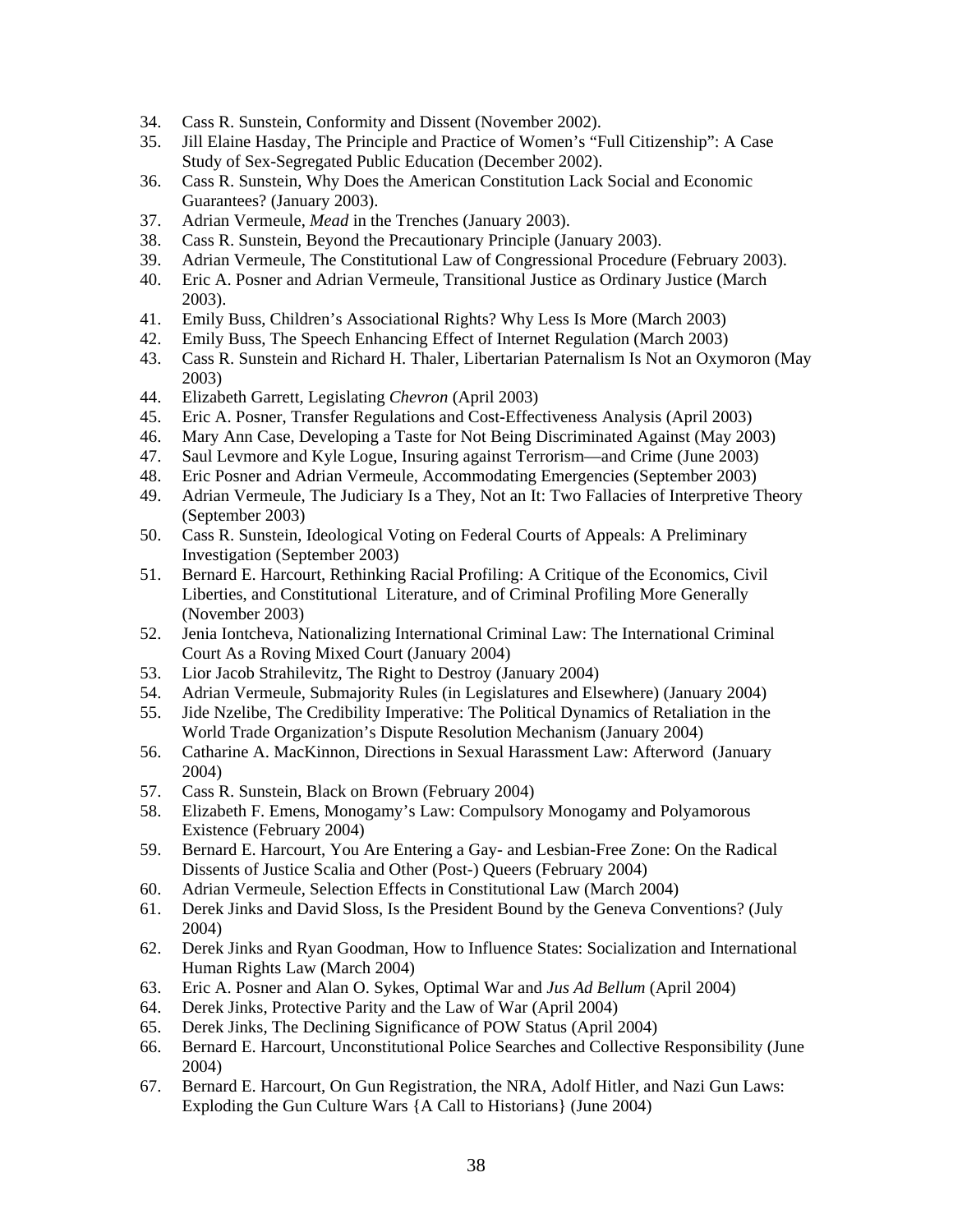- 68. Jide Nzelibe, The Uniqueness of Foreign Affairs (July 2004)
- 69. Derek Jinks, Disaggregating "War" (July 2004)
- 70. Jill Elaine Hasday, Mitigation and the Americans with Disabilities Act (August 2004)
- 71. Eric A. Posner and Cass R. Sunstein, Dollars and Death (August 2004)
- 72. Cass R. Sunstein, Group Judgments: Deliberation, Statistical Means, and Information Markets (August 2004)
- 73. Adrian Vermeule, Constitutional Amendments and the Constitutional Common Law (September 2004)
- 74. Elizabeth Emens, The Sympathetic Discriminator: Mental Illness and the ADA (September 2004)
- 75. Adrian Vermeule, Three Strategies of Interpretation (October 2004)
- 76. Cass R. Sunstein, The Right to Marry (October 2004)
- 77. Jill Elaine Hasday, The Canon of Family Law (October 2004)
- 78. Adam M. Samaha, Litigant Sensitivity in First Amendment Law (November 2004)
- 79. Lior Jacob Strahilevitz, A Social Networks Theory of Privacy (December 2004)
- 80. Cass R. Sunstein, Minimalism at War (December 2004)
- 81. Eric A. Posner, The Decline of the International Court of Justice (December 2004)
- 82. Tim Wu, The Breach Theory of Treaty Enforcement (February 2005, revised March 2005)
- 83. Adrian Vermeule, Libertarian Panics (February 2005)
- 84. Eric A. Posner and Adrian Vermeule, Should Coercive Interrogation Be Legal? (March 2005)
- 85. Cass R. Sunstein and Adrian Vermeule, Is Capital Punishment Morally Required? The Relevance of Life-Life Tradeoffs (March 2005)
- 86. Adam B. Cox, Partisan Gerrymandering and Disaggregated Redistricting (April 2005)
- 87. Eric A. Posner, Political Trials in Domestic and International Law (April 2005)
- 88. Cass R. Sunstein, Irreversible and Catastrophic (April 2005)
- 89. Adam B. Cox, Partisan Fairness and Redistricting Politics (April 2005, *NYU L. Rev.* 70, #3)
- 90. Cass R. Sunstein, Administrative Law Goes to War (May 2005, *Harvard L. Rev., forthcoming*)
- 91. Cass R. Sunstein, Chevron Step Zero (May 2005)
- 92. Bernard E. Harcourt, Policing L.A.'s Skid Row: Crime and Real Estate Development in Downtown Los Angeles [An Experiment in Real Time] (May 2005)
- 93. Bernard E. Harcourt and Jens Ludwig, Broken Windows: New Evidence from New York City and a Five-City Social Experiment (May 2005)
- 94. Bernard E. Harcourt, *Against* Prediction: Sentencing, Policing, and Punishing in an Actuarial Age (May 2005)
- 95. Philip Hamburger, The New Censorship: Institutional Review Boards (May 2005)
- 96. Eugene Kontorovich, Disrespecting the "Opinions of Mankind" (June 2005)
- 97. Tim Wu, Intellectual Property, Innovation, and Decision Architectures (June 2005)
- 98. Lior Jacob Strahilevitz, Exclusionary Amenities in Residential Commons (July 2005)
- 99. Cass R. Sunstein, Ranking Law Schools: A Market Test? (July 2005)
- 100. Mary Anne Case, Pets or Meat (August 2005)
- 101. Adam Samaha, Executive Exposure: Government Secrets, Constitutional Law, and Platforms for Judicial Intervention (August 2005, revised November 2005)
- 102. Jason J. Czarnezki and William K. Ford, The Phantom Philosophy? An Empirical Investigation of Legal Interpretation (August 2005)
- 103. Adrian Vermeule, Absolute Voting Rules (August 2005)
- 104. Eric A. Posner and Adrian Vermeule, Emergencies and Democratic Failure (August 2005)
- 105. Adrian Vermeule, Reparations as Rough Justice (September 2005)